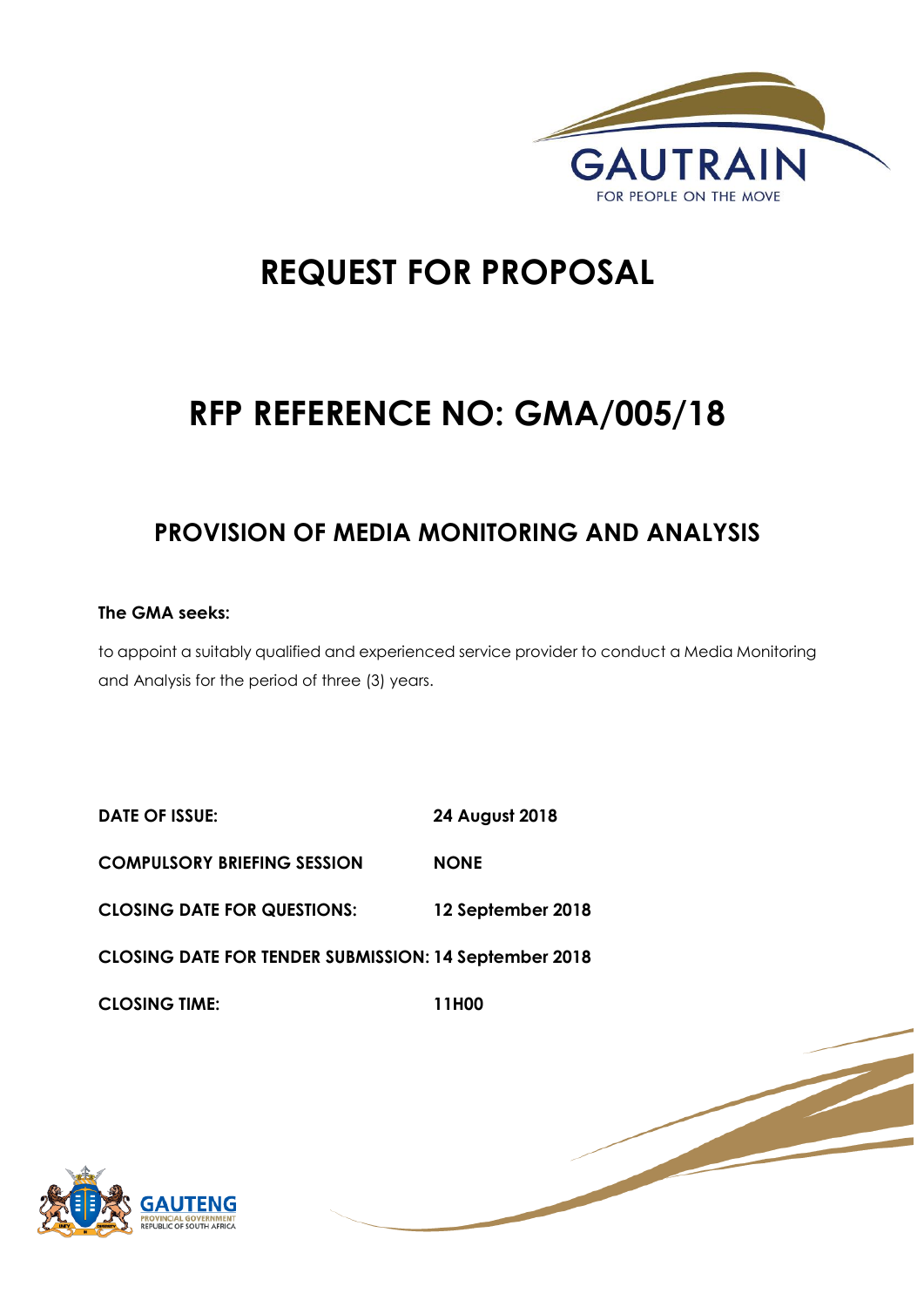# **CONTENTS**

# **GAUTRAIN MANAGEMENT AGENCY – REQUEST FOR PROPOSAL**

|                                                    | Page |
|----------------------------------------------------|------|
|                                                    | 5    |
|                                                    | 6    |
| <b>RFP PART A</b>                                  |      |
|                                                    | 7    |
|                                                    | 8    |
|                                                    | 8    |
|                                                    | 9    |
| Rules governing this RFP and the Tendering Process |      |
|                                                    | 9    |
| <b>REQUEST FOR PROPOSAL</b>                        |      |
|                                                    | 10   |
|                                                    | 10   |
|                                                    | 11   |
|                                                    | 11   |
|                                                    | 11   |
| Communication during the tender process            |      |
| Requests for clarification and further information | 12   |
|                                                    | 12   |
|                                                    | 13   |
|                                                    | 13   |
|                                                    | 14   |
|                                                    | 14   |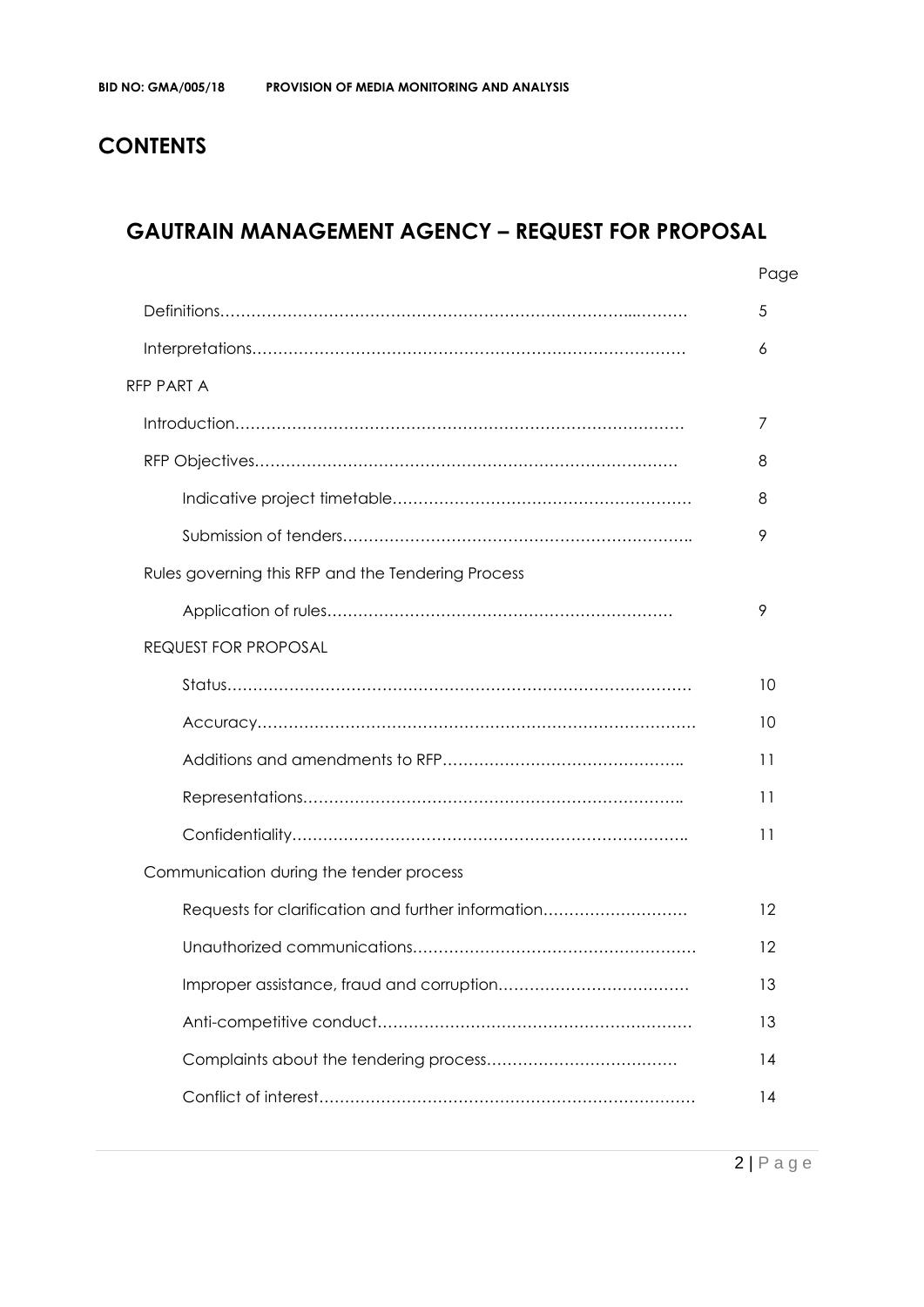|                                                      | 15 |
|------------------------------------------------------|----|
| Tender documents                                     |    |
|                                                      | 15 |
|                                                      | 16 |
|                                                      | 16 |
|                                                      | 16 |
|                                                      | 16 |
| Disclosure of tender contents and tender information | 17 |
|                                                      | 17 |
|                                                      | 18 |
|                                                      | 18 |
| <b>Tender Response</b>                               |    |
|                                                      | 18 |
|                                                      | 19 |
|                                                      | 20 |
|                                                      | 20 |
| <b>Contract Disclosure Requirements</b>              |    |
|                                                      | 20 |
|                                                      | 21 |
|                                                      | 21 |
| <b>Evaluation of tenders</b>                         | 21 |
|                                                      | 21 |
|                                                      | 22 |
|                                                      | 23 |
|                                                      | 23 |
|                                                      | 23 |
|                                                      | 24 |
|                                                      |    |

3 | P a g e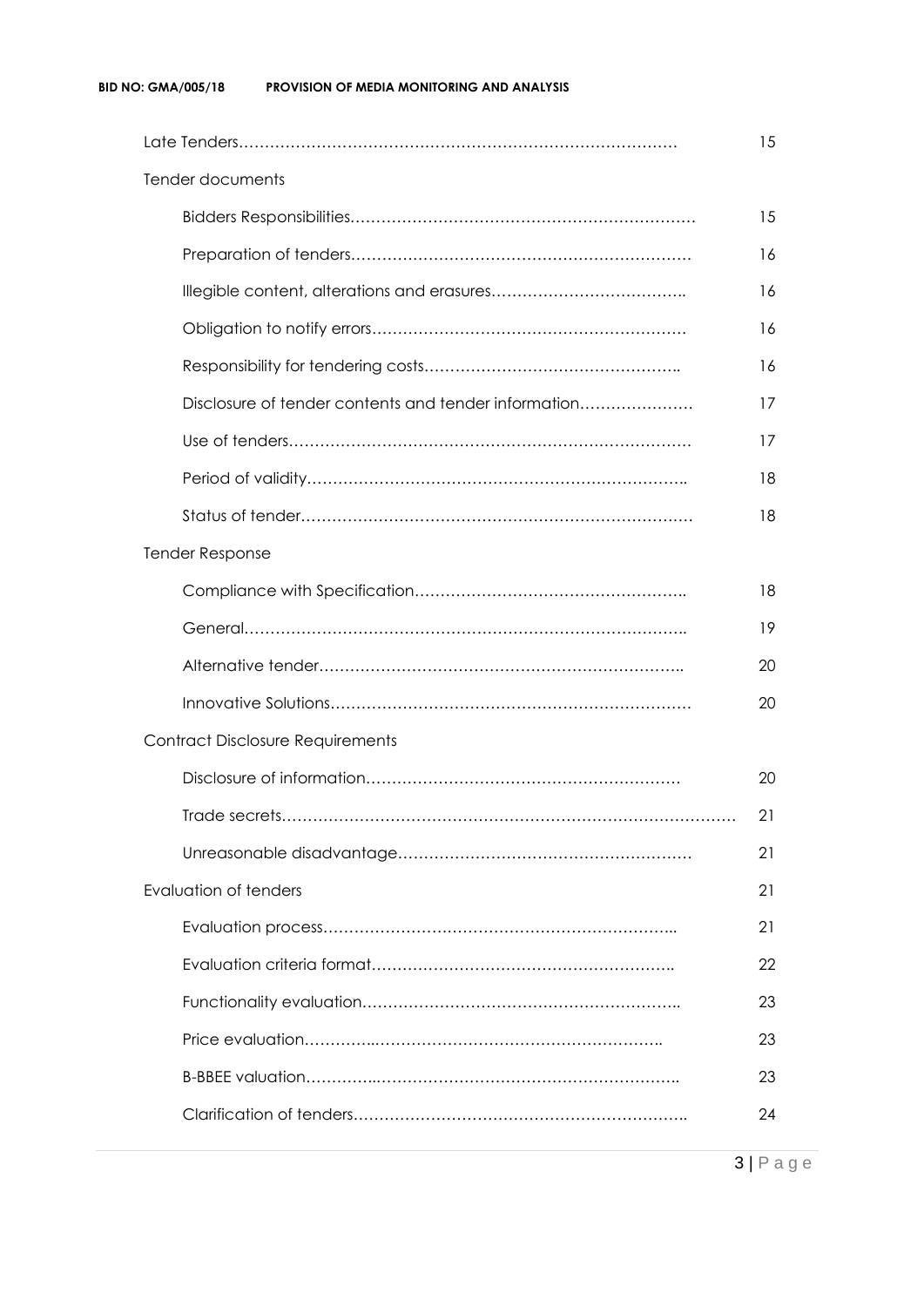|                    |                                               | 24 |  |  |  |  |
|--------------------|-----------------------------------------------|----|--|--|--|--|
|                    |                                               |    |  |  |  |  |
| Successful Tenders |                                               |    |  |  |  |  |
|                    |                                               | 26 |  |  |  |  |
|                    |                                               | 26 |  |  |  |  |
|                    |                                               | 26 |  |  |  |  |
|                    |                                               | 26 |  |  |  |  |
|                    |                                               | 26 |  |  |  |  |
|                    |                                               | 27 |  |  |  |  |
|                    |                                               | 28 |  |  |  |  |
|                    |                                               | 28 |  |  |  |  |
|                    |                                               | 29 |  |  |  |  |
|                    | RFP PART C - BIDDERS DECLARATION AND RESPONSE | 35 |  |  |  |  |
| <b>CSD</b>         |                                               | 38 |  |  |  |  |
| SBD1               |                                               | 39 |  |  |  |  |
| SBD 3.1            |                                               | 41 |  |  |  |  |
| SBD 3.2            |                                               | 42 |  |  |  |  |
| SBD <sub>4</sub>   |                                               | 44 |  |  |  |  |
| SBD 6.1            | 49                                            |    |  |  |  |  |
| SBD <sub>8</sub>   | Declaration of Bidders Past SCM practices     | 55 |  |  |  |  |
| SBD <sub>9</sub>   | Certificate of Independent Bid Determination  | 58 |  |  |  |  |
| <b>SHE</b>         |                                               | 61 |  |  |  |  |
| RFP PART - D       | SUPPLIER CODE OF CONDUCT                      | 63 |  |  |  |  |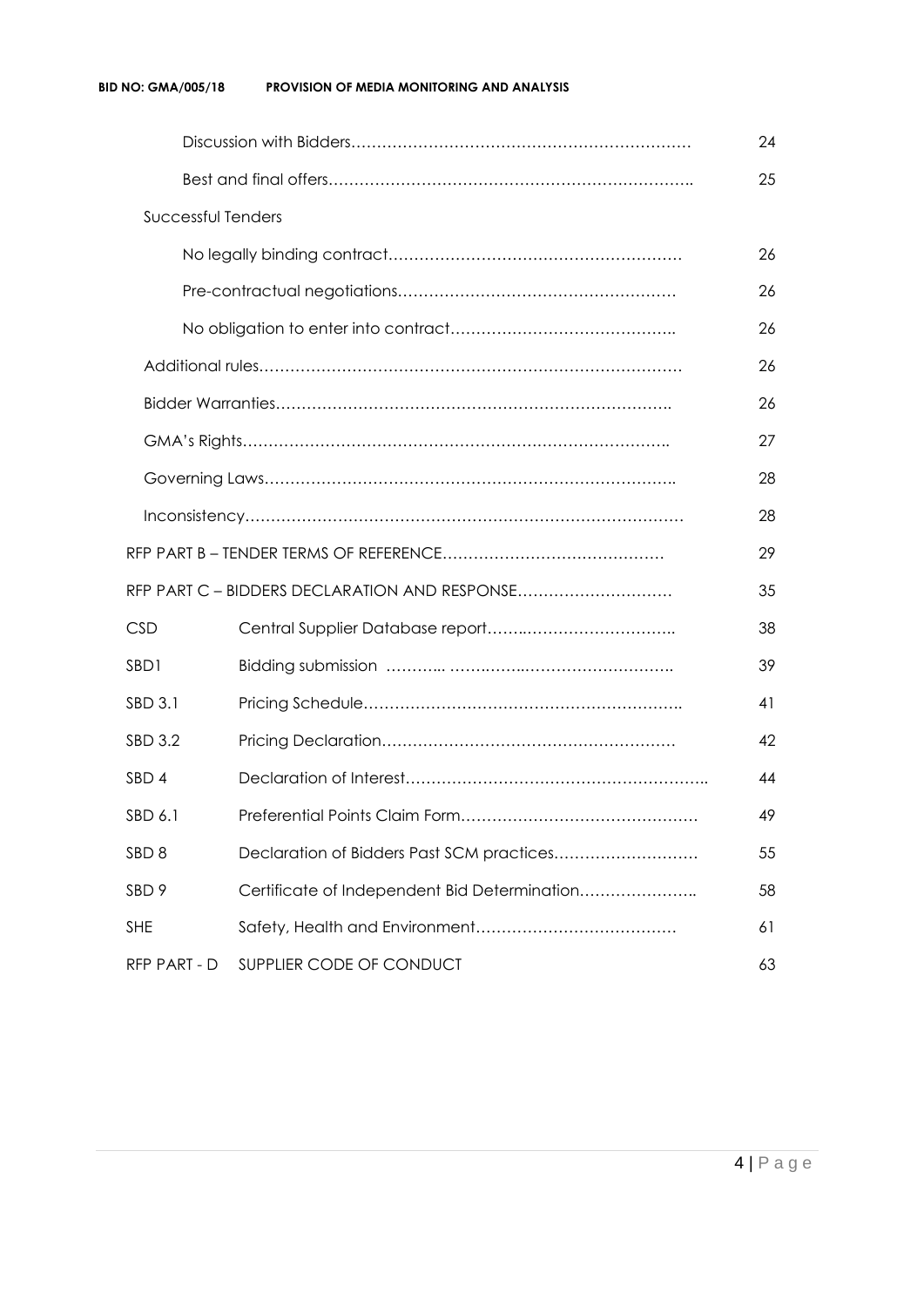#### **DEFINITIONS**

In this Request for Proposal, unless a contrary intention is apparent:

**Business Day** means a day which is not a Saturday, Sunday or public holiday.

**Bid** means a written offer in a prescribed or stipulated form lodged by a Bidder in response to an invitation in this Request for Proposal, containing an offer to provide goods, works or services in accordance with the Specification as provided in RFP Part B.

**Closing Time** means the time, specified as such under the clause "Indicative Timetable" of this RFP Part A, by which Tenders must be received.

**Evaluation Criteria** means the criteria set out under the clause "Evaluation Criteria Format" of this RFP Part A.

**GMA** means the Gautrain Management Agency; a PFMA Schedule 3(C) listed Provincial Public Entity, established in terms of the GMA Act No. 5 of 2006.

**Intellectual Property Rights** includes copyright and neighbouring rights, and all proprietary rights in relation to inventions (including patents) registered and unregistered trademarks (including service marks), registered designs, confidential information (including trade secrets and know how) and circuit layouts, and all other proprietary rights resulting from intellectual activity in the industrial, scientific, literary or artistic fields.

**Member** means an employee of the GMA.

**Proposed Contract** means the agreement including any other terms and conditions contained in or referred to in this RFP that may be executed between the GMA and the successful Bidder.

**Request for Proposal** or **RFP** means this document (comprising each of the parts identified under RFP Part A, Part B, Part C and Part D) including all annexure and any other documents so designated by the GMA.

**Services** means the services required by the GMA, as specified in this RFP Part B.

**Specification** means any specification or description of the GMA's requirements contained in this RFP Part B.

**State** means the Republic of South Africa.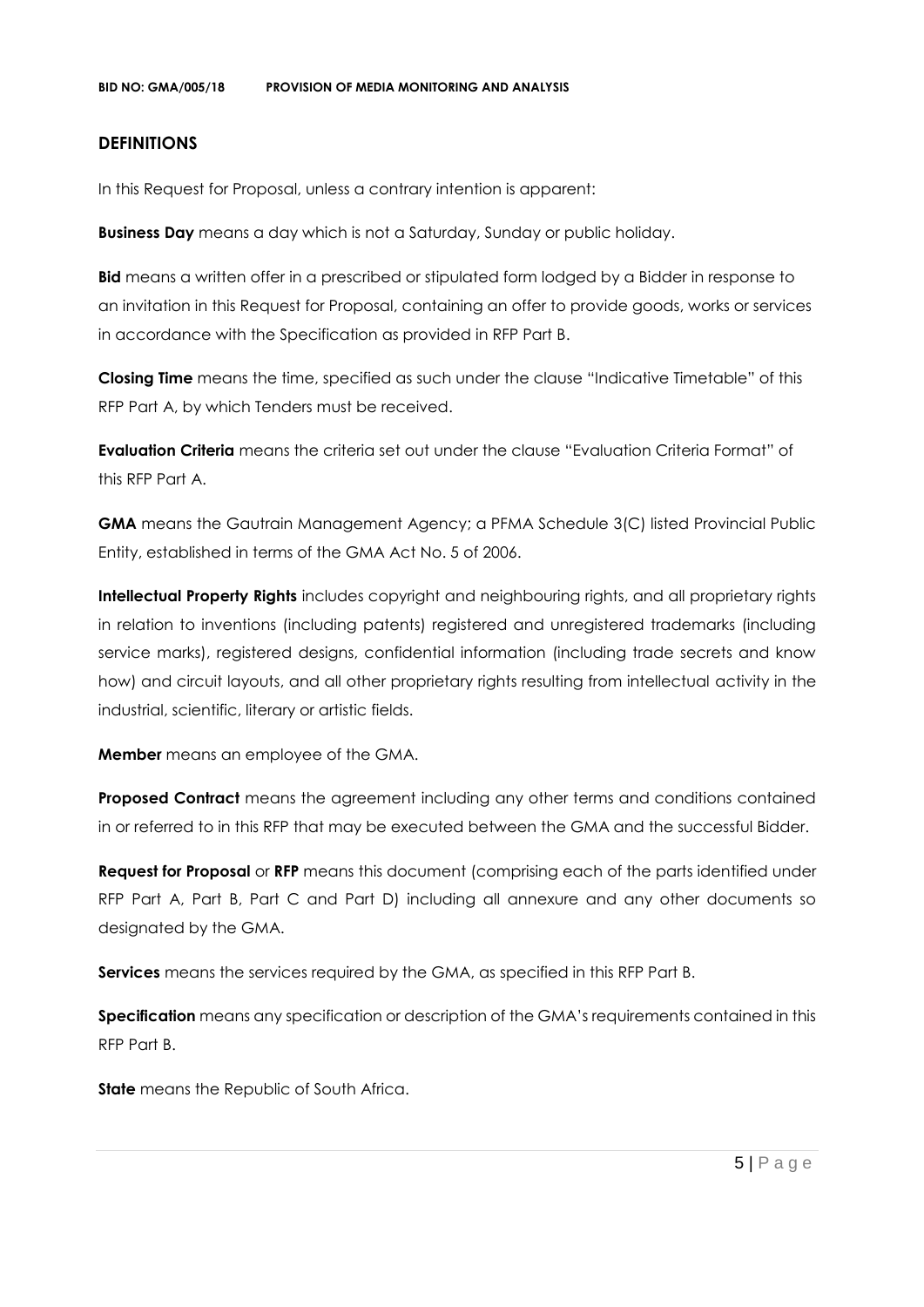**Statement of Compliance** means the statement forming part of a Tender indicating the Bidders compliance with the Specification.

**Bidder** means a person or organisation that submits a Bid.

**Tendering Process** means the process commenced by the issuing of this Request for Proposal and concluding upon formal announcement by the GMA of the selection of a successful Bidder(s) or upon the earlier termination of the process.

**Website** means the website administered by GMA located at [www.gautrain.co.za/](http://www.gautrain.co.za/)gma

## **INTERPRETATIONS**

In this RFP, unless expressly provided otherwise:

#### A reference to:

- (a) "includes" or "including" means includes or including without limitation; and
- (b) "R" or "Rands" is a reference to the lawful currency of the Republic of South Africa.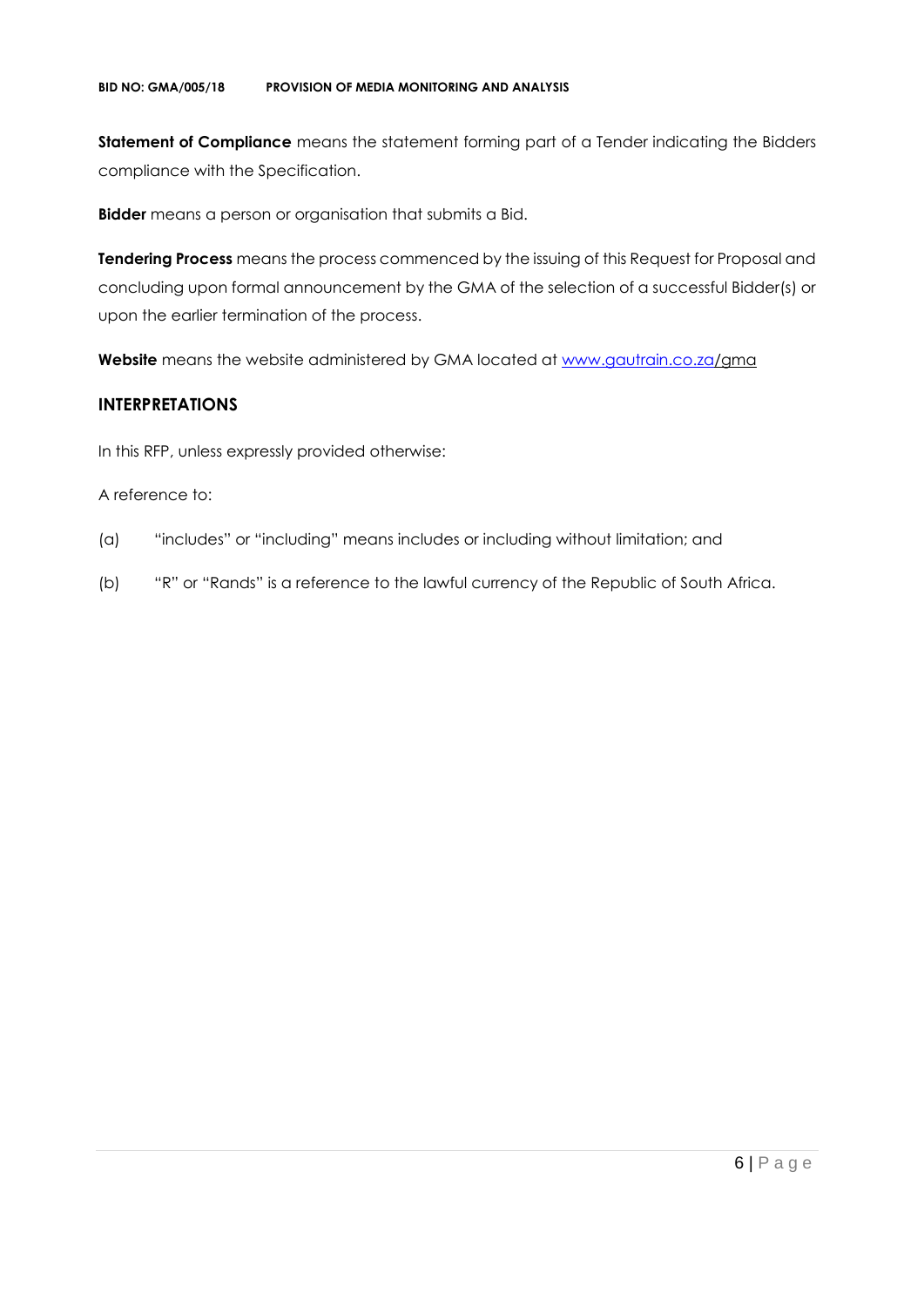# **RFP - PART A**

### **INTRODUCTION**

- 1. The Gautrain Management Agency (GMA) is a PFMA Schedule 3(C) listed provincial public entity which has been established in terms of the GMA Act No. 5 of 2006. The GMA is substantially funded from the Provincial Revenue Fund in order to carry out the following strategic objectives:
	- Assist the Gauteng Provincial Government (GPG) in implementing Gautrain and achieving the Project's objectives.
	- Act on behalf of GPG in managing the relationship between Province and the Concessionaire in terms of the Concession Agreement and ensure that the interests of Province are protected.
	- Enhance the integration of Gautrain with other transport services and Public Transport Plans.
	- Promote and maximise the Socio-Economic Development and B-BBEE objectives of the GPG in relation to Gautrain.
	- Liaise with and promote co-operation between government structures in all three spheres of Government in relation to Gautrain.
	- Liaise with persons having an interest in the project.
	- Manage assets relating to Gautrain and promote their preservation and maintenance.
	- Manage the finances of the Gautrain Project and the financial securities provided by the Concessionaire.
	- Monitor the policy and legislative environment of the Gautrain Project
- 2. The Bombela Concession Company (RF) (Pty) Ltd (BCC or the Concessionaire) entered into a Concession Agreement with the Gauteng Province (Province) for the design, partial finance, construction, operation, and maintenance of the Gautrain Rapid Rail Link until 27 March 2026. The Operations Commencement Date (OCD) 1 started on 08 June 2010 for the section between Sandton station and ORTIA station. Extended Phase (EP) 1 services commenced on 02 August 2011 between Hatfield and Rosebank stations. The Operations Commencement Date 2 services commenced on 07 June 2012 between Rosebank and Park stations, in so doing providing a complete service between Park and Hatfield stations. At the end of the concession period, the Concessionaire shall transfer the Gautrain System to the GMA.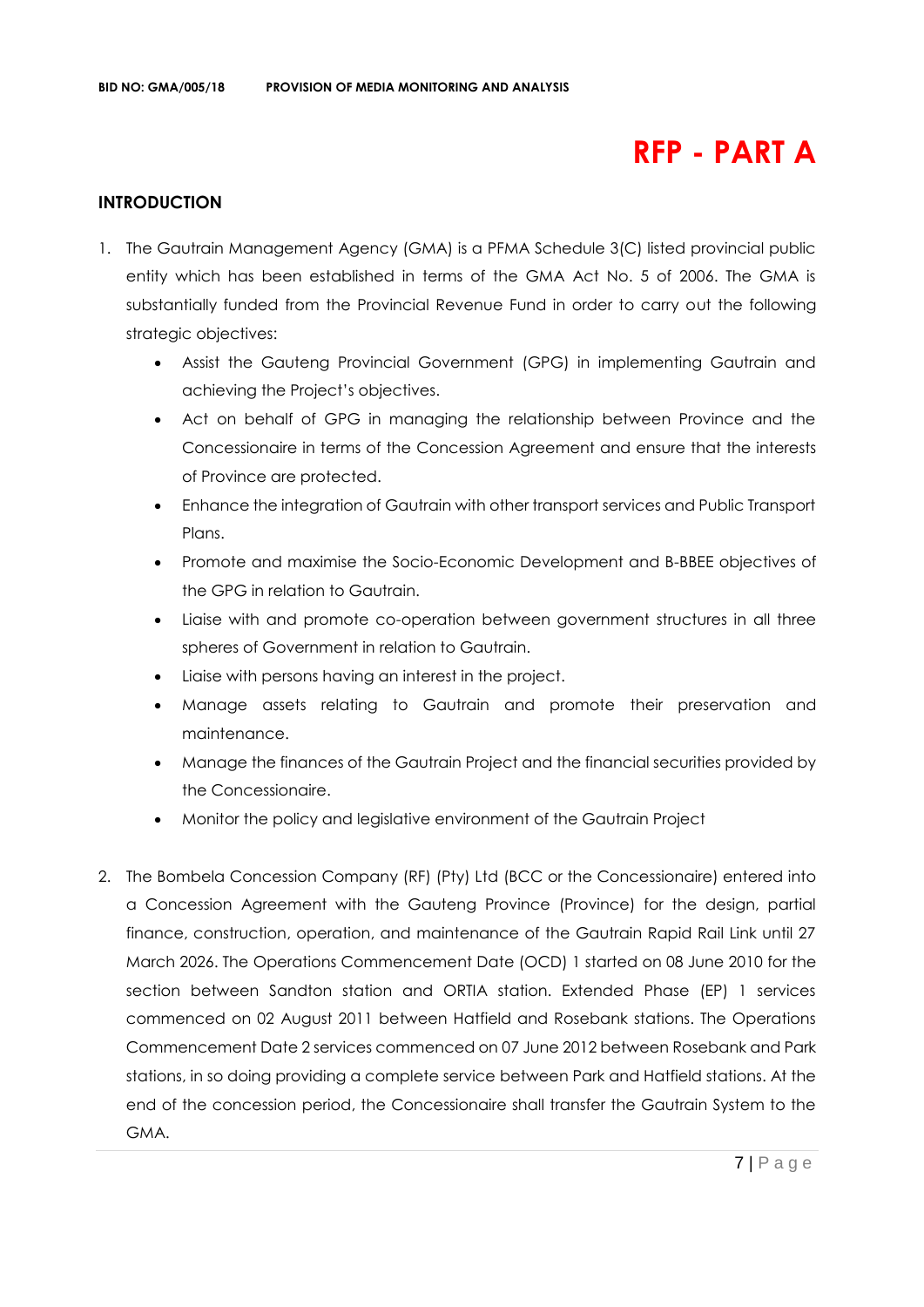- 3. The GMA is inviting responses to this Request for Proposal (reference number GMA/005/18) in order to appoint a suitably qualified and experienced service provider to provide Media Monitoring and Analysis to the GMA as specified in this RFP PART B – Specification.
- 4. The appointment of a successful service provider is subject to conclusion of a service level agreement between the GMA and the service provider.

#### **RFP OBJECTIVES**

5. The objective of the tender is to find suitably qualified and experienced service provider to provide Media Monitoring and Analysis to the GMA for the duration of three (3) years.

| <b>ACTIVITY</b>                                       | <b>DATE</b>                |
|-------------------------------------------------------|----------------------------|
| Issue of RFP                                          | 24 August 2018             |
| <b>Briefing Session</b>                               | <b>None</b>                |
| <b>Closing Date and Time</b>                          | 14 September 2018 at 11H00 |
| Intended completion of evaluation<br>of tenders       | 23 November 2018           |
| Intended formal notification of<br>successful Bidders | 30 November 2018           |
| Effective date of contract                            | 03 December 2018           |

#### **INDICATIVE PROJECT TIMETABLE**

*\*This timetable is provided as an indication of the timing of the tender process. It is indicative only and subject to change by the GMA. Bidders are to provide proposals that will allow achievement of the intended commencement date.*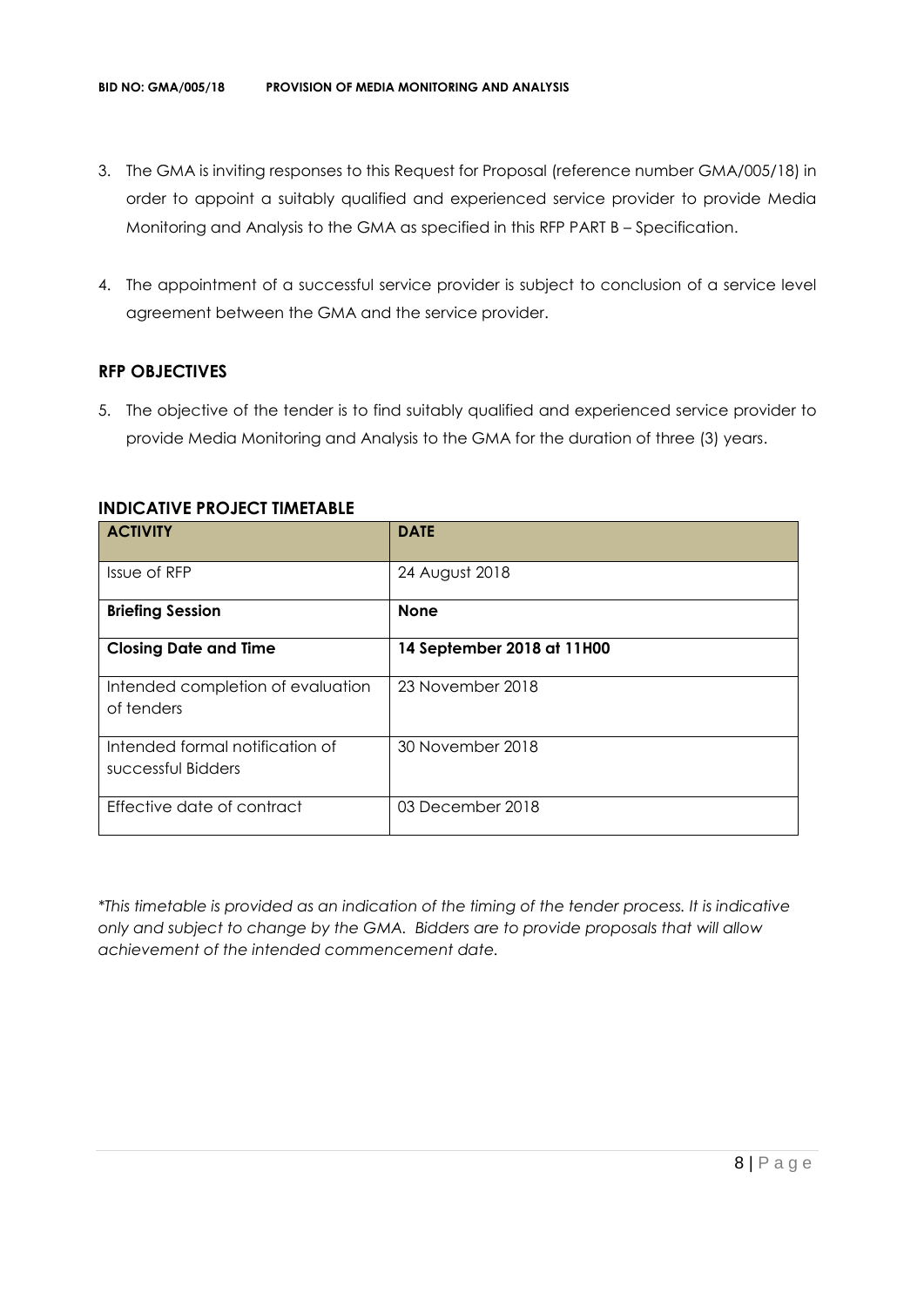#### **SUBMISSION OF TENDERS**

### **Hardcopy Submission (Compulsory)**

| Proposal Submission                                      | Bid documents must be secured together preferably<br>bound or contained in a lever arch file |
|----------------------------------------------------------|----------------------------------------------------------------------------------------------|
| Physical Address of Tender Box                           | 44 Grand Central Boulevard, Grand Central Midrand<br>(Off R101 Old Johannesburg Road)        |
| Hours of access to Tender Box                            | Between 07:00 and 17:00 (Weekdays only)                                                      |
| Information to be marked on<br>package containing Tender | Gautrain Management Agency<br>Attention: Supply Chain Management Unit                        |
|                                                          | RFP Ref. No. GMA/005/18<br><b>Name of Bidder</b>                                             |

- 6. Bidders are to provide one (1) original and three (3) hard copies of the Bidders Response (Bid).
- 7. Bidders must also include an electronic copy of the Bidders Response for each proposal in PDF or Microsoft Office 2007 format in the hardcopy submission. All responses must be submitted in a sealed envelope in accordance with the conditions of Tendering and on the official forms included in this document.
- 8. All documents must be virus checked by the Bidder before lodgement. In this case of inconsistency between the electronic and hardcopy submissions, the hardcopy submission will prevail.
- 9. All enquiries related to this RFP must be sent to **[tenderenquiries@Gautrain.co.za](mailto:tenderenquiries@Gautrain.co.za)**.

### **RULES GOVERNING THIS RFP AND THE TENDERING PROCESS**

#### **APPLICATION OF RULES**

10. Participation in the tender process is subject to compliance with the rules contained in this RFP Part A.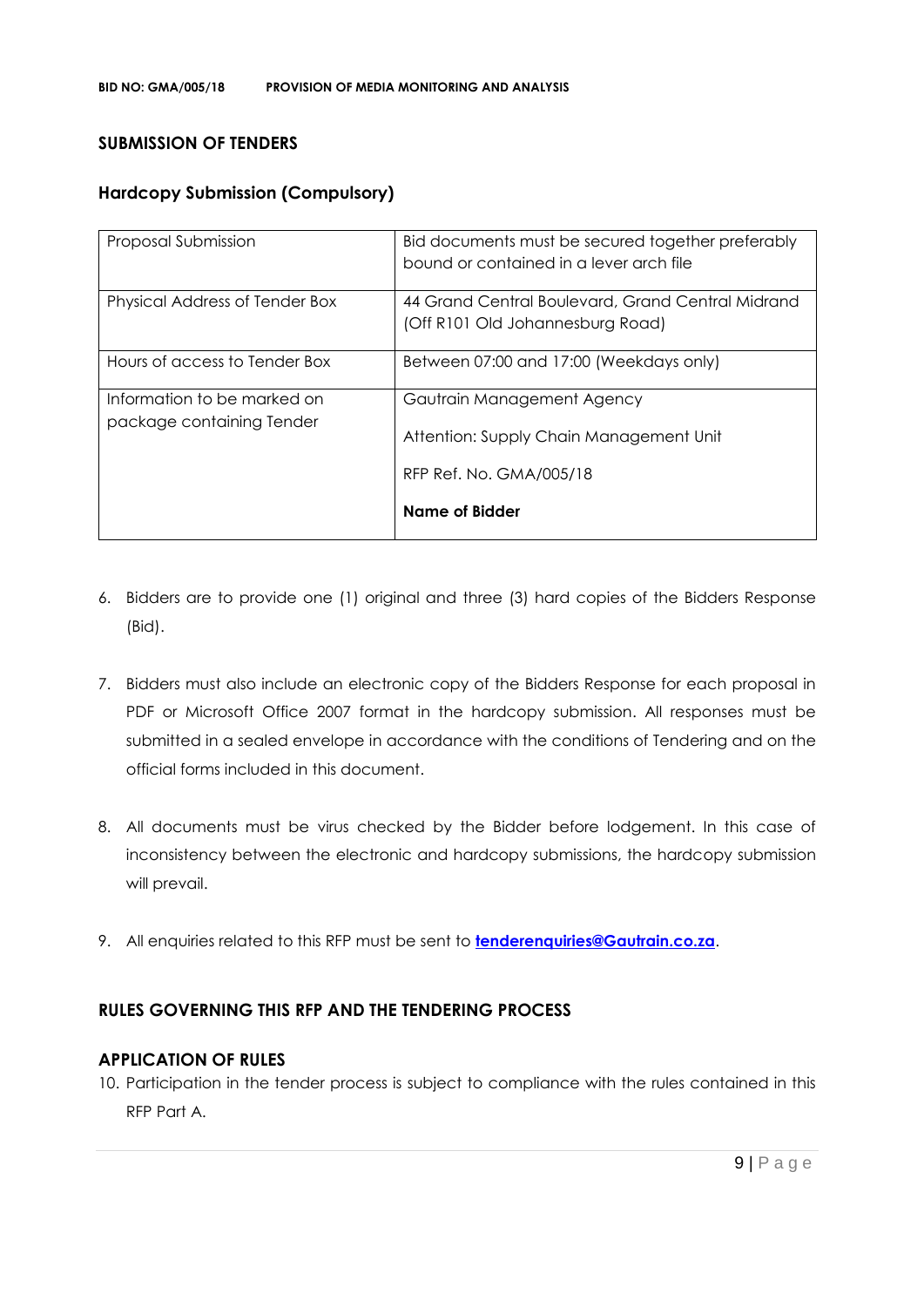- 11. All persons (whether or not a Participant in this tender process) having obtained or received this RFP may only use it, and the information contained therein, in compliance with the rules contained in this RFP Part A.
- 12. All Bidders are deemed to accept the rules contained in this RFP Part A.
- 13. The rules contained in this RFP Part A apply to:
	- a. The RFP and any other information given, received or made available in connection with this RFP, and any revisions or annexure;
	- b. the Tendering Process; and
	- c. any communications (including any briefings, presentations, meetings and negotiations) relating to the RFP or the Tendering Process.

#### **REQUEST FOR PROPOSAL**

#### **STATUS OF REQUEST FOR PROPOSAL**

- 14. This RFP is an invitation for service provider/s to submit a proposal(s) for the provision of the services as set out in the Specification contained in this RFP Part B. Accordingly, this RFP must not be construed, interpreted, or relied upon, whether expressly or implied, as an offer capable of acceptance by any person(s), or as creating any form of contractual, promissory or other rights.
- 15. No binding contract or other understanding for the supply of the Services will exist between the GMA and any Bidder unless and until the Agency has executed a formal written contract with the successful Bidder.

#### **ACCURACY OF REQUEST FOR PROPOSAL**

16. Whilst all due care has been taken in connection with the preparation of this RFP, the GMA makes no representations or warranties that the content in this RFP or any information communicated to or provided to Bidders during the Tendering Process is, or will be, accurate, current or complete. The GMA, and its officers, employees and advisors will not be liable with respect to any information communicated which is not accurate, current or complete.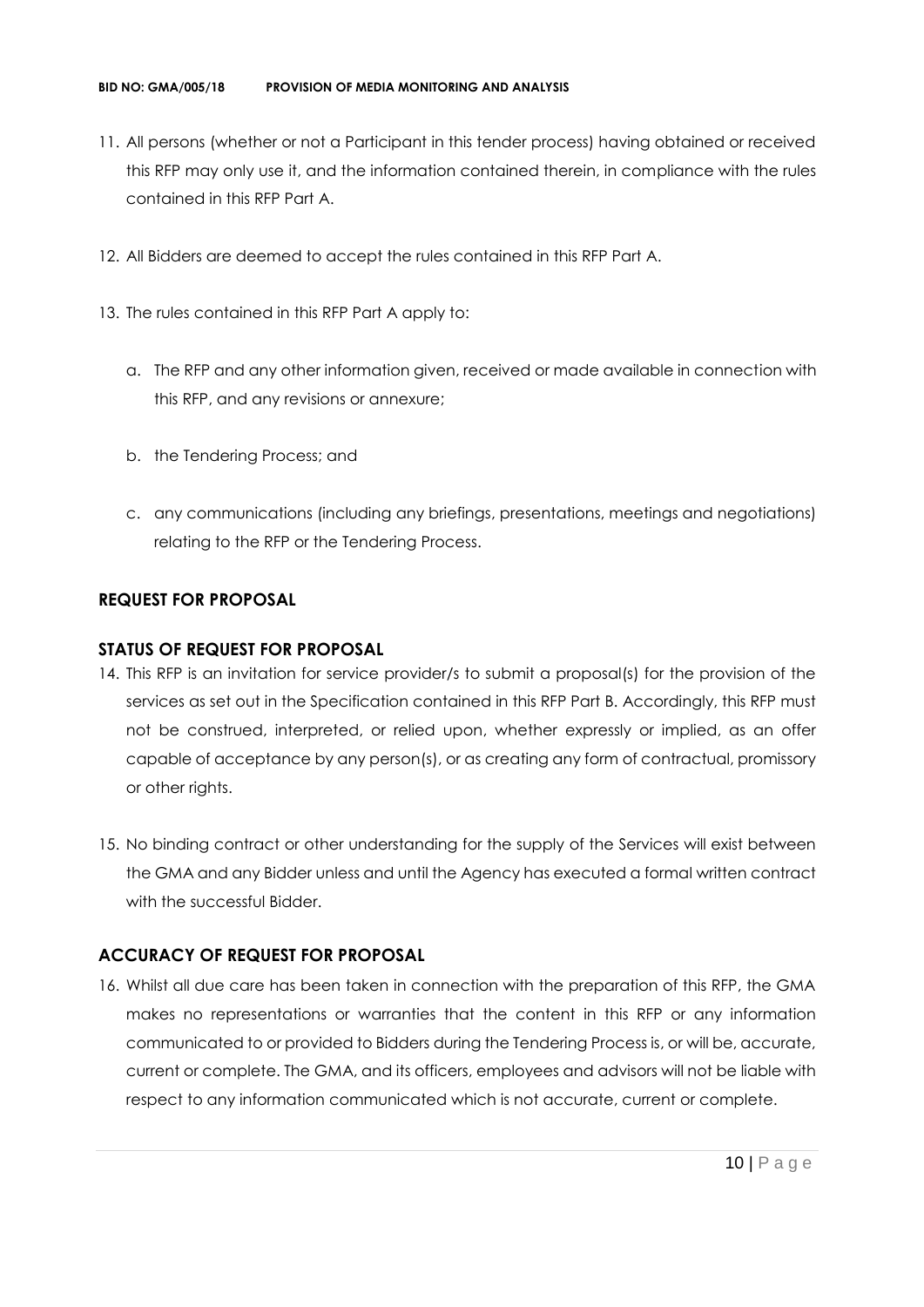- 17. If a Bidder finds or reasonably believes it has found any discrepancy, ambiguity, error or inconsistency in this RFP or any other information provided by the GMA (other than minor clerical matters), the Bidder must promptly notify the Agency in writing (by e-mail to the address **[tenderenquiries@Gautrain.co.za](mailto:tenderenquiries@gautrainpo.co.za)**) of such discrepancy, ambiguity, error or inconsistency in order to afford the GMA an opportunity to consider what corrective action is necessary (if any).
- 18. Any actual discrepancy, ambiguity, error or inconsistency in this RFP or any other information provided by the GMA will, if possible, be corrected and provided to all Bidders without attribution to the Bidder who provided the written notice.

### **ADDITIONS AND AMENDMENTS TO THE RFP**

- 19. The GMA reserves the right to change any information in, or to issue any addendum to this RFP before the Closing Time. The GMA and its officers, employees and advisors will not be liable in connection with either the exercise of, or failure to exercise this right.
- 20. If the GMA exercises its right to change information in terms of clause 22, it may seek amended Tenders from all Bidders.

#### **REPRESENTATIONS**

21. No representations made by or on behalf of the GMA in relation to this RFP will be binding on the GMA unless that representation is expressly incorporated into the contract ultimately entered into between the GMA and the successful Bidder.

# **CONFIDENTIALITY**

22. All persons (including all Bidders) obtaining or receiving this RFP and any other information in connection with this RFP or the Tendering Process must keep the contents of the RFP and other such information confidential, and not disclose or use the information except as required for the purpose of developing a proposal in response to this RFP.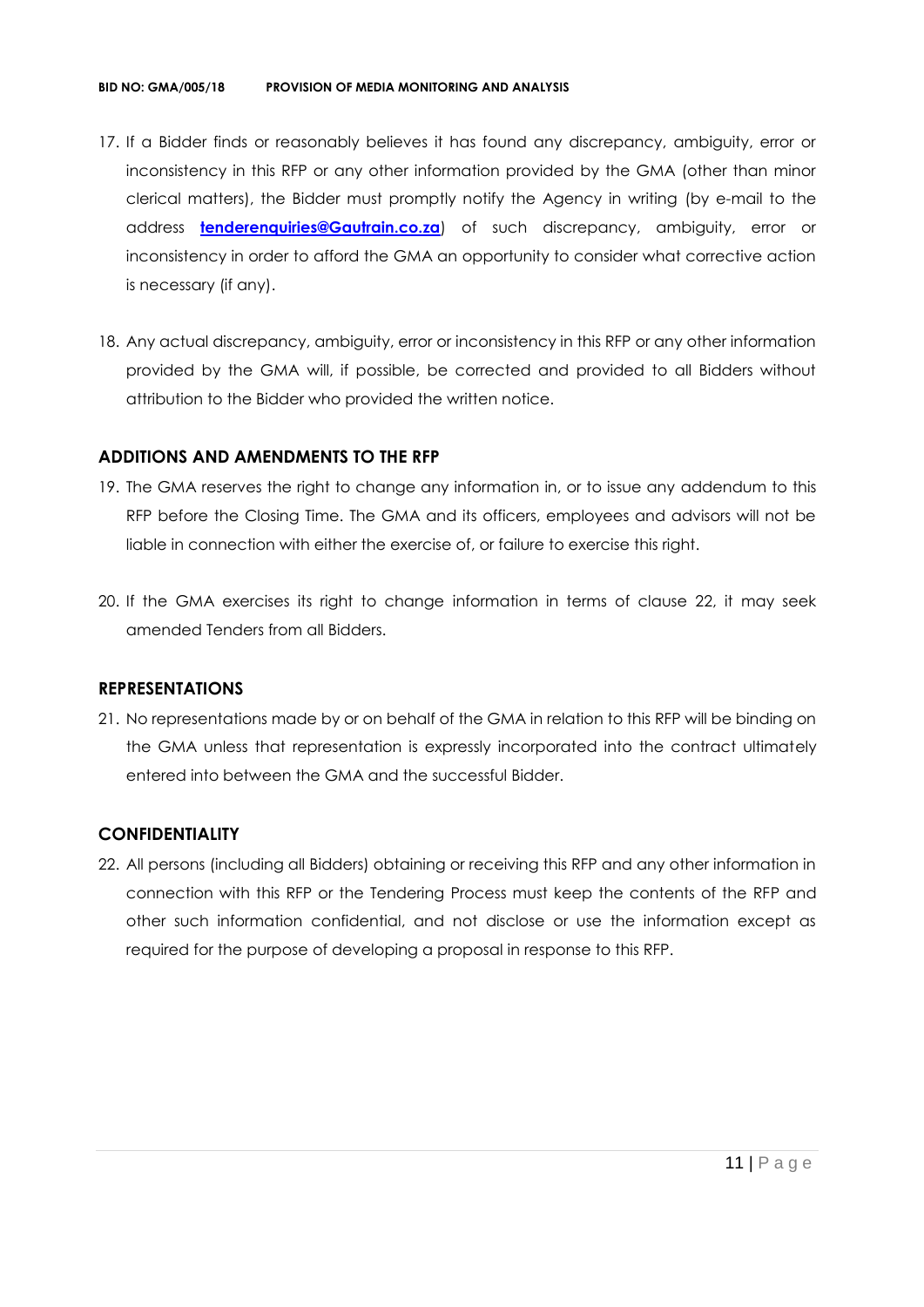#### **COMMUNICATIONS DURING THE TENDERING PROCESS**

#### **REQUESTS FOR CLARIFICATION OR FURTHER INFORMATION**

- 23. All communication and attempts to solicit information of any kind relative to this tender should be in writing and channelled to the Supply Chain Management Unit via email to: **[tenderenquiries@Gautrain.co.za](mailto:tenderenquiries@gautrainpo.co.za)**.
- 24. Any communication by a Bidder to the GMA will be effective upon receipt by the SCM Unit (provided such communication is in the required format).
- 25. The GMA has restricted the period during which it will accept questions or requests for further information or clarification and reserves the right not to respond to any enquiry or request, irrespective of when such enquiry or request is received.
- 26. Except where the GMA is of the opinion that issues raised apply only to an individual Bidder, questions submitted and answers provided will be made available to all Bidders by e-mail, as well as on the GMA's website without identifying the person or organisation which submitted the question.
- 27. In all other instances, the GMA may directly provide any written notification or response to a Bidder by email to the address of the Bidder (as notified by the Bidder to the SCM Unit).
- 28. A Bidder may, by notifying the SCM Unit in writing, withdraw a question submitted in accordance with clause 30, in circumstances where the Bidder does not wish the GMA to publish its response to the question to all Bidders.

#### **UNAUTHORISED COMMUNICATIONS**

29. Bidders may not contact (including promotional or advertising activities) any GMA staff or Advisors of GMA except through the channel in clause 21 above on any matter pertaining to the bid from the time when the bid is advertised to the time the bid is awarded. Communicating with any GMA staff or Advisors of GMA except through the channel in clause 21 above will be perceived as an effort by a bidder to influence bid evaluation, bid comparisons or bid award decisions in any manner, and will result in rejection of the bid concerned. Nothing in this clause is intended to prevent communications with staff of, or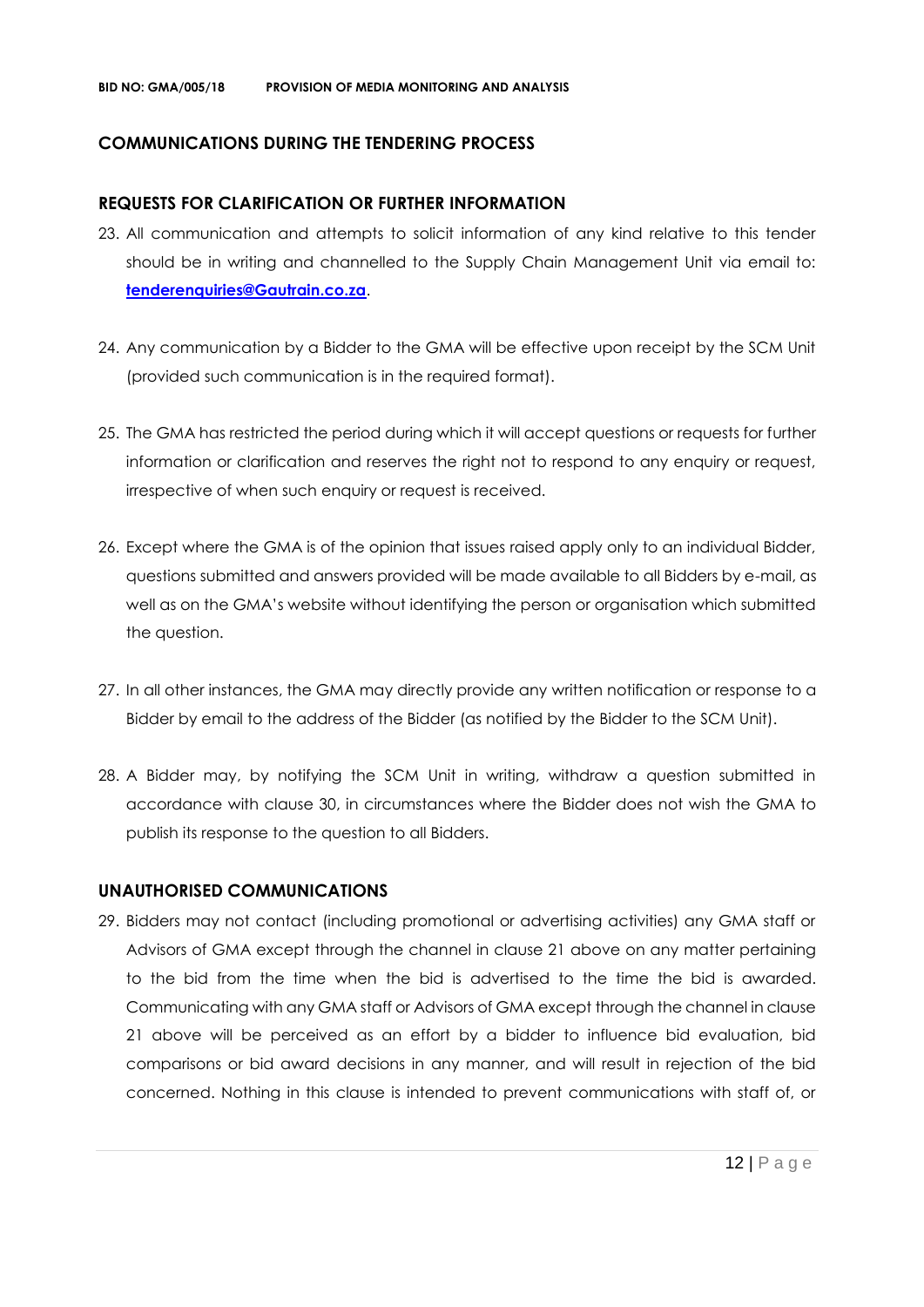advisors of the GMA to the extent that such communications do not relate to this RFP or the Tendering Process.

30. Bidders must not otherwise engage in any activities that may be perceived as, or that may have the effect of, influencing the outcomes of the Tendering Process in any way.

### **IMPROPER ASSISTANCE, FRAUD AND CORRUPTION**

- 31. Bidders may not seek or obtain the assistance of employees, contractors or advisors of the GMA in the preparation of their tender responses, except where contractors or advisors are participating in the tender in which case the Bidder must disclose such participation in its tender by declaring their possible interest or conflict in the relevant SBD 4 form.
- 32. The GMA may in its absolute discretion, immediately disqualify a Bidder that it believes has sought or obtained such improper assistance.
- 33. Bidders are to be familiar with the implications of contravening the Prevention and Combating of Corrupt Activities Act, No. 12 of 2005 and any other relevant legislation.
- 34. Bidders are encouraged to stop crime at the GMA in its tracks and report it anonymously to the following number: 0800 6 FRAUD/0800 637 283.

# **ANTI-COMPETITIVE CONDUCT**

- 35. Bidders and their respective officers, employees, agents and advisors must not engage in any collusion, anti-competitive conduct or any other similar conduct in respect of this Tendering Process with any other Bidder or any other person(s) in relation to:
	- a. The preparation or lodgement of their Tender
	- b. the evaluation and clarification of their Tender; and
	- c. the conduct of negotiations with the GMA.
- 36. For the purposes of clause 38, collusion, anti-competitive conduct or any other similar conduct may include disclosure, exchange and clarification of information whether or not such information is confidential to the GMA or any other Bidder or any other person or organisation.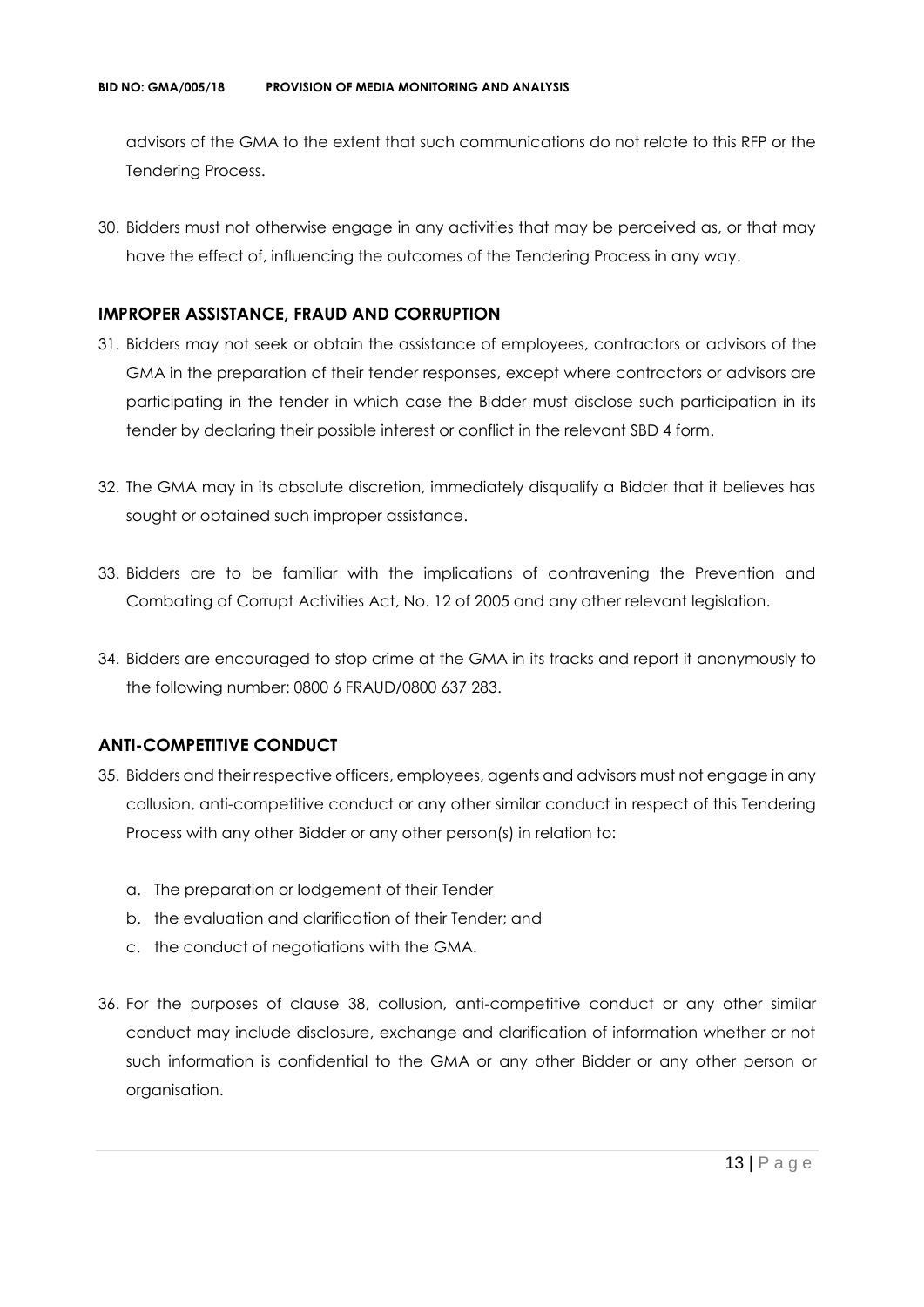37. In addition to any other remedies available to it under law or contract, the GMA may, in its absolute discretion, immediately disqualify a Bidder that it believes has engaged in any collusive, anti-competitive conduct or any other similar conduct during the entire Tendering Process.

### **COMPLAINTS ABOUT THE TENDERING PROCESS**

- 38. Any complaint about the RFP or the Tendering Process must be submitted to the SCM Unit in writing, (preferably by email), immediately upon the cause of the complaint arising or becoming known to the Bidder.
- 39. The written complaint must set out:
	- a. The basis for the complaint, specifying the issues involved;
	- b. how the subject of the complaint affect the organisation or person making the complaint;
	- c. any relevant background information; and
	- d. the outcome desired by the person or organisation making the complaint.
- 40. If the matter relates to the conduct of an official, employee or advisor of the GMA, the complaint should be addressed in writing marked for the attention of the Chief Executive Officer of the GMA, and delivered to the physical address of the GMA, as notified.

# **CONFLICT OF INTEREST**

- 41. A Bidder must not, and must ensure that its officers, employees, agents and advisors do not place themselves in a position that may give rise to actual, potential or perceived conflict of interest between the interests of the GMA and/or the Gauteng Provincial Government and the Bidders interests during the Tender Process.
- 42. The Bidders Response in this RFP Part C requires the Bidder to provide details of any interests, relationships or clients which may or do give rise to a conflict of interest in relation to the supply of the services under any contract that may result from this RFP.
- 43. If the Bidder submits its Tender and a subsequent conflict of interest arises, or is likely to arise, which was not disclosed in the Tender, the Bidder must notify the GMA immediately in writing of that conflict.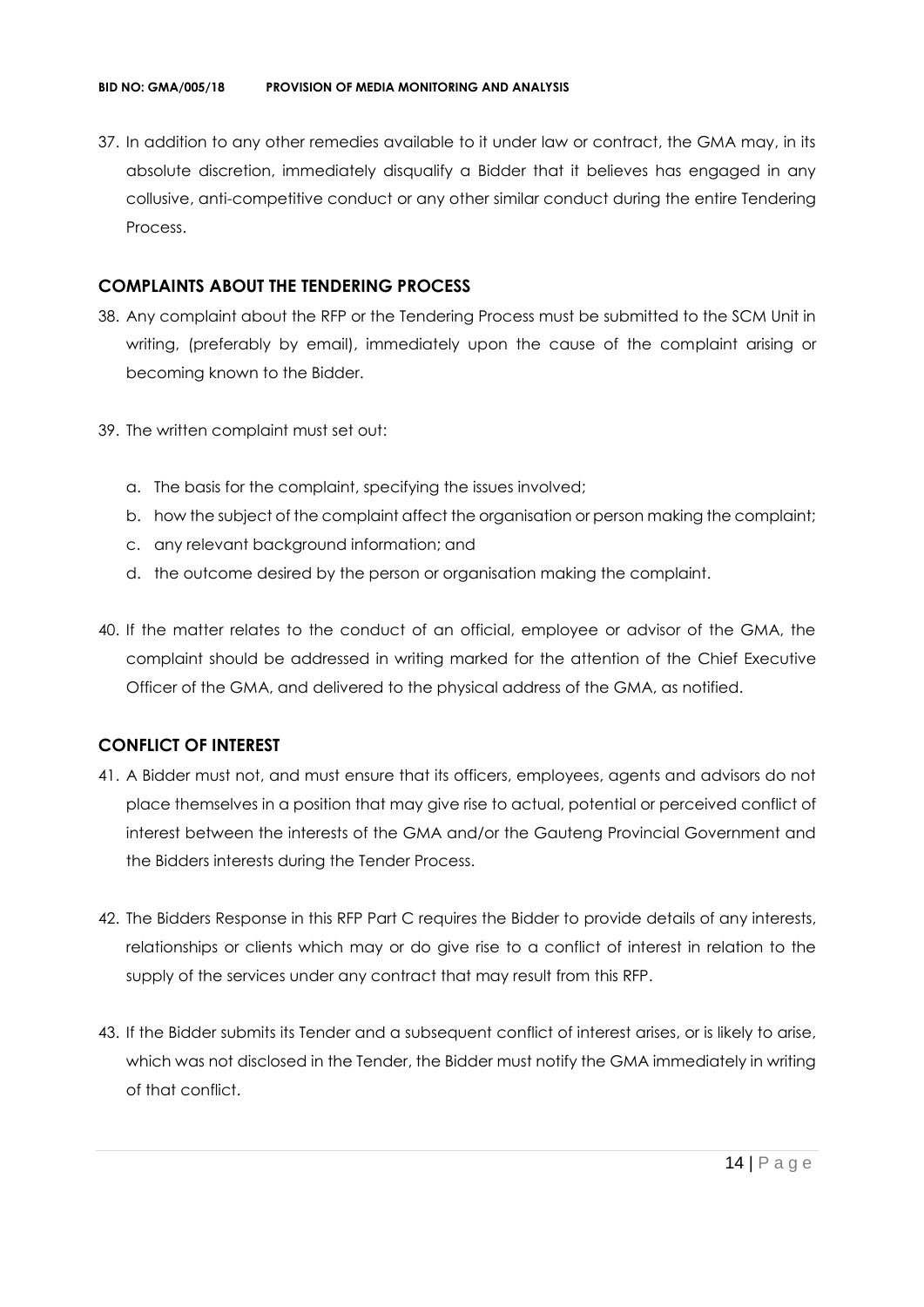44. The GMA may immediately disqualify a Bidder from the Tendering Process if the Bidder fails to notify the GMA of the conflict as required.

### **LATE TENDERS**

- 45. Tenders must be lodged by the Closing Date and Time. Where a tender document is not in the tender box at the time of the bid closing, such a bid document will be regarded as a late bid. Late bids will not be accepted or considered.
- 46. Tenders lodged after the Closing Time or lodged at a location or in a manner that is contrary to that specified in this RFP will be disqualified from the Tendering Process and will be ineligible for consideration.
- 47. The determination of the GMA as to the actual time that a Tender is lodged is final. Subject to clause 49, all Tenders lodged in the Tender Box after the Closing Time will be recorded by the GMA and will only be opened for the purposes of identifying a business name and address of the Bidder. The GMA will inform a Bidder whose Tender was lodged after the Closing Time of its ineligibility for consideration. The general operating practice is for the late tender to be returned within 5 (Five) working days of receipt or within 5 (Five) working days after determination not to accept a late tender.

#### **TENDER DOCUMENTS**

#### **BIDDERS RESPONSIBILITIES**

- 51. Bidders are responsible for:
	- a. Examining this RFP and any documents referenced or attached to this RFP and any other information made or to be made available by the GMA to Bidders in connection with this RFP;
	- b. fully informing themselves in relation to all matters arising from this RFP, including all matters regarding the GMA's requirements for the provision of the Services;
	- c. ensuring that their Tenders are accurate and complete;
	- d. making their own enquiries and assessing all risks regarding this RFP, and fully considering and incorporating the impact of any known and unknown risks into their Tender;
	- e. ensuring that they comply with all applicable laws in regards to the Tendering Process particularly as specified by National Treasury Regulations, Guidelines, Instruction Notes and Practice Notes and other relevant legislation as published from time to time in the Government Gazette;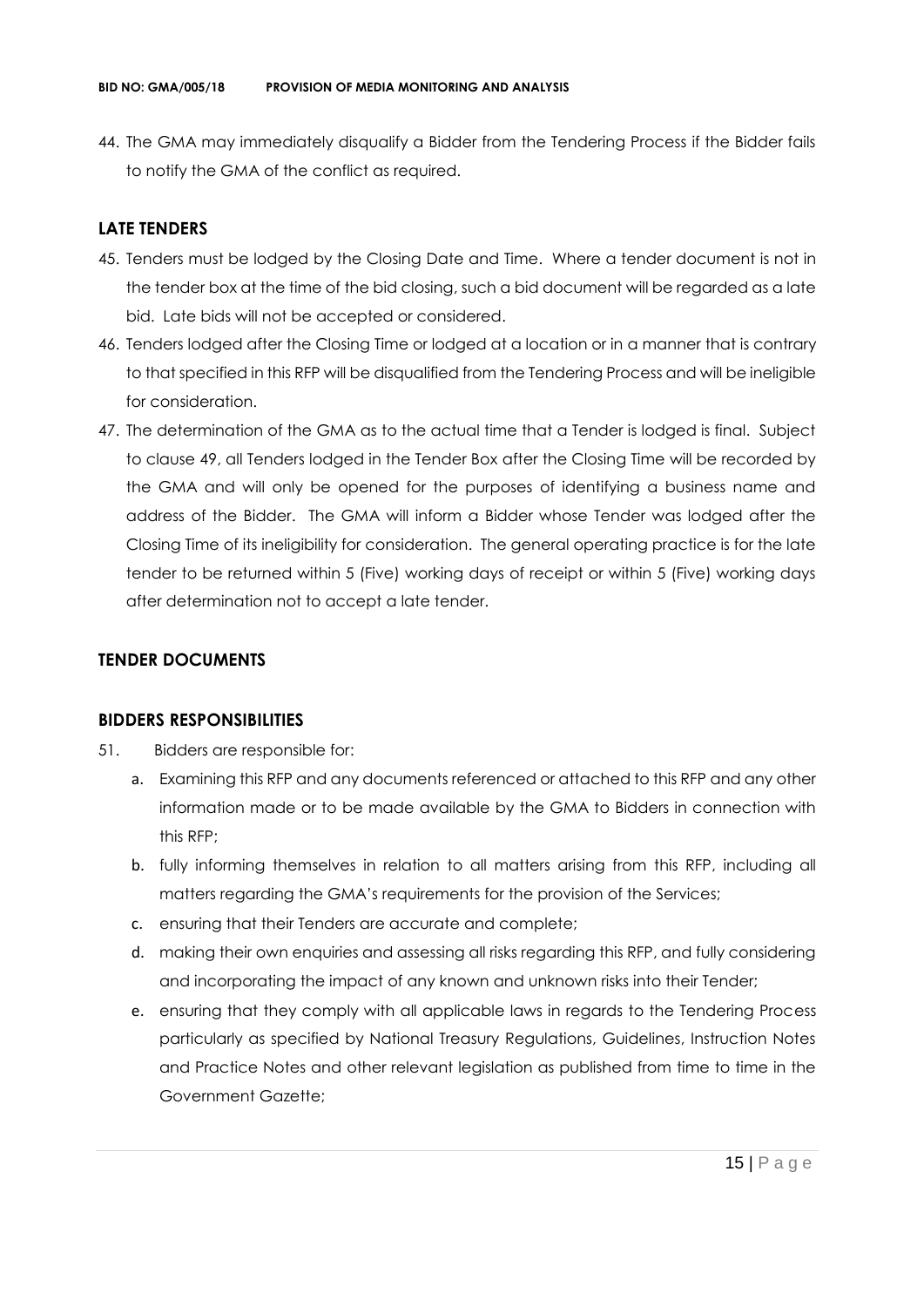- f. submitting an Original Valid Tax Clearance Certificate and all other returnable documents as listed on the Checklist; and
- g. Failure to provide the required information could result in disqualification of the bidder.

#### **PREPARATION OF TENDERS**

- 52. Bidders must ensure that:
	- a. Their Tender is submitted in the required format as stipulated in this RFP Part A; and
	- b. all the required information fields in RFP Part C are completed in full and contain the information requested by the GMA.

*Note to Bidders: The GMA may in its absolute discretion reject a Tender that does not include the information requested.*

53. Unnecessarily elaborate responses or other presentations beyond that which is sufficient to present a complete and effective tender proposal are not desired or required. Elaborate and expensive visual and other presentation aids are not necessary.

#### **ILLEGIBLE CONTENT, ALTERATION AND ERASURES**

- 54. Incomplete Tenders may be disqualified or evaluated solely on information contained in the Tender.
- 55. The GMA may disregard any content in a Tender that is illegible and will be under no obligation whatsoever to seek clarification from the Bidder.
- 56. The GMA is entitled to amend any bid conditions, validity period, specifications, or extend the closing date of bids before the closing date. All bidders, to whom the bid documents have been issued, will be advised in writing of such amendments in good time.

#### **OBLIGATION TO NOTIFY ERRORS**

57. Amended bids may be sent, together with the original bid, in an envelope marked "Amendment to bid" and should be placed in the bid box before the closing date and time. An amendment bids without original bid document will not be considered.

#### **RESPONSIBILITY FOR TENDERING COSTS**

58. The Bidders participation or involvement in any stage of the Tendering Process is at the Bidders sole risk, cost and expense. The GMA will not be held responsible for, or pay for, any expense or loss that may be incurred by Bidders in relation to the preparation or lodgement of their Tender.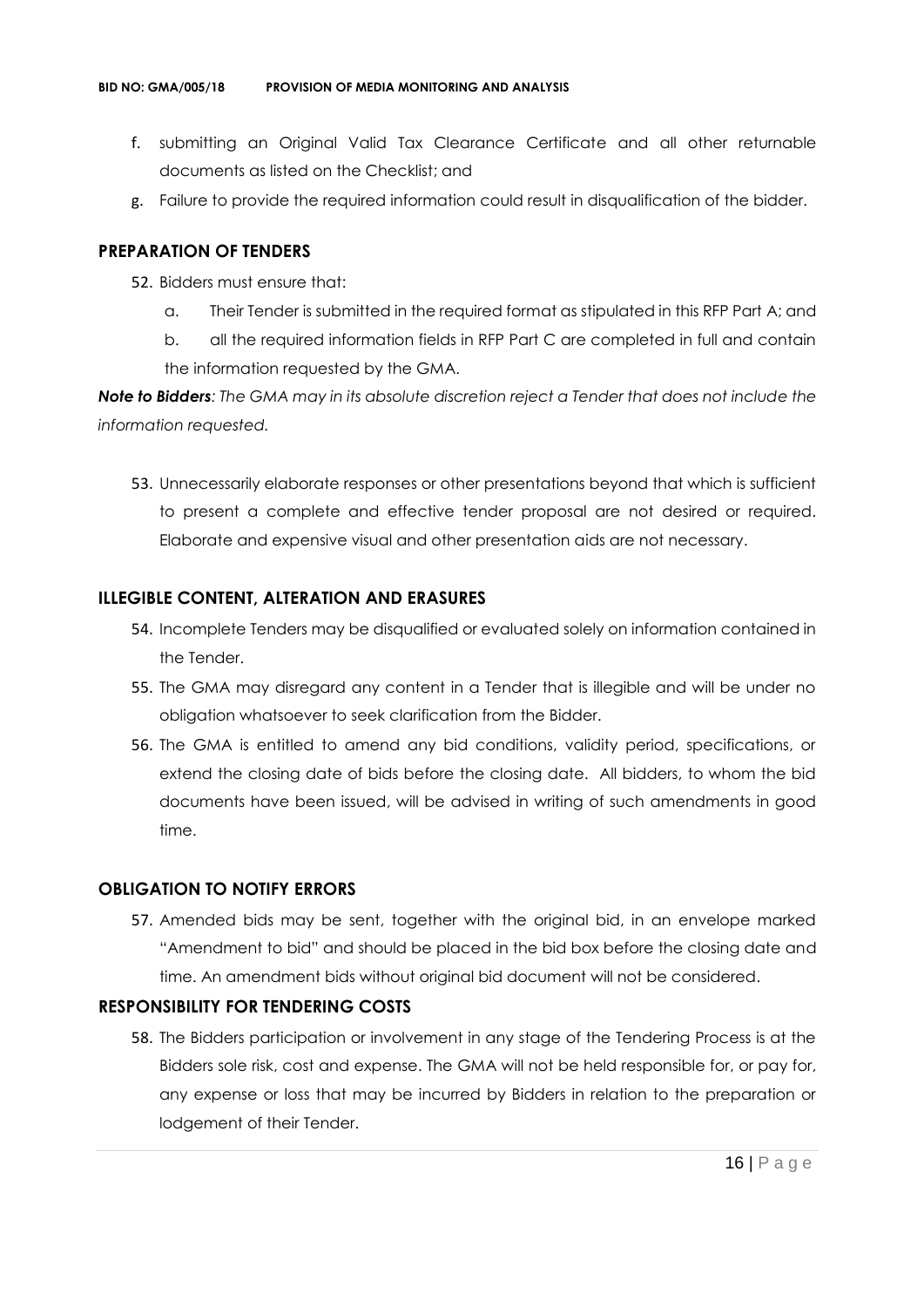- 59. The GMA is not liable to the Bidder for any costs on the basis of any contractual, or promissory or restitutionary grounds whatsoever as a consequence of any matter relating to the Bidders participation in the Tendering Process, including without limitation, instances where:
- a. The Bidder is not engaged to perform under any contract; or
- b. the GMA exercises any right under this RFP or at law.

#### **DISCLOSURE OF TENDER CONTENTS AND TENDER INFORMATION**

- 60. All Tenders received by the GMA will be treated as confidential. The GMA will not disclose any Tender contents and Tender information, except:
- a. As required by law;
- b. for the purpose of investigations by other government authorities having relevant jurisdiction;
- c. to external consultants and advisors of the GMA engaged to assist with the Tendering Process; or
- d. for the general information of Bidders required to be disclosed as per National Treasury Regulations, Guidelines, Instruction Notes or Practice Notes.

### **USE OF TENDERS**

- 61. Upon submission in accordance with the requirements of submission of Tenders, all Tenders submitted become the property of the GMA. Bidders will retain all ownership rights in any intellectual property contained in the Tender.
- 62. Each Bidder, by submission of their Tender, is deemed to have licensed the GMA to reproduce the whole, or any portion, of their Tender for the purposes of enabling the GMA to evaluate the Tender.
- 63. Further, in submitting a Tender, the Bidder accepts that the GMA shall, in accordance with the requirements of Treasury Regulation No. 16A.6.3(d) and the National Treasury Instruction Note on *Enhancing Compliance Monitoring and Improving Transparency and Accountability in Supply Chain Management,* publish (on the internet or otherwise):

a. The names of all Bidders that submitted bids in relation to this RFP within 10 (Ten) working days after the closing date of this RFP, if the bid is above the threshold value of R500 000; and

b. on award of the bid, the name of the successful Bidder, the contract price, B-BBEE level of contribution status, the contract number and description of the contract awarded.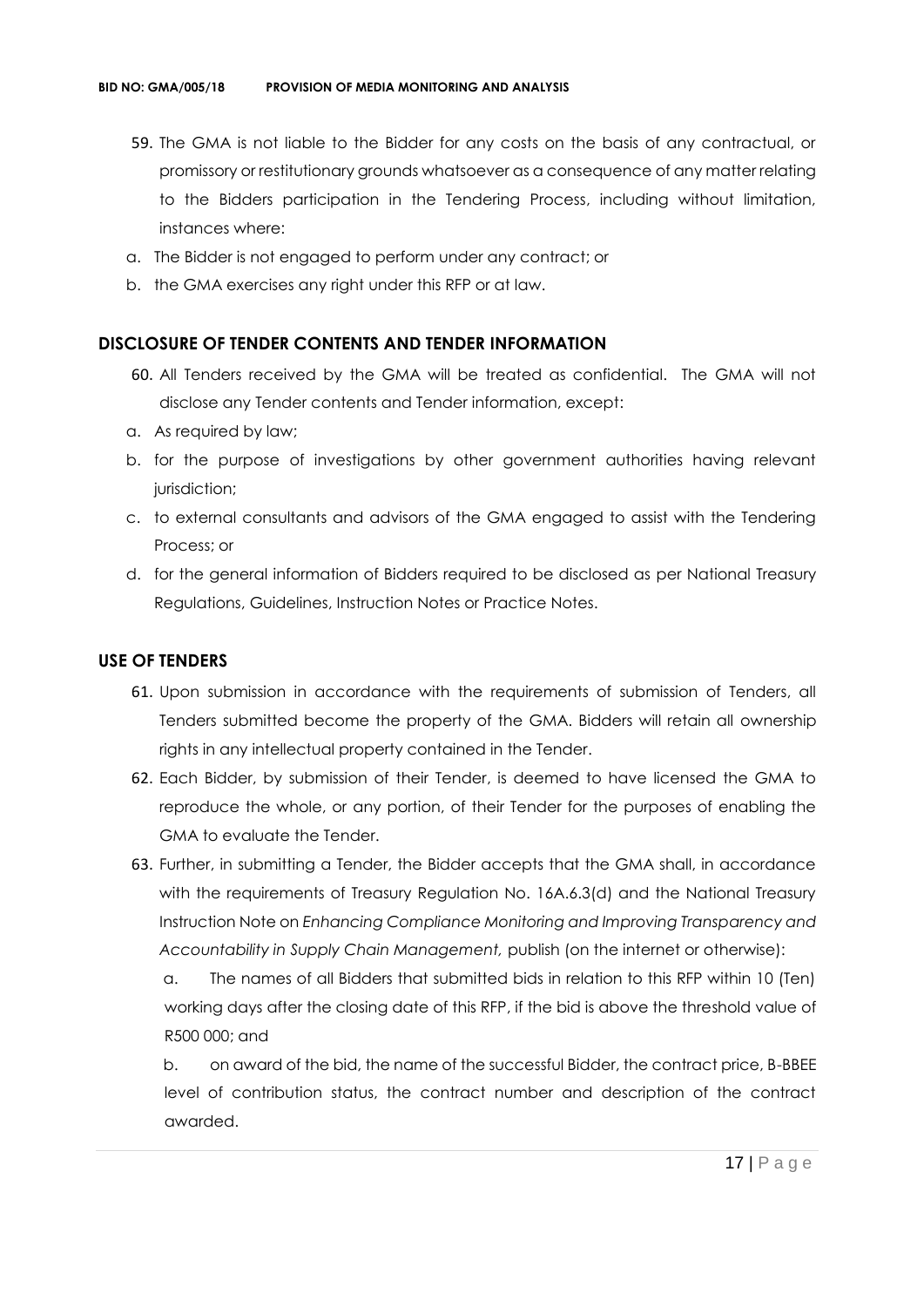#### **PERIOD OF VALIDITY**

64. All Tenders received must remain valid and open for acceptance for a minimum of 90 (Ninety) days from the Closing Time. This period may be extended by written mutual agreement between the GMA and the Bidder.

#### **STATUS OF TENDER**

- 65. Each Tender constitutes an irrevocable offer by the Bidder to the GMA to provide the Services required and otherwise to satisfy the requirements of the Specification as set out in this RFP Part B.
- 66. A Tender must not be conditional on:
	- a. The Board approval of the Bidder or any related governing body of the Bidder being obtained;
	- b. the Bidder conducting due diligence or any other form of enquiry or investigation;
	- c. the Bidder (or any other party) obtaining any regulatory approval or consent;
	- d. the Bidder obtaining the consent or approval of any third party; or
	- e. the Bidder stating that it wishes to discuss or negotiate any commercial terms of the contract.
- 67. The GMA may, in its absolute discretion, disregard any tender that is, or is stated to be, subject to any one or more of the conditions detailed above (or any other relevant conditions).
- 68. The GMA reserves the right to accept a Tender in part or in whole or to negotiate with a Bidder in accordance with the clause 88 (Unreasonable disadvantage) of this RFP Part A.

#### **TENDER RESPONSE**

### **COMPLIANCE WITH SPECIFICATION**

- 69. Under Part C of this RFP, a Bidder must submit a tabulated statement showing its level of compliance to the Specification contained in this RFP Part B.
- 70. In particular, Bidders must state if they will not comply with the Specification, or will only comply with the Specification subject to conditions. Full details of the non-compliance (including the nature and extent of the non-compliance and any reasons for such noncompliance) must be stated in the space provided in the tabulated statement.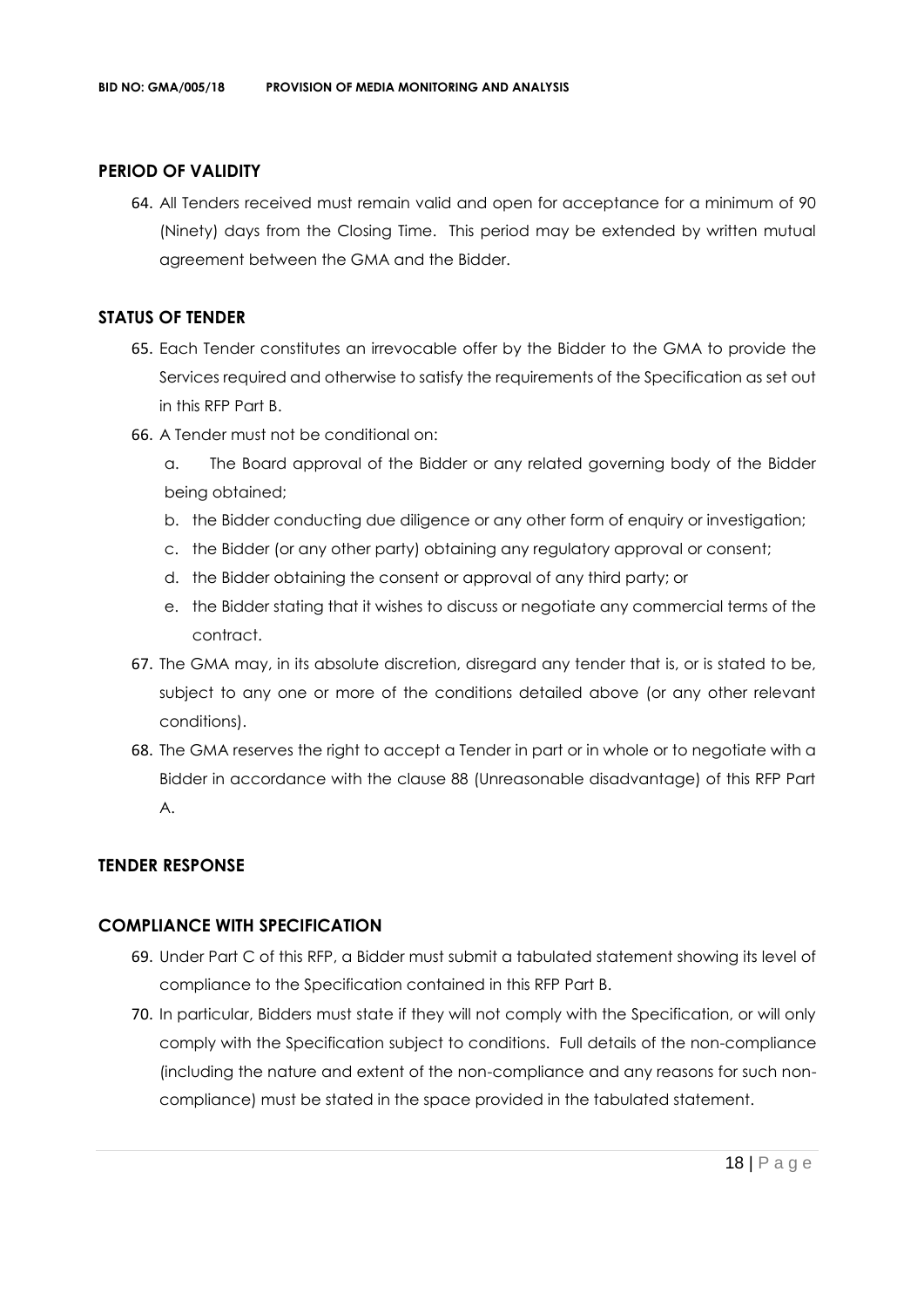- 71. No response is required in respect of a particular section of the Specification where Bidders will comply with the Specification. Only sections that Bidders have not complied with, or will only comply with subject to conditions, should be noted in the tabulated statement.
- 72. The GMA is prepared to contemplate minor variations or departures from the Specification proposed by Bidders.
- 73. However, Bidders should note that significant or substantive variations or departures from the Specifications will not be viewed favourably unless the Bidder is able to clearly demonstrate to the satisfaction of the GMA the necessity for such variations or departures.

*Note to Bidders: The GMA will assume that a Bidders Response complies in all relevant respects with the Specification unless the Bidder states otherwise. Failure to notify the GMA of any noncompliance may result in a Bidders Response being disregarded.*

- 74. For the purposes of clauses 70,71 and 72:
	- **Yes/Complies** means that in all respects the Bidders Response meets or otherwise satisfies all specified outputs, characteristics or performance standards.
	- **Will comply subject to conditions** means that the specified outputs, characteristics or performance standards can only be met by the Bidder subject to certain conditions.
	- **No/Will not comply** means that the specified outputs, characteristics or performance standards is not met by the Bidders Response.

#### **GENERAL**

- 75. Indefinite responses such as "noted", "to be discussed" or "to be negotiated" are not acceptable.
- 76. Where the Bidder is unwilling to accept a specified condition, the non-acceptance must be clearly and expressly stated. Prominence must be given to the statement detailing the non-acceptance. It is not sufficient that the statement appears only as part of an attachment to the Tender, or be included in a general statement of the Bidders usual operating conditions.
- 77. An incomplete Tender may be disqualified or assessed solely on the information completed or received with the Tender.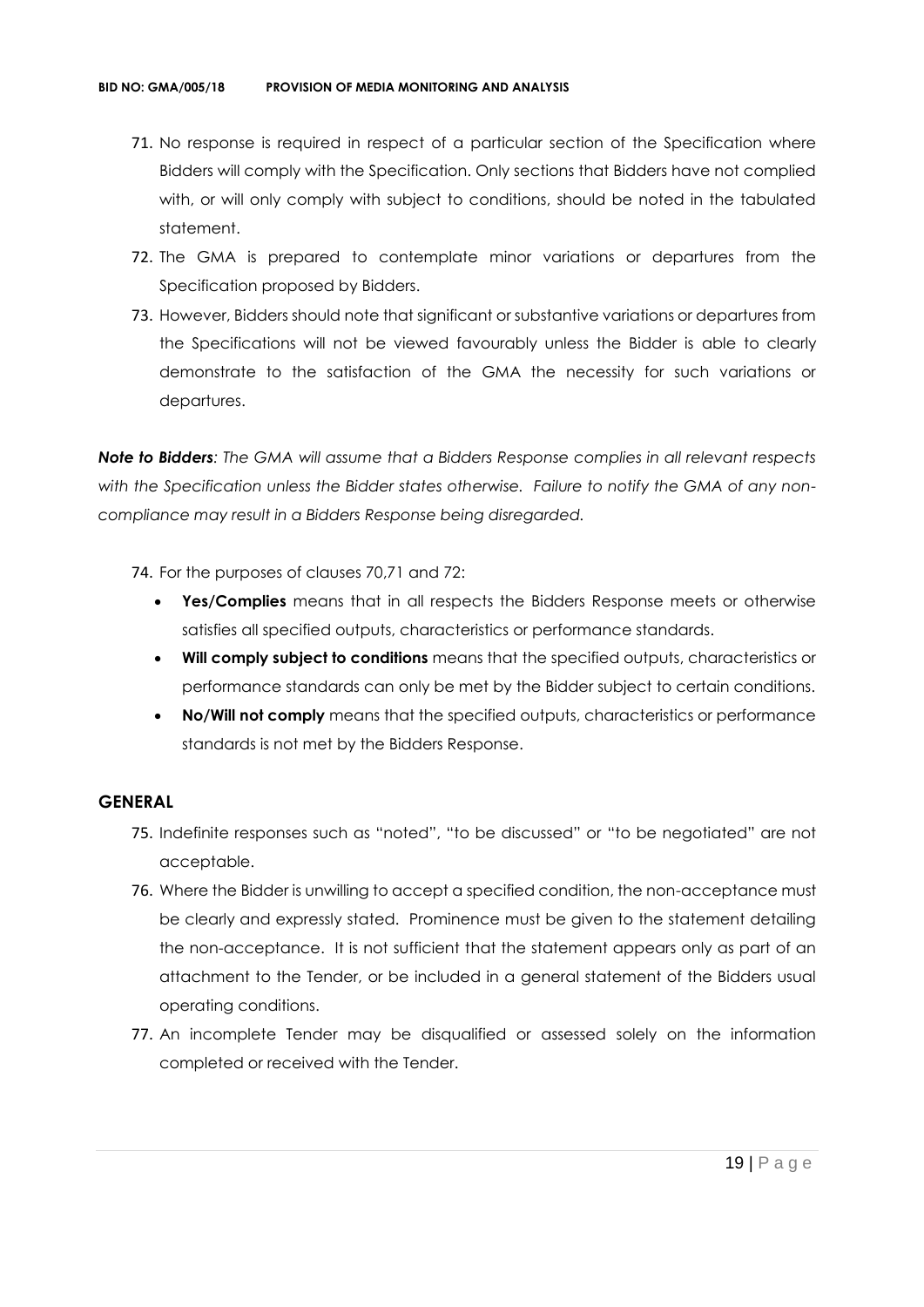#### **ALTERNATIVE TENDER**

- 78. A Bidder may submit an alternative proposal. An alternative proposal will only be accepted if:
- a. The Bidder also provides a conforming Bidders Response; and
- b. The alternative proposal is clearly identified as an "Alternative Tender".
- 79. An Alternative Tender may:
- a. Not comply with the Specifications for the relevant Services due to inherent design or capability in the operation of the Services; or
- b. Provide the Services in a manner different to that specified in this RFP Part B.

#### **INNOVATIVE SOLUTIONS**

- 80. Bidders are encouraged to offer options or solutions which may, in an innovative way, contribute to the GMA's ability to carry out its operations in a more cost-effective manner.
- 81. These options or solutions may be related to:
- a. The outputs, functional, performance and technical aspects of the requirement; or
- b. Opportunities for more advantageous commercial arrangements.
- 82. Any such options or solutions will be considered by the GMA on a "commercial in confidence" basis if so requested by the Bidder.
- 83. Where a Bidder submits an offer which meets the requirements of this RFP in an alternative and practical manner, the Tender must also include any supplementary material (including such pricing and costing details as may be necessary to enable the GMA to fully assess the financial impact of the alternative proposal), which demonstrates in detail that such an alternative will fully achieve and/or exceed all the specified requirements, together with references as to why the additional features may be advantageous.
- 84. The GMA reserves the right to consider such offers on their merits or not to consider them at all.

#### **CONTRACT DISCLOSURE REQUIREMENTS**

#### **DISCLOSURE OF INFORMATION**

85. The Conditions of Tendering include a provision for the disclosure of contract information (refer to this RFP Part A dealing with "Use of Tenders").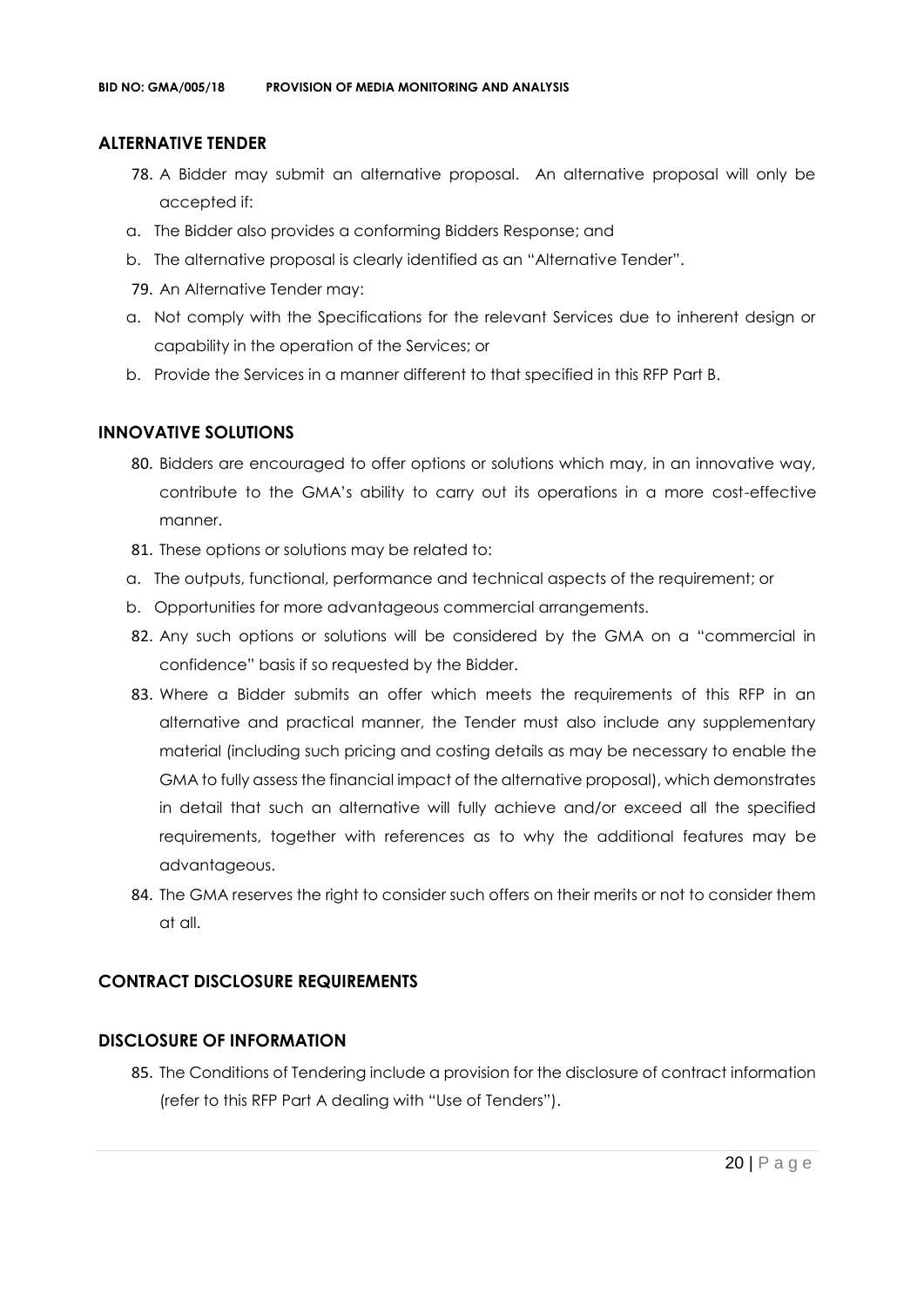86. If a Bidder wishes to withhold the disclosure of specific contract information, the Bidder must clearly outline how the release of this information will expose trade secrets, business strategy or unique methodologies that may expose the business unreasonably to disadvantage.

### **TRADE SECRETS**

- 87. In considering whether specific information should be categorised as a trade secret, Bidders' should assess:
- a. The extent to which it is known outside of the Bidders business;
- b. the extent to which it is known by the persons engaged in the Bidders business;
- c. any measures taken to guard its secrecy;
- d. its value to the Bidders business and to any competitors;
- e. the amount of money and effort invested in developing the information; and
- f. the ease or difficulty with which others may acquire or develop this information.

### **UNREASONABLE DISADVANTAGE**

- 88. In determining whether disclosure of specific information will expose a Bidders business unreasonably to disadvantage, the following should be considered:
- a. Whether the information is generally available to competitors; and
- b. Whether it could be disclosed without causing substantial harm to the competitive position of the business.

The GMA will consider these applications in the Tender evaluation and negotiations (if any) with Bidders.

# **EVALUATION OF TENDERS**

#### **EVALUATION PROCESS**

- 89. Following the Closing Time, the GMA intends to evaluate the Tenders received.
- 90. Tenders will be evaluated against the Evaluation Criteria specified under the section "Evaluation Criteria Format".
- 91. Without limiting the GMA's rights in the RFP, the GMA may at any time during the Tendering Process choose to:
- a. Shortlist one or more Bidders; and
- b. accept one or more of the Tenders.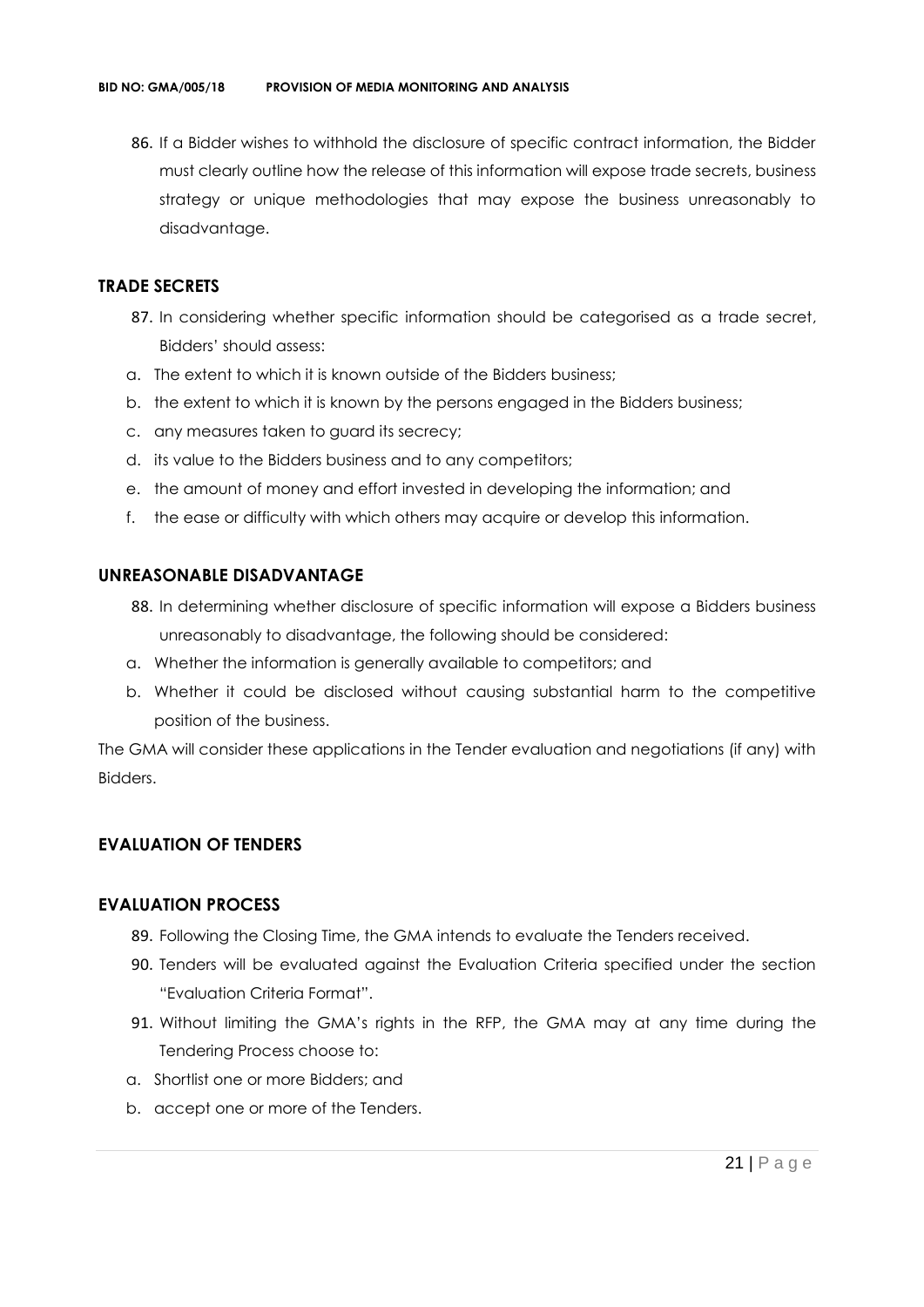- 92. Unless the Evaluation Criteria explicitly require, the GMA may, but is not in any way bound to, shortlist, to select as successful, or to accept the Tender offering the lowest price.
- 93. Should the GMA choose to include a short listing stage in its evaluation process, the GMA is not, at any time, required to notify Bidders or any other person or organisation interested in submitting a Tender.
- 94. A Bidders Response will not be deemed to be unsuccessful until such time as the Bidder is formally notified of that fact by the GMA. The commencement of negotiations by the GMA with one or more other Bidders is not to be taken as an indication that any particular Bidders Response has not been successful.

#### **EVALUATION CRITERIA FORMAT**

- 95. The evaluation criteria is weighted to reflect the importance of project requirements noted in the Specifications:
- 96. In evaluating Bidders Responses, the GMA will have regard to:
- a. Specific evaluation criteria identified in the list below;
- b. the overall value for money proposition presented in the Bidders Response; and
- c. particular weighting assigned to any or all of the evaluation criteria specified below.
- 97. For the purposes of this RFP clause 98, 'value for money' is a measurement of financial and non-financial factors, including:
- a. Quality levels; and
- b. performance standards.
- 98. Value for money will be assessed on a 'whole of life' basis (including the transitioning-in, the contract term and the transitioning-out phases of the relationship between the GMA and a Bidder), with a view to long-term sustainability of the value for money proposition and with a focus on ensuring that value for money outcomes are promoted and protected following the conclusion of any contract that may result from this RFP.
- 99. Administrative compliance will be determined in accordance with the conditions listed in this RFP.
- 100. The evaluation criteria will be in line with the PPPFA, 2000 (Act No. 5 of 2000) and Preferential Procurement Regulations 2017.
- 101. Evaluation will be based on a point system and three-stage evaluation process. As a pre-requisite, a bid must comply with the requirements of the bid solicitation and meet the pre-qualification requirements before being evaluated further to next stage. The minimum threshold of the functionality evaluation criteria must also be met in order for the bid to be declared responsive and qualify to the next evaluation stage.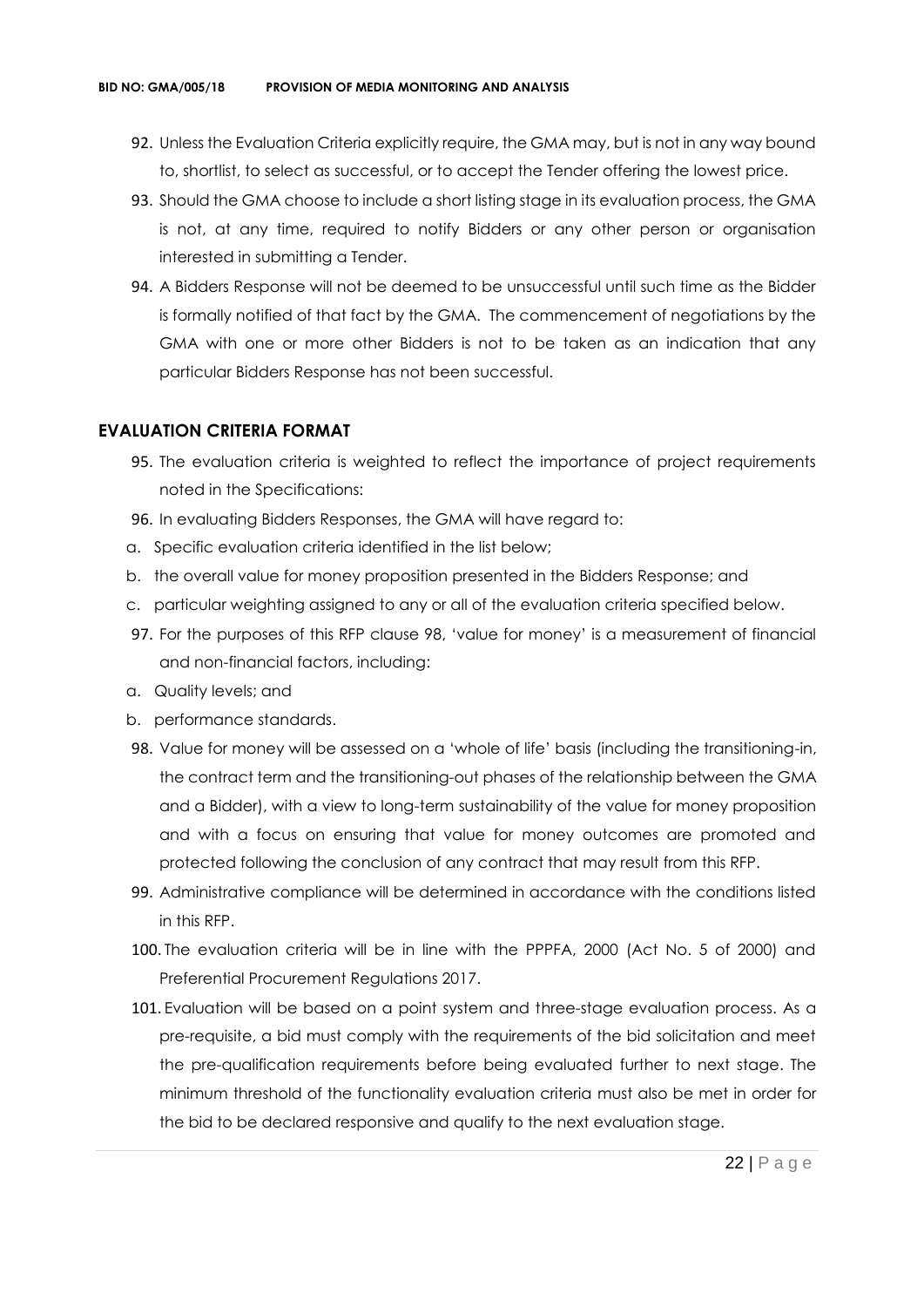102. The value of this bid is estimated to be below R 50,000,000 and therefore the 80/20 preference point system shall apply. The following is the weighting awarded for each element, and the threshold score.

| <b>Evaluation element</b> | Weighting | <b>Threshold score</b> |
|---------------------------|-----------|------------------------|
| <b>Technical proposal</b> | 100       | 75 Points              |
| <b>B-BBEE</b> proposal    | 20        | N/A                    |
| Price proposal            | 80        | N/A                    |
| <b>Total</b>              | 100       |                        |

#### **FUNCTIONALITY EVALUATION**

- 103. The evaluation criteria for measuring functionality, and the weighting attached to each criterion is detailed in **Part B of the RFP document, Paragraph 6 of Terms of Reference**. Failure to provide adequate information for evaluation of the criteria listed below will at least result in minimal subjective consideration and may result in loss of points.
- 104. A minimum threshold for functionality is based on meeting the suppliers' reseller or partner status. Bids that do not meet this threshold in each section will automatically be disqualified from further evaluation.
- 105. Thereafter, only the qualifying bids will be evaluated in terms of the 80/20 preference point system, where a maximum of 80 points are allocated for price and a maximum of 20 points are allocated in respect of the level of B-BBEE contribution of the bidder.

#### **PRICE EVALUATION**

106. Price points will be calculated on the total price proposed solution as per terms of reference.

#### **B-BBEE EVALUATION**

- 107. Twenty (20) points are allocated. B-BBEE rating certificates and affidavits signed under oath are applicable and points allocated in terms of the BBBEE Codes of Good Practice guideline as indicated in the following table.
- 108. Bidders must submit valid BBBEE Certificates and affidavits signed under oath which will be verified.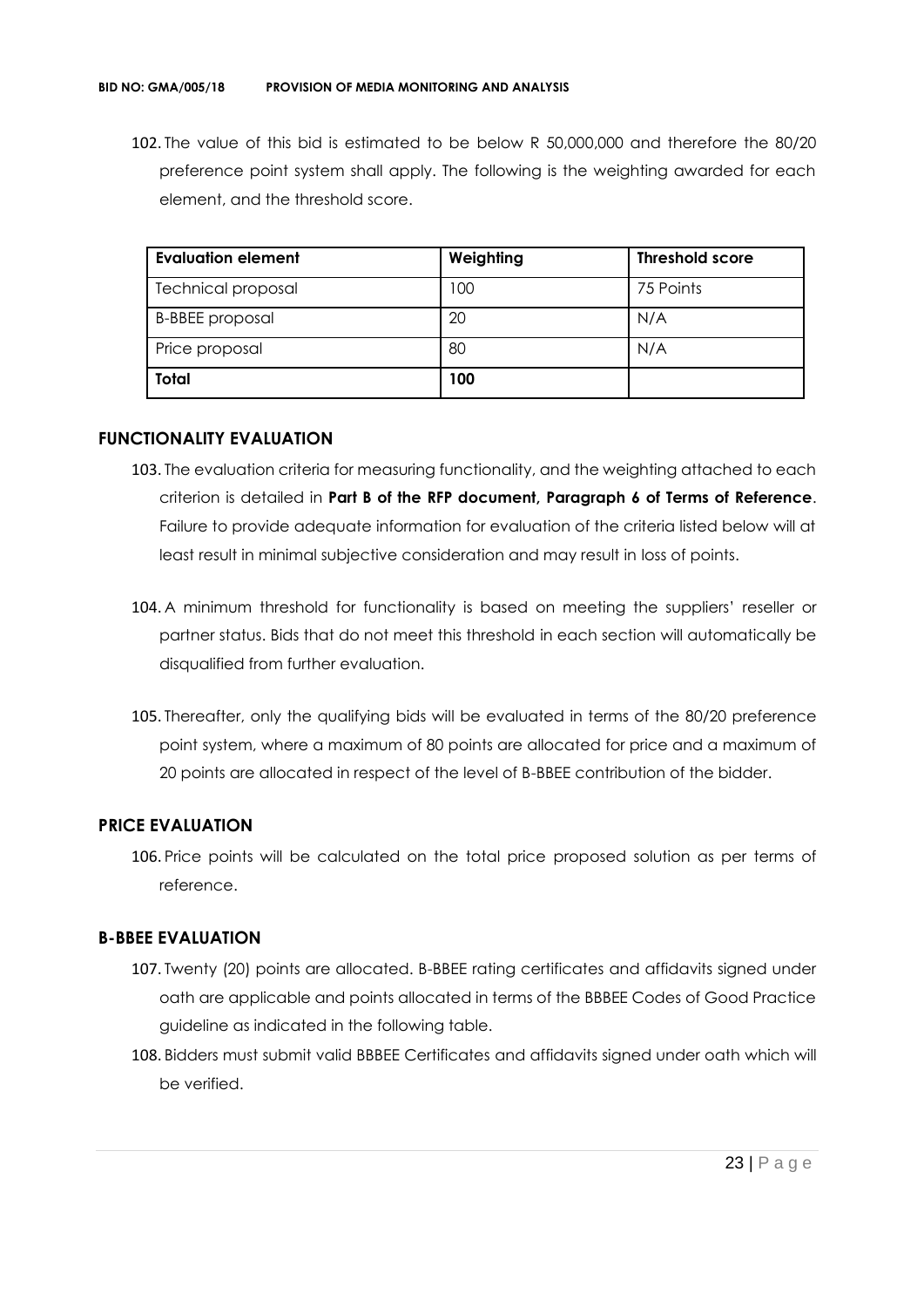| <b>B-BBEE Status Level of Contributor</b> | <b>Number of points</b> |
|-------------------------------------------|-------------------------|
| 1                                         | 20                      |
| $\overline{2}$                            | 18                      |
| $\mathfrak{S}$                            | 14                      |
| $\overline{\mathcal{A}}$                  | 12                      |
| 5                                         | 8                       |
| 6                                         | 6                       |
| $\overline{7}$                            | $\overline{4}$          |
| 8                                         | $\overline{2}$          |
| Non-compliant contributor                 | $\mathbf 0$             |

#### **POINTS AWARDED FOR B-BBEE STATUS LEVEL OF CONTRIBUTION**

109. The preference points claimed by each bidder for attaining the B-BBEE Status Level of Contributor will be allocated to each qualifying bid when determining the total bid score under the preference points system. The points scored by a bidder in respect of the level of B-BBEE contribution contemplated in the table above will be added to the points scored for price.

#### **CLARIFICATION OF TENDERS**

- 110. The GMA may seek clarification from and enter into discussions with any or all of the Bidders in relation to their Tender. The GMA may use such information in interpreting the Tender and evaluating the cost and risk in accepting the Tender. Failure to supply clarification to the satisfaction of the GMA may render the Tender liable to disqualification.
- 111. The GMA is under no obligation to seek clarification of anything in a Tender and reserves the right to disregard any clarification that the GMA considers to be unsolicited or otherwise impermissible in accordance with the rules set out in this RFP.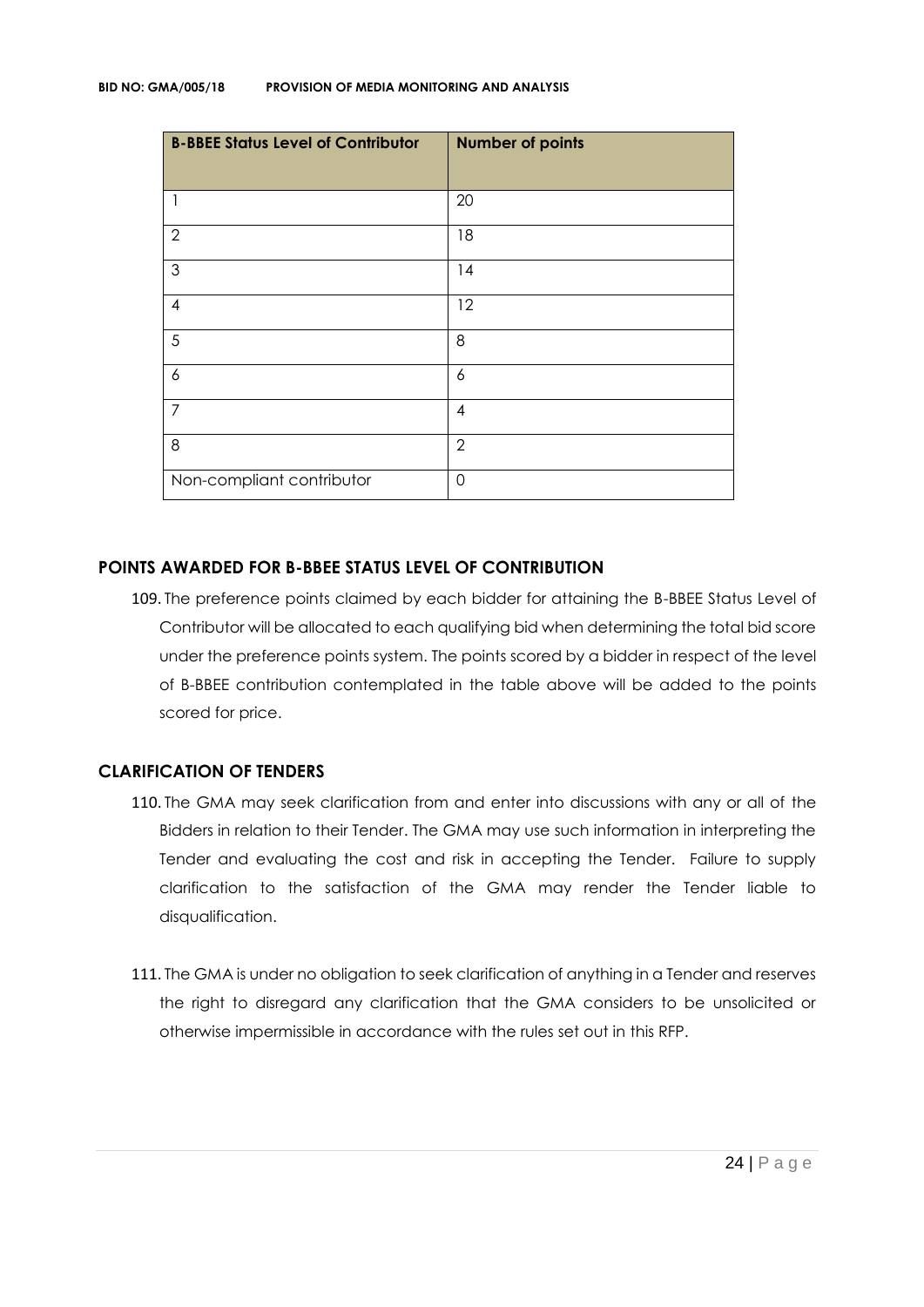#### **DISCUSSION WITH BIDDERS**

- 112. The GMA may elect to engage in detailed discussions with any one or more Bidders, with a view to maximising the benefits of this RFP as measured against the evaluation criteria and in fully understanding a Bidders offer.
- 113. In its absolute discretion, the GMA may invite some or all Bidders to give a presentation to the GMA in relation to their submissions, that may include a demonstration of software, programs or unique methodologies proposed, if applicable.
- 114. The GMA is under no obligation to undertake discussions with, or to invite any presentations from Bidders.
- 115. In addition to presentations and discussions, the GMA may request some or all Bidders to:
- a. Conduct a site visit, if applicable;
- b. provide references or additional information; and/or
- c. make themselves available for panel interviews.

#### **BEST AND FINAL OFFERS**

- 116. Bidders or where the Tendering Process involves a short listing process, shortlisted Bidders may be invited by the GMA to submit a best and final offer in relation to all or certain aspects of their respective Tenders.
- 117. The GMA is under no obligation to give Bidders the opportunity to submit a best and final offer. If the GMA chooses to give Bidders the opportunity to submit a best and final offer, it is under no obligation to give notification before the Closing Time that such opportunity will be given.
- 118. Notwithstanding the possibility that the GMA may give Bidders the opportunity to submit a best and final offer, Bidders should be aware that the GMA will, in conducting its evaluation of Tenders, rely on all information (including all representations) contained in such Tenders. Bidders are therefore encouraged to submit their best and final offers in the first instance.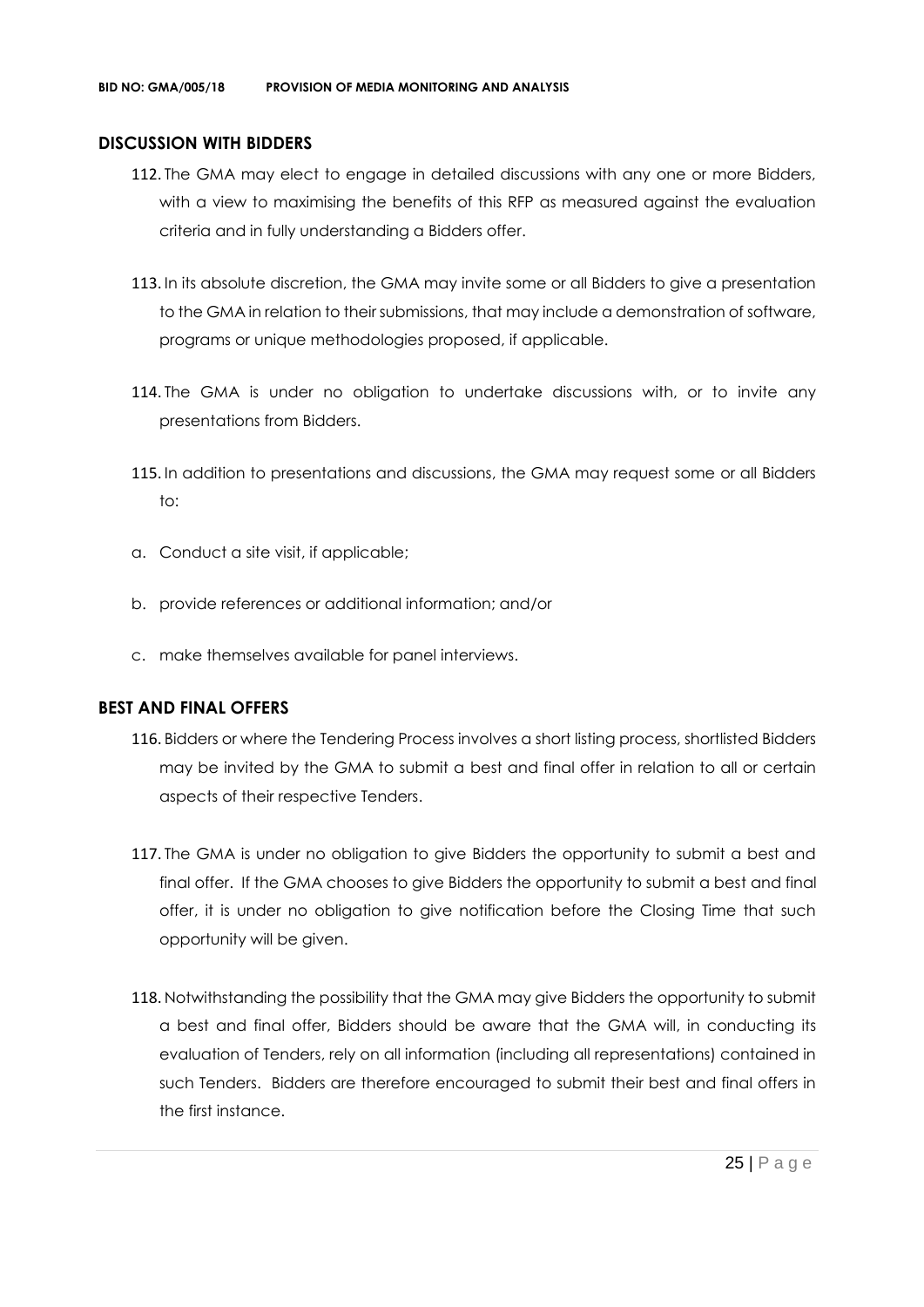#### **SUCCESSFUL TENDERS**

#### **NO LEGALLY BINDING CONTRACT**

119. Selection as a successful Bidder does not give rise to a contract (express or implied) between the successful Bidder and the GMA for the supply of the Services. No legal relationship will exist between the GMA and a successful Bidder for the supply of the Services until such time as a binding contract is executed by them.

#### **PRE-CONTRACTUAL NEGOTIATIONS**

- 120. The GMA may, in its absolute discretion, decide not to enter into pre-contractual negotiations with a successful Bidder.
- 121. A Bidder is bound by its Tender and all other documents forming part of the Bidders Response and, if selected as a successful Bidder, must enter into a contract on the basis of the Tender without negotiation.

#### **NO OBLIGATION TO ENTER INTO CONTRACT**

- 122. The GMA is under no obligation to appoint a successful Bidder or Bidders (as the case may be), or to enter into a contract with a successful Bidder or any other person, if it is unable to identify a Tender that complies in all relevant respects with the requirements of the GMA, or if due to changed circumstances, there is no longer a need for the Services requested, or if funds are no longer available to cover the total envisaged expenditure. For the avoidance of any doubt, in these circumstances the GMA will be free to proceed via any alternative process.
- 123. The GMA may conduct a debriefing session for all Bidders (successful and unsuccessful). Attendance at such debriefing session is optional.

#### **ADDITIONAL RULES**

- 124. It is a condition of the tendering process that Bidders will be required to complete all the forms annexed to this RFP Part C.
- 125. A Bidder who does not submit all the information as required by the GMA will be disqualified from the Tendering Process.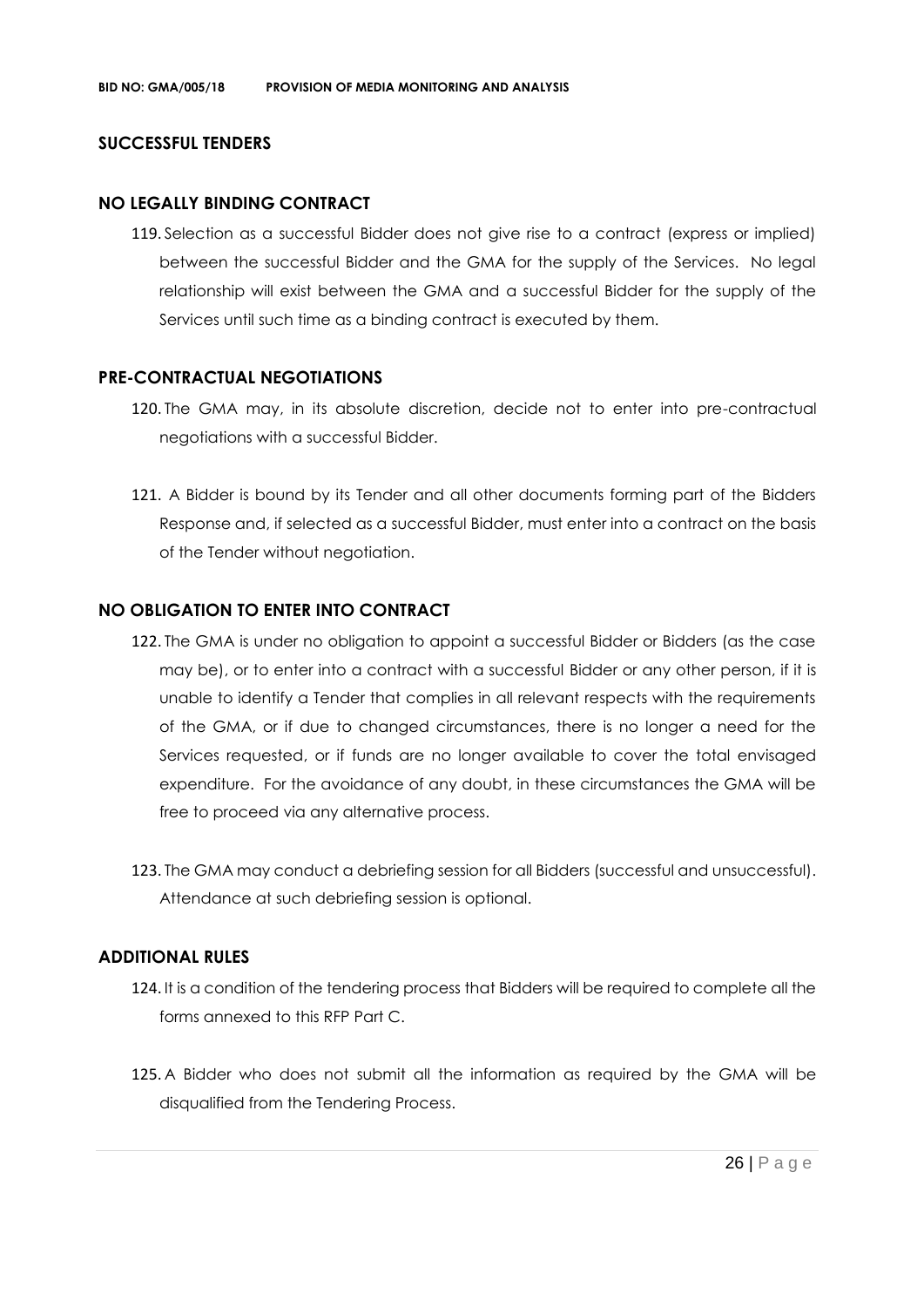#### **BIDDER WARRANTIES**

126. By submitting a Tender, a Bidder warrants that:

- a. In lodging its Tender it did not rely on any express or implied statement, warranty or representation, whether oral, written, or otherwise made by or on behalf of the GMA, its officers, employees, or advisers other than any statement, warranty or representation expressly contained in the RFP;
- b. it did not use the improper assistance of GMA employees or information unlawfully obtained from the GMA in compiling its Tender;
- c. it is responsible for all costs and expenses related to the preparation and lodgement of its Tender, any subsequent negotiation, and any future process connected with or relating to the Tendering Process;
- d. it otherwise accepts and will comply with the rules set out in this RFP; and
- e. it will provide additional information in a timely manner as requested by the GMA to clarify any matters contained in the Tender.

#### **GMA'S RIGHTS**

- 127. Notwithstanding anything else in this RFP, and without limiting its rights at law or otherwise, the GMA reserves the right, in its absolute discretion at any time, to:
- a. Cease to proceed with, or suspend the Tendering Process prior to the execution of a formal written contract:
- b. alter the structure and/or the timing of this RFP or the Tendering Process;
- c. vary or extend any time or date specified in this RFP for all or any Bidder or other persons;
- d. terminate the participation of any Bidder or any other person in the Tendering Process;
- e. require additional information or clarification from any Bidder or any other person or provide additional information or clarification;
- f. call for new Tenders;
- g. reject any Tender received after the Closing Time;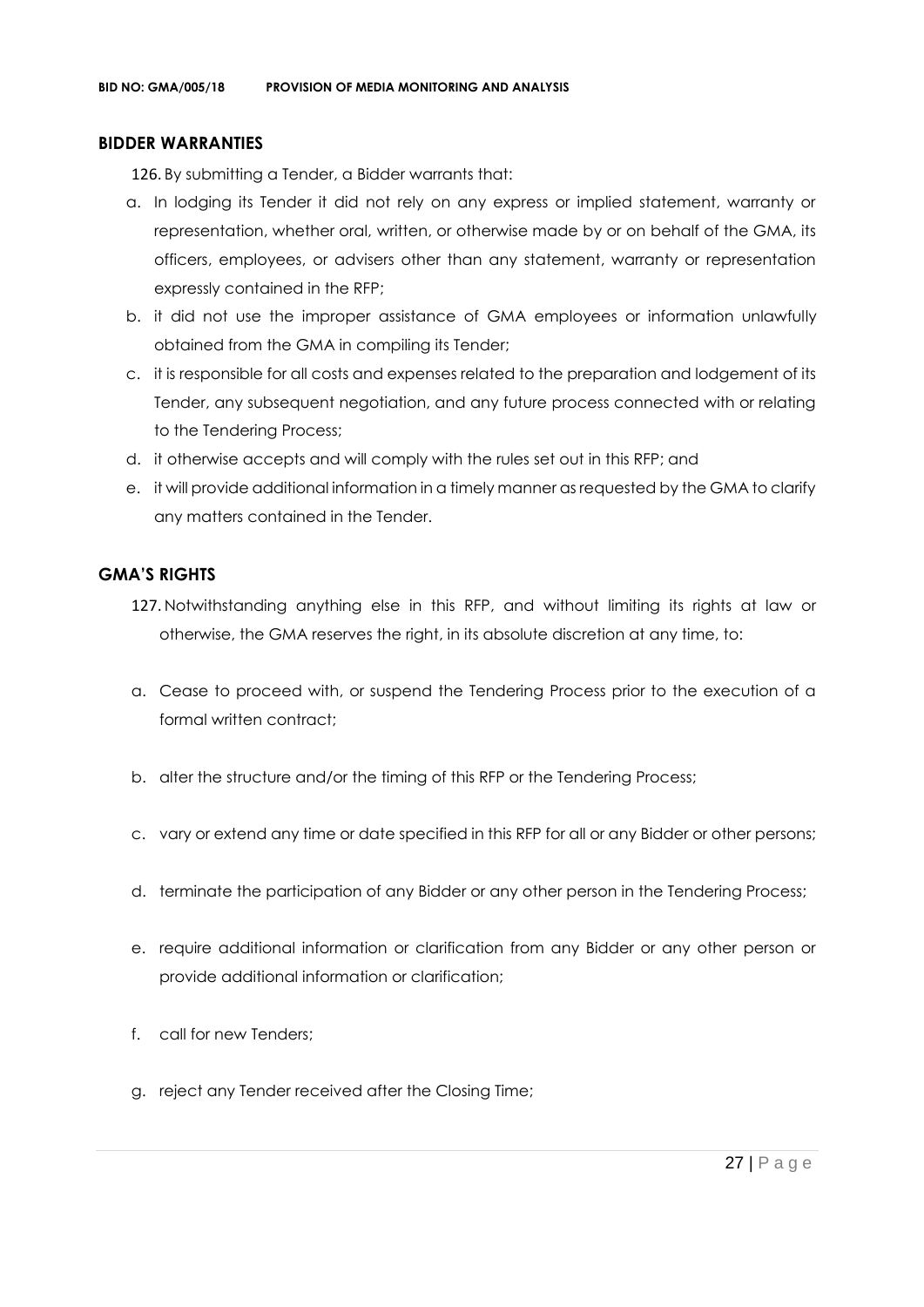- h. reject any Tender that does not comply with the requirements of this RFP; or
- i. consider and accept or reject any alternative tender.

#### **GOVERNING LAWS**

- 128. This RFP and the Tendering Process is governed by the laws applying in the Republic of South Africa.
- 129. Each Bidder must comply with all relevant laws in preparing and lodging its Tender and in taking part in the Tendering Process.
- 130. All tenders must be completed using the English language and all costing must be in South African Rands.

#### **INCONSISTENCY**

- 131. If there is any inconsistency between any parts of this RFP, a descending order of precedence must be accorded to:
- a. the conditions of tendering in Part A and Part B of this RFP, and any annexure or attachments;
- b. the Bidders response in Part C of this RFP;
- c. any other part of this RFP, so that the provision in the higher ranked document, to the extent of the inconsistency, prevails.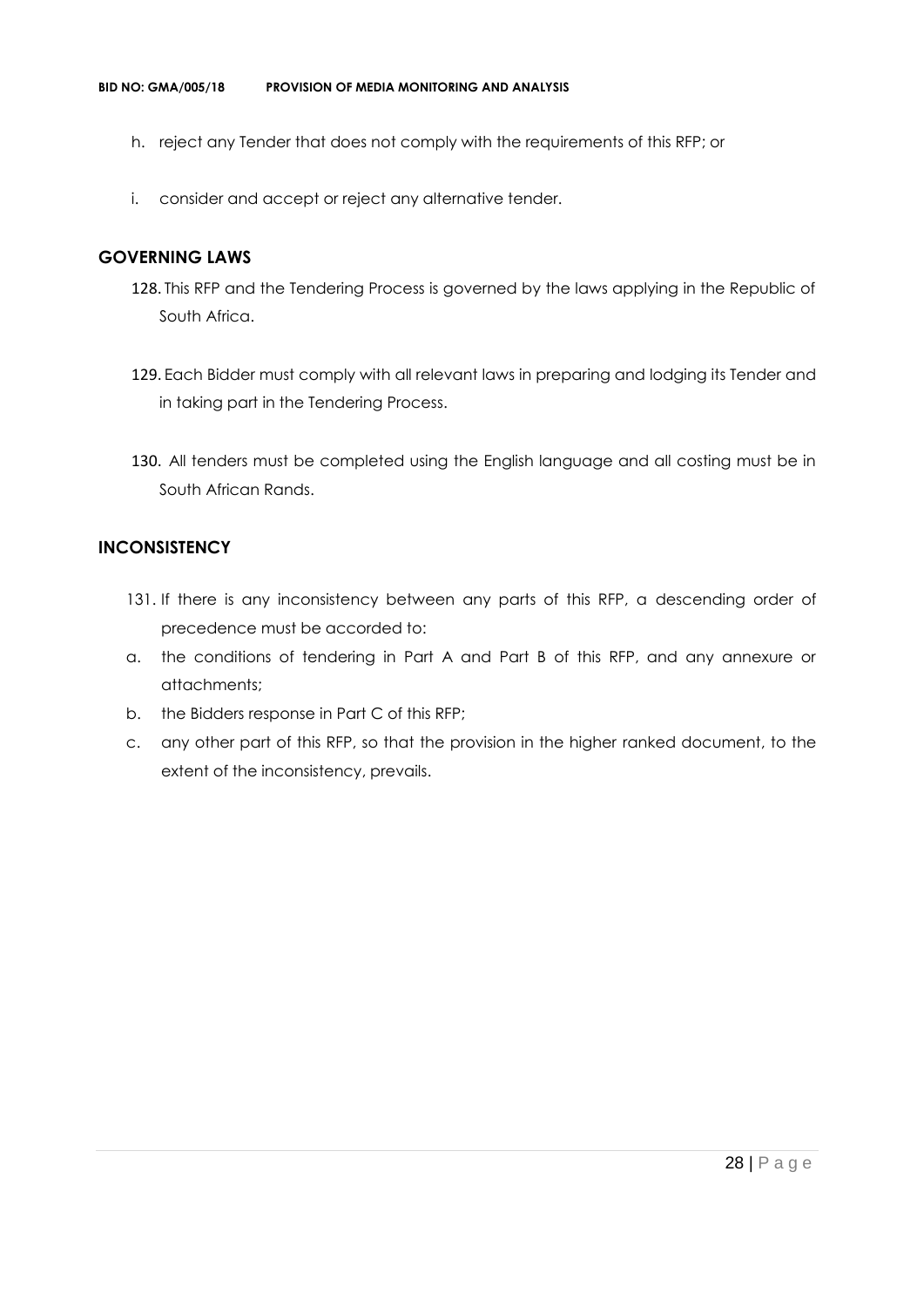# **RFP – PART B**

# **TERMS OF REFERENCE**

#### **1. PURPOSE**

The purpose of these Terms of Reference (ToR) is to appoint a suitably qualified service provider to provide the Gautrain Management Agency's (GMA) Communication And Marketing (MarkComms) with media monitoring and analysis for the period of three (3) years.

#### **2. BACKGROUND INFORMATION OF THE GAUTRAIN**

#### **2.1. General Description of the Gautrain Rapid Rail Link System**

- a) The Bombela Concession Company (RF) (Pty) Ltd (BCC or the Concessionaire) entered into a Concession Agreement with the Gauteng Province (Province) that is represented by the Gautrain Management Agency (GMA), for the design, partial finance, construction, operation, and maintenance of the Gautrain Rapid Rail Link until 27 March 2026. Construction of the Gautrain project was completed on 7 June 2012.
- b) The Concessionaire signed an Operating Contract with Bombela Operating Company (Pty) Ltd (BOC) for the operation and maintenance of the system (Train sets, Stations, and Bus operations).
- c) In turn, BOC entered into two subcontracts, namely a maintainer contract in terms of which the Bombela Maintenance Company (BMC) is responsible for the maintenance of the system including the existing 4-car train sets and Mega Express which is responsible for the operation of the dedicated Gautrain bus service.

1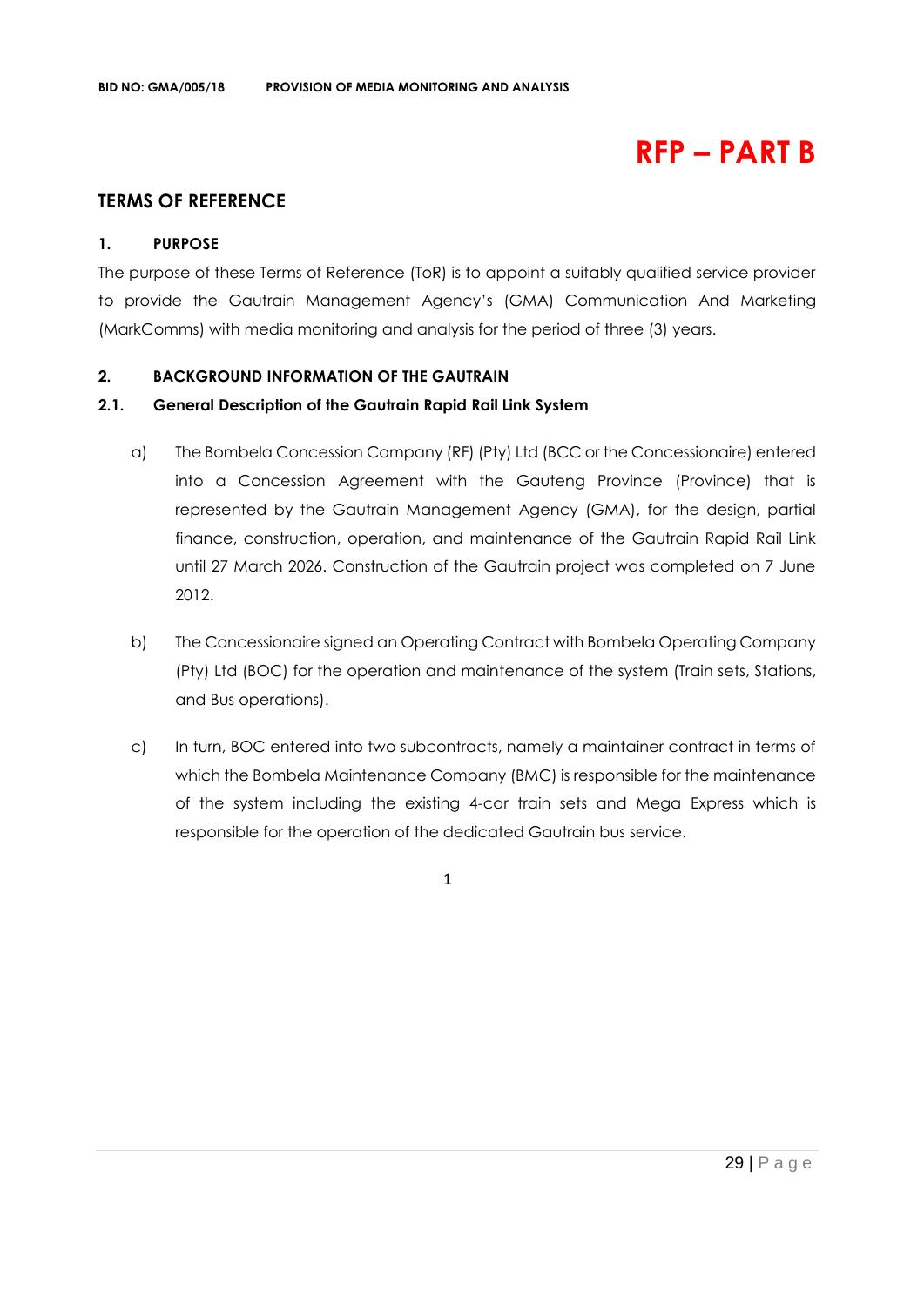#### **2.2. General Description of the GMA**

The main objective of the GMA is to manage, coordinate and oversee the Gautrain. In order to do so, the GMA must:

- a) assist the Gauteng Provincial Government ("GPG") in implementing Gautrain and achieving its objectives;
- b) act on behalf of GPG in managing the relationship between GPG and the Concessionaire in terms of the Concession Agreement ("the CA") and ensure that the interests of GPG are protected;
- c) enhance the integration of Gautrain with other transport services and Public Transport Plans;
- d) promote and maximize the Socio-Economic Development and BBBEE objectives of the GPG in relation to Gautrain;
- e) liaise with and promote co-operation between government structures in all three spheres of Government in relation to Gautrain;
- f) liaise with persons having an interest in Gautrain;
- g) manage assets relating to Gautrain and promote their preservation and maintenance;
- h) manage the finances of the Gautrain and the financial securities provided by the Concessionaire; and
- i) monitor the policy and legislative environment of the Gautrain.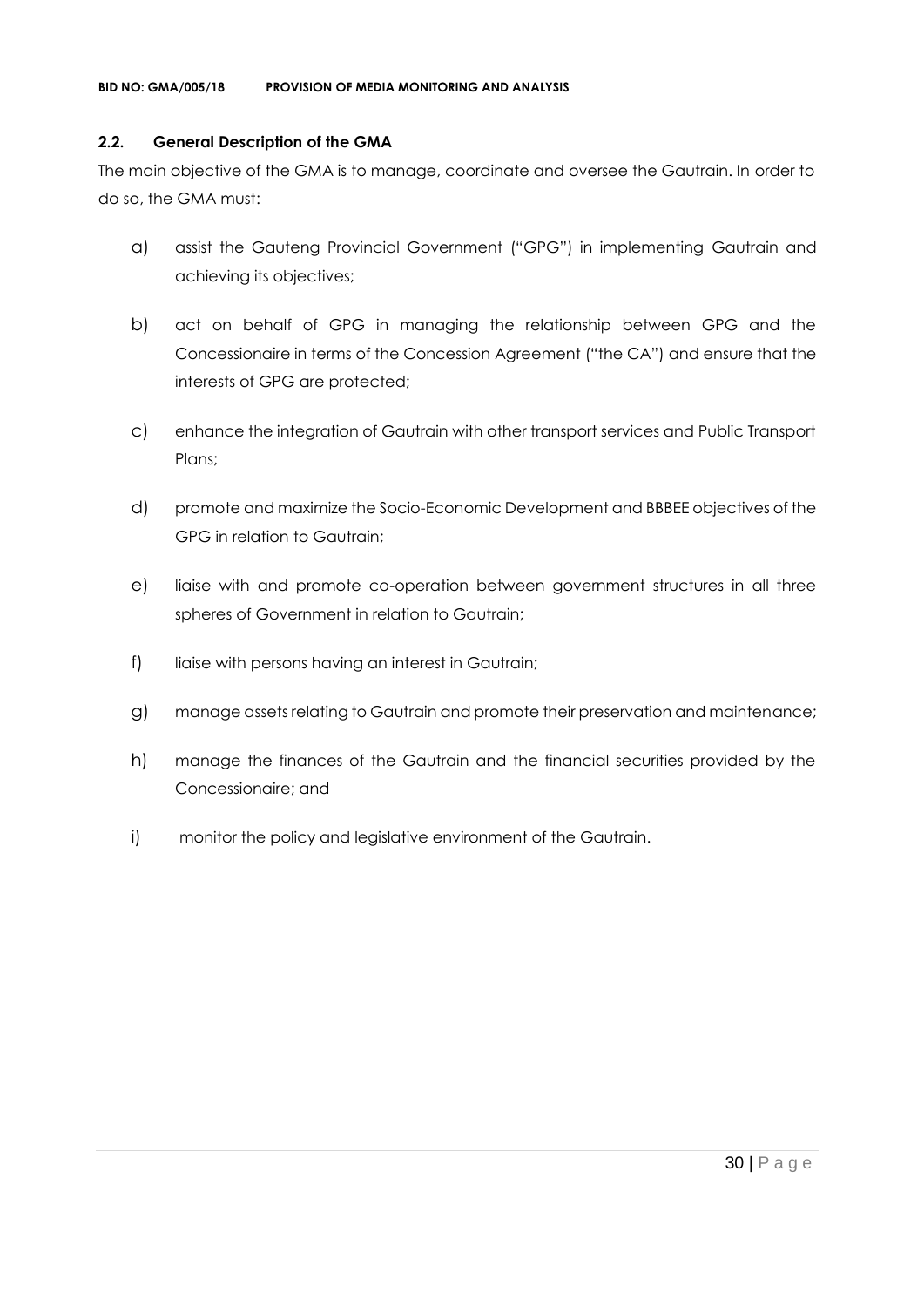### **3. SCOPE OF WORK**

The Gautrain Management Agency (GMA) requires the service of a media monitoring company for a period of three years.

Considering the number of reports and relevant reputational value expressed in monetary value, Gautrain's profile and impact thereof on its reputation, supports the need to better understand which reports are meaningful. An efficient way in achieving this insight is through media monitoring which facilitates analysis of these reports.

### **4. SCOPE OF WORK BACKGROUND**

During the last financial year, Gautrain received just under 6,000 media reports.

Keywords for search include:

- **Gautrain**
- Jack van der Merwe
- Barbara Jensen
- Kesagee Nayager

#### **5. REQUIREMENTS FROM SERVICE PROVIDER**

This service should include, inter alia:

- a) Sentiment analysis to be done by actual readers/people and not an electronic analysis programme;
- b) An online dashboard accessible to limited number of people in GMA inclusive of but not limited to points listed under **Section 5 (g)** below.
- c) Daily real time monitoring Gautrain's presence in the traditional media sphere which includes radio, television, newspapers and magazines;
- d) Daily real time monitoring Gautrain's online presence inclusive of blogs, forums and mainstream websites;
- e) Daily media monitoring notifications
- f) SMS notification with link to clip when Gautrain has headline presence;
- g) A monthly media analysis report inclusive, but not limited to, the following information:
	- o Overview of coverage
	- o Number of articles by: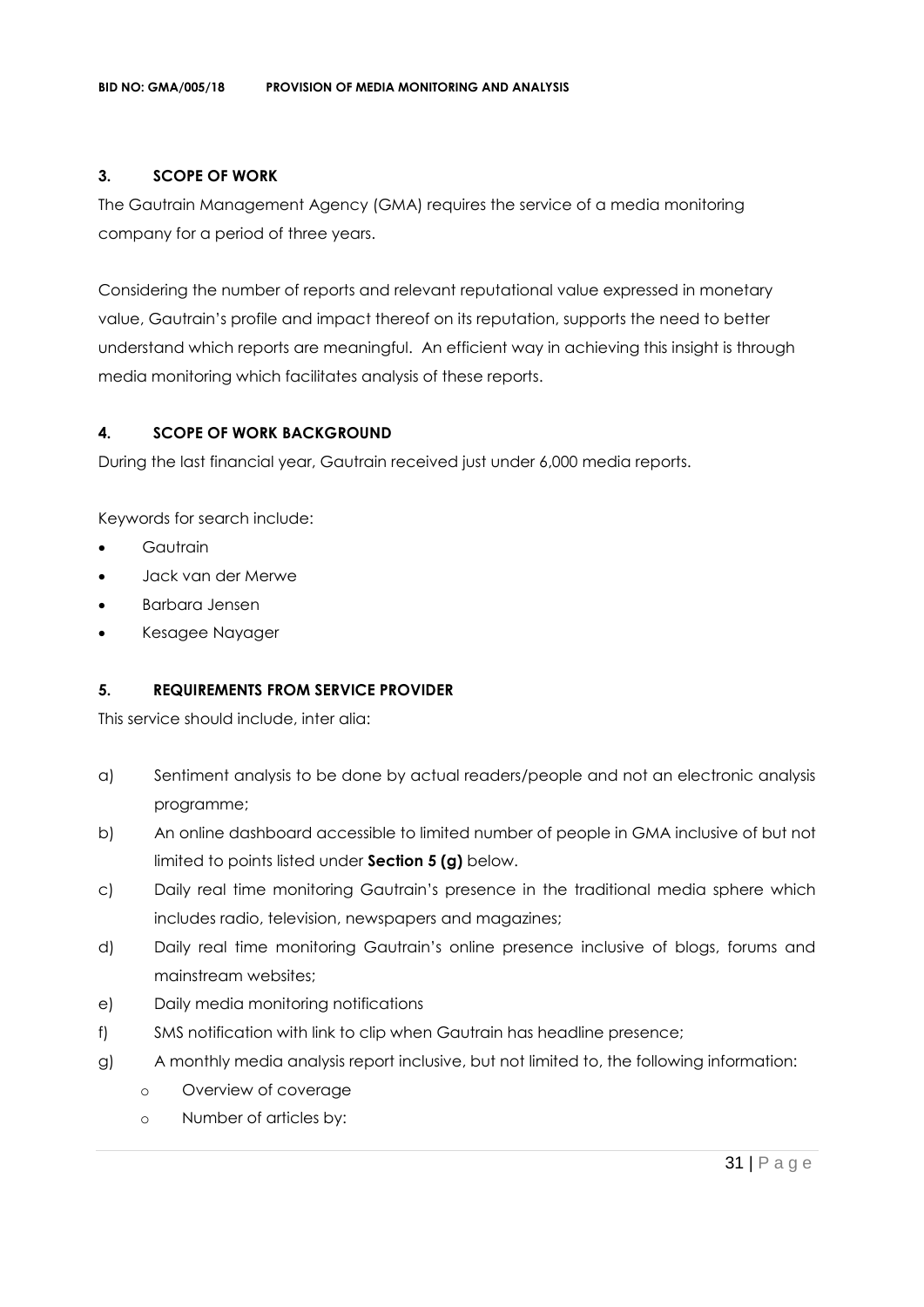- Medium (Print/Broadcast and online)
- **Estimated readership and listenership as per the SARD rates**
- Publication/Station
- **Region**
- Journalist
- o Overall sentiment analysis (Positive, Neutral, Negative);
- o Sentiment analysis as per segment categorisation e.g.
	- Operations
	- Public transport
	- **•** Public transport integration
	- **Social Economic Development**
	- Spatial development
	- System expansions and Gauteng Rapid Rail Integrated Network
	- **•** Brand and general issues related to Gautrain
- o Overall AVE;
- o Overall word cloud;
- o Overview of sources;
- o Archive of actual clippings, including online screen grabs;
- h) Analysis to be done based on qualitative and quantitative methodologies; and
- i) Provision of all media clips on two copies on DVDs once contract expires.
- j) Any phase during the contract as well as at the expiry of the contract, the information and reports gather will remain the property of the GMA.

#### **6. EVALUATION CRITERIA**

The potential service provider should meet the following criteria with a minimum of 75 marks:

| <b>Criteria</b>    | Sub criteria |                                                | Weight |
|--------------------|--------------|------------------------------------------------|--------|
| Company experience | 1.1.         | Minimum three years' experience in doing media |        |
|                    |              | monitoring                                     |        |
|                    |              | a. Client interaction approach (1)             |        |
|                    |              | Brief profile on company experience on<br>b.   |        |
|                    |              | conducting media monitoring (2)                | 14     |
|                    |              | c. Three signed, recent references relevant to |        |
|                    |              | conducting media monitoring (3)                |        |
|                    | 1.2.         | Minimum three years' experience in doing media |        |
|                    |              | analysis                                       |        |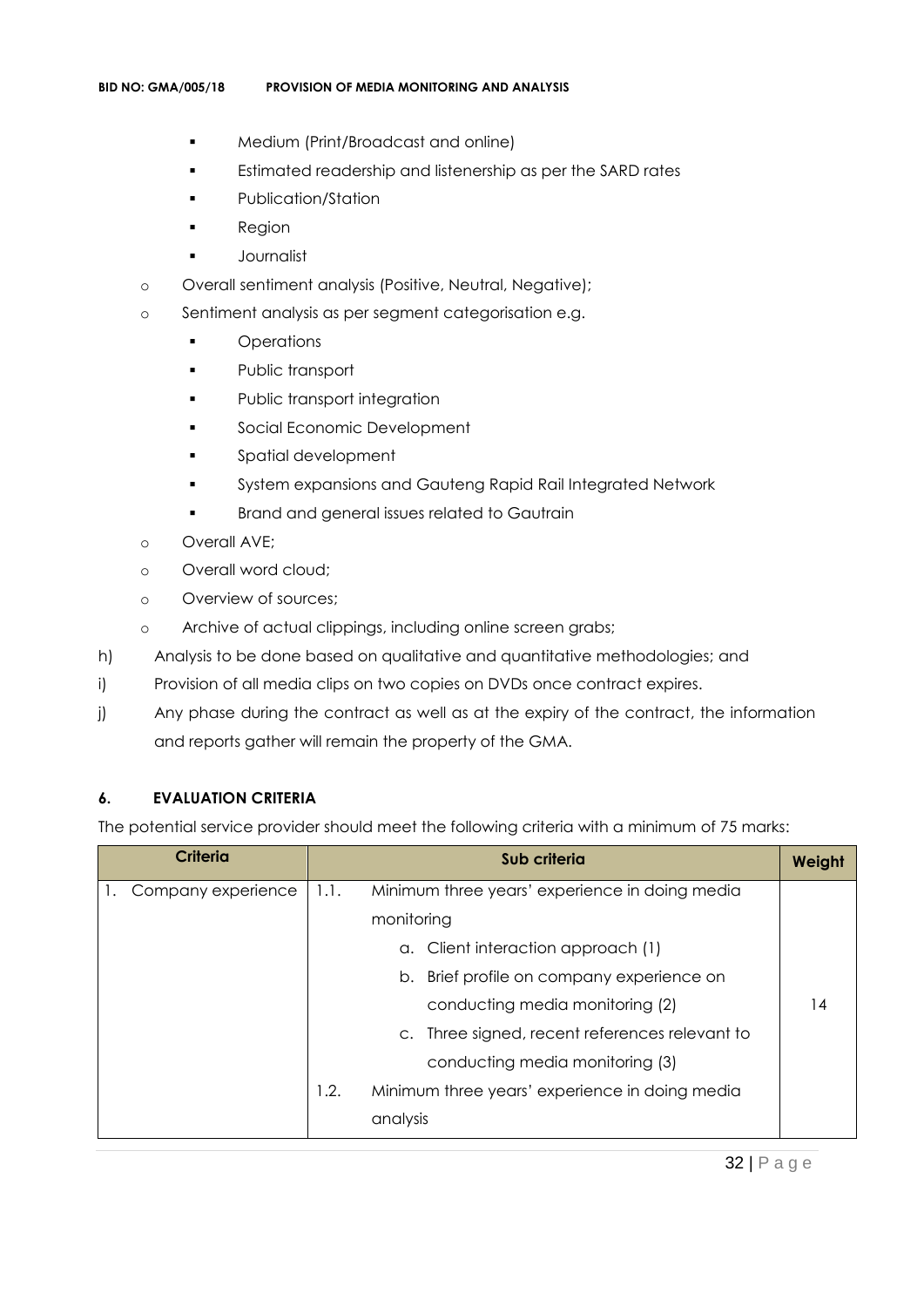|                             |      | Brief profile on company experience on<br>d.               |    |
|-----------------------------|------|------------------------------------------------------------|----|
|                             |      | conducting media analysis (5)                              |    |
|                             |      | Three signed, recent references relevant to<br>е.          |    |
|                             |      | conducting media analysis (3)                              |    |
|                             |      |                                                            |    |
| Individual experience<br>2. | 2.1. | CV of project lead (1)                                     |    |
|                             | 2.2. | Two CVs of staff who will be conducting media              |    |
|                             |      | analysis (2)                                               | 6  |
|                             | 2.3. | Three CVs of staff who will be conducting media            |    |
|                             |      | monitoring (3)                                             |    |
| 3.<br>Methodology           | 3.1. | Describe approach to doing:                                |    |
|                             |      | a. daily media monitoring (5)                              |    |
|                             |      | media analysis on weekly and/or monthly<br>b.              |    |
|                             |      | basis $(5)$                                                |    |
|                             |      | sentiment analysis by actual readers / people              |    |
|                             |      | (15)                                                       |    |
|                             | 3.2. | Capability of being able to provide an online              |    |
|                             |      | dashboard inclusive of but not limited to points listed    |    |
|                             |      | under Section $5(g)$ (10)                                  |    |
|                             | 3.3. | Briefly explain SMS notification process with link to clip |    |
|                             |      | when Gautrain has headline presence (5) with               | 65 |
|                             |      | screenshot/s thereof (5)                                   |    |
|                             | 3.4. | Description of quantitative analysis methodology in        |    |
|                             |      | order to do media analysis (5)                             |    |
|                             | 3.5. | Description of qualitative analysis methodology in         |    |
|                             |      | order to do media analysis inclusive, but not limited      |    |
|                             |      | to items as per section $5(g)$ (5)                         |    |
|                             | 3.6. | Briefly explain capability to archive clips (5)            |    |
|                             | 3.7. | Capability to provide all clips on two copies on DVDs      |    |
|                             |      | once contract expires (5)                                  |    |
| Reporting<br>4.             | 4.1. | Provision of monthly media analysis reports inclusive,     | 15 |
|                             |      | but not limited to items as per section 5(g) (5)           |    |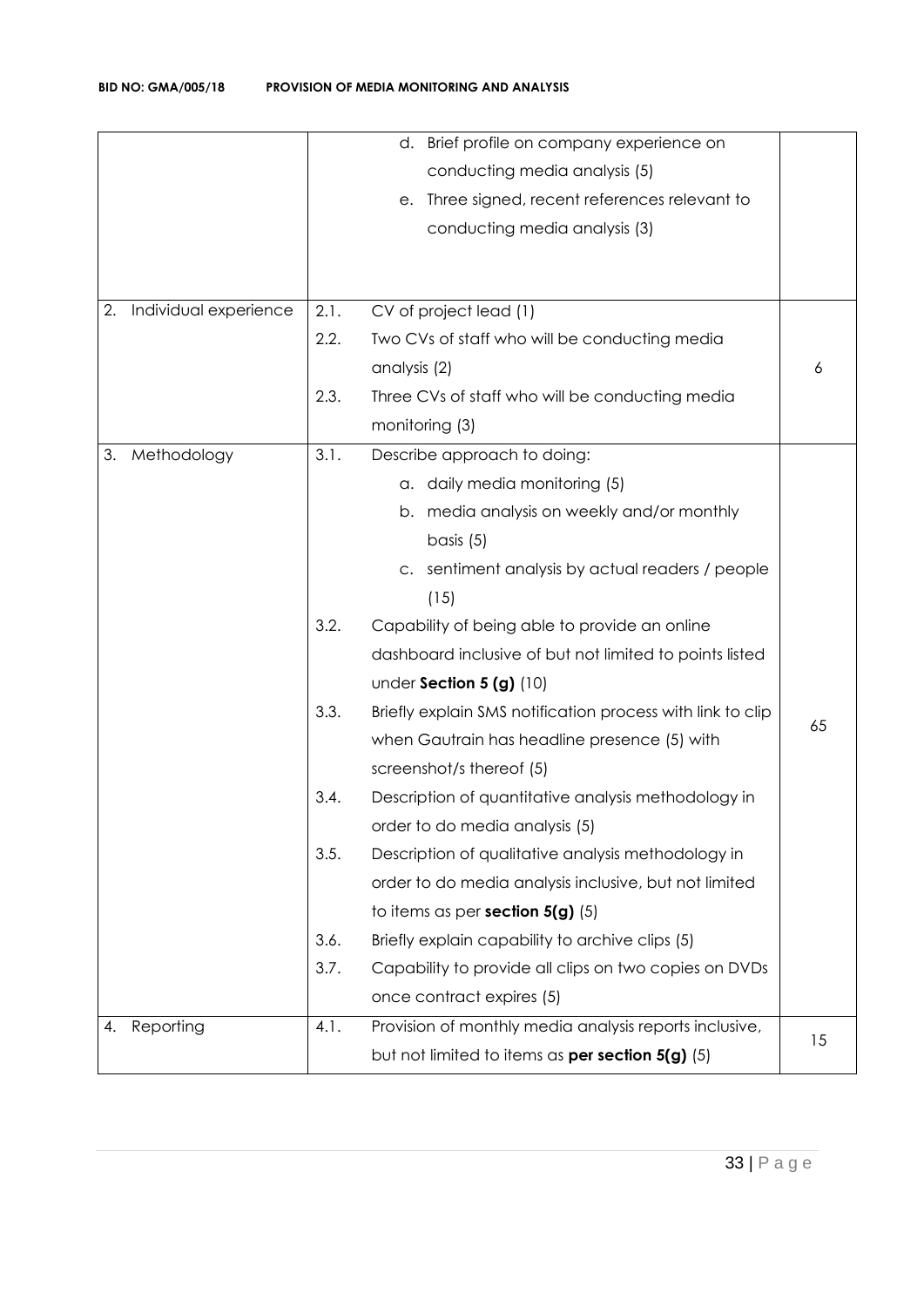| <b>Minimum Threshold</b>                                   |     |
|------------------------------------------------------------|-----|
| <b>Total points</b>                                        | 100 |
| (3) and the dash board (4)                                 |     |
| experience in media monitoring (3), analysis reports       |     |
| Provision of a portfolio of evidence demonstrating<br>4.2. |     |

#### **7. CONTRACT PERIOD**

The services will commence when contract is signed and first workshop with GMA is initiated. The duration of the contract is three (3) years.

# **8. CONFIDENTIALITY**

The appointed Service Provider will be requested to sign a Non-Disclosure Agreement and is requested to adhere to strictest confidentiality for:

- all information that may reasonably be regarded as confidential, being information not in the public domain, whether such information is oral or written, recorded or stored by electronic, magnetic, electro-magnetic or other form or process, or otherwise in a machine readable form, translated from the original form, recompiled, made into a compilation, wholly or partially copied, modified, updated or otherwise altered, originated or obtained by, or coming into the possession, custody or knowledge of either party; or
- any information relating to either GMA's, present and future research, analysis, compilations and studies, development of any system, business or financial activity, product, services, market opportunities, existing and potential customers and clients, marketing or promotion of any products, product pricing, contractual arrangements, technical knowledge, strategic objectives and planning relating to the Gautrain.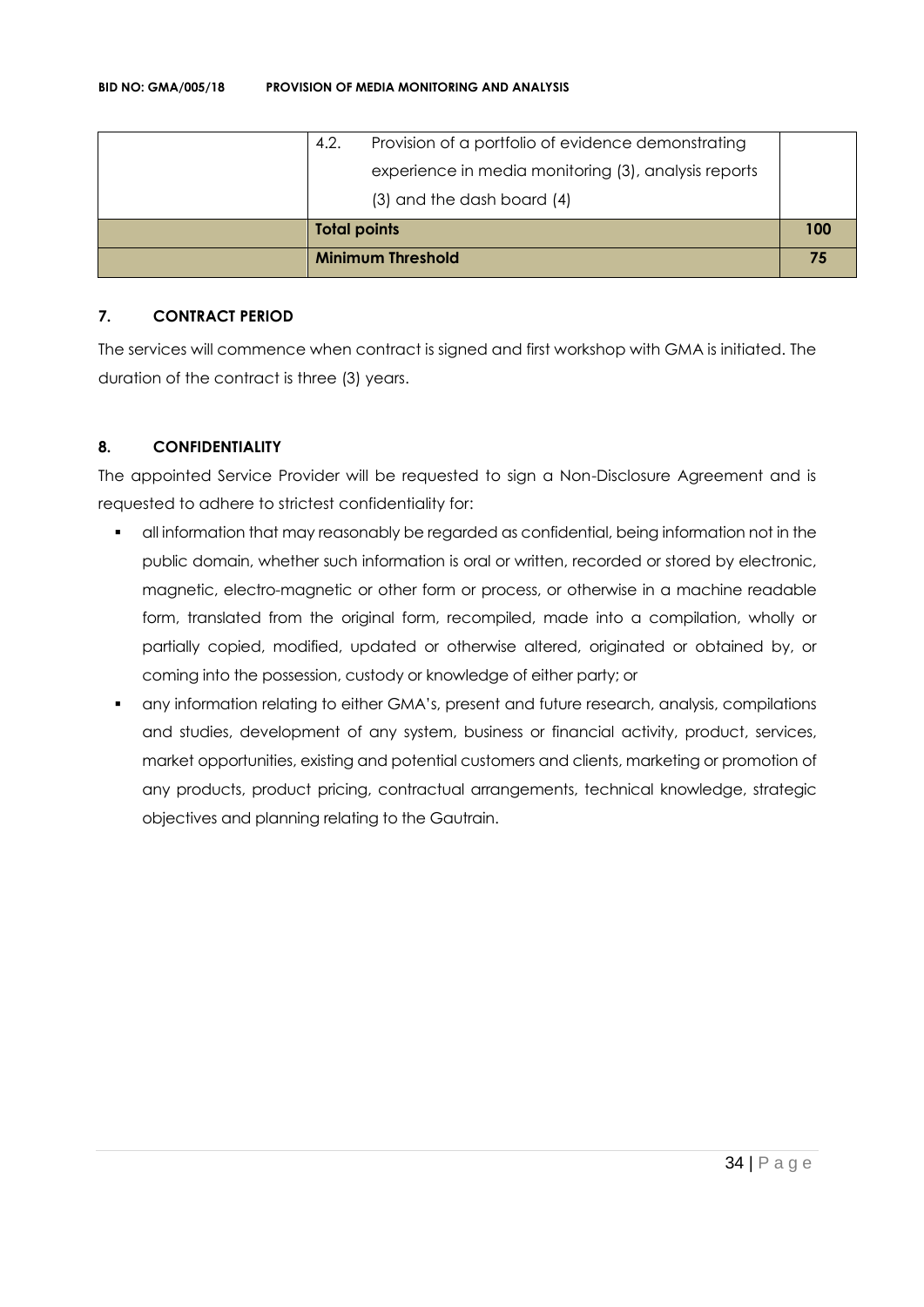# **RFP - PART C:**

# **BIDDERS DECLARATION**

All responses must be provided within the specified boxes, must comply with the word and page limits imposed and must respond to this RFP Part B in accordance with the Conditions of Tendering in this RFP Part A. All Annexures form part of the Bidders Response and must be completed in full and signed.

| <b>BIDDERS DECLARATION</b>                                                                                                           |  |  |  |
|--------------------------------------------------------------------------------------------------------------------------------------|--|--|--|
| that:                                                                                                                                |  |  |  |
| I have read, understood and accept the conditions contained in this RFP.<br>$\Box$                                                   |  |  |  |
| I have supplied all the required information, and all the information submitted as part of<br>$\Box$<br>the RFP is true and correct. |  |  |  |
| <b>NAME OF THE BIDDER</b>                                                                                                            |  |  |  |
| <b>IDENTITY NUMBER</b>                                                                                                               |  |  |  |
| <b>POSITION</b>                                                                                                                      |  |  |  |
| <b>AUTHORISED SIGNATORY</b>                                                                                                          |  |  |  |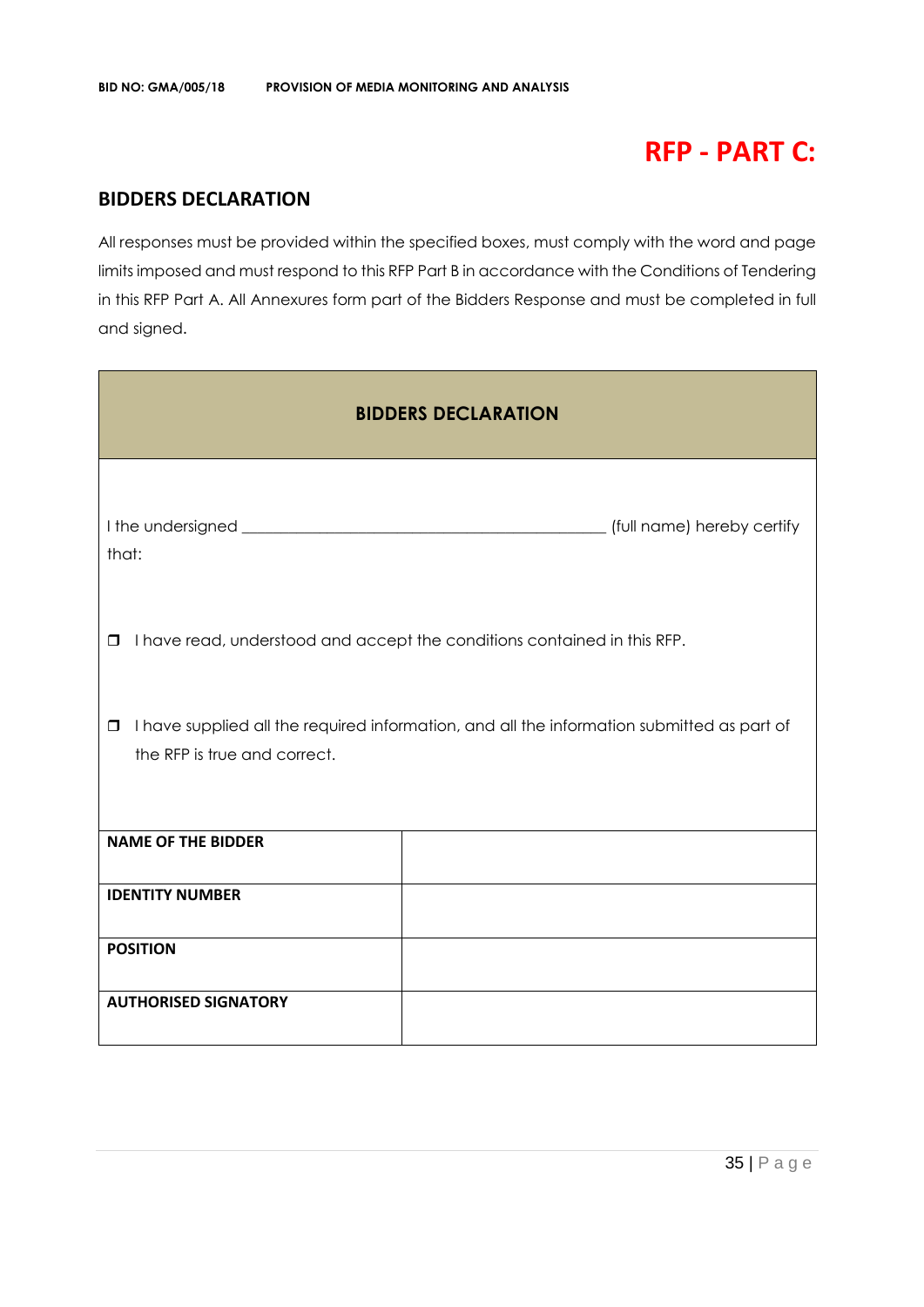| <b>BIDDERS RESPONSE</b>                  |             |               |  |
|------------------------------------------|-------------|---------------|--|
| <b>FULL NAME</b>                         |             |               |  |
| <b>POSTAL ADDRESS</b>                    |             |               |  |
| <b>PHYSICAL ADDRESS</b>                  |             |               |  |
| <b>ENTITY REGISTRATION NUMBER</b>        |             |               |  |
| <b>VAT REGISTRATION NUMBER</b>           |             |               |  |
| <b>CONTACT PERSON'S FULL NAME</b>        |             |               |  |
| <b>TELEPHONE NUMBER 1</b>                | <b>CODE</b> | <b>NUMBER</b> |  |
| <b>TELEPHONE NUMBER 2</b>                | <b>CODE</b> | <b>NUMBER</b> |  |
| <b>FACSIMILE NUMBER</b>                  | <b>CODE</b> | <b>NUMBER</b> |  |
| <b>CELLULAR PHONE NUMBER</b>             |             |               |  |
| <b>E-MAIL ADDRESS</b>                    |             |               |  |
| <b>TAX CLEARANCE CERTIFICATE</b>         | <b>YES</b>  | <b>NO</b>     |  |
| <b>REGISTERED ON NATIONAL TREASURY</b>   | <b>YES</b>  | <b>NO</b>     |  |
| <b>CENTRALISED SUPPLIER DATABASE</b>     |             |               |  |
| <b>FULL NAME OF AUTHORISED SIGNATORY</b> |             |               |  |
| <b>TITLE OF AUTHORISED SIGNATORY</b>     |             |               |  |
| SIGNATURE OF AUTHORISED SIGNATORY        |             |               |  |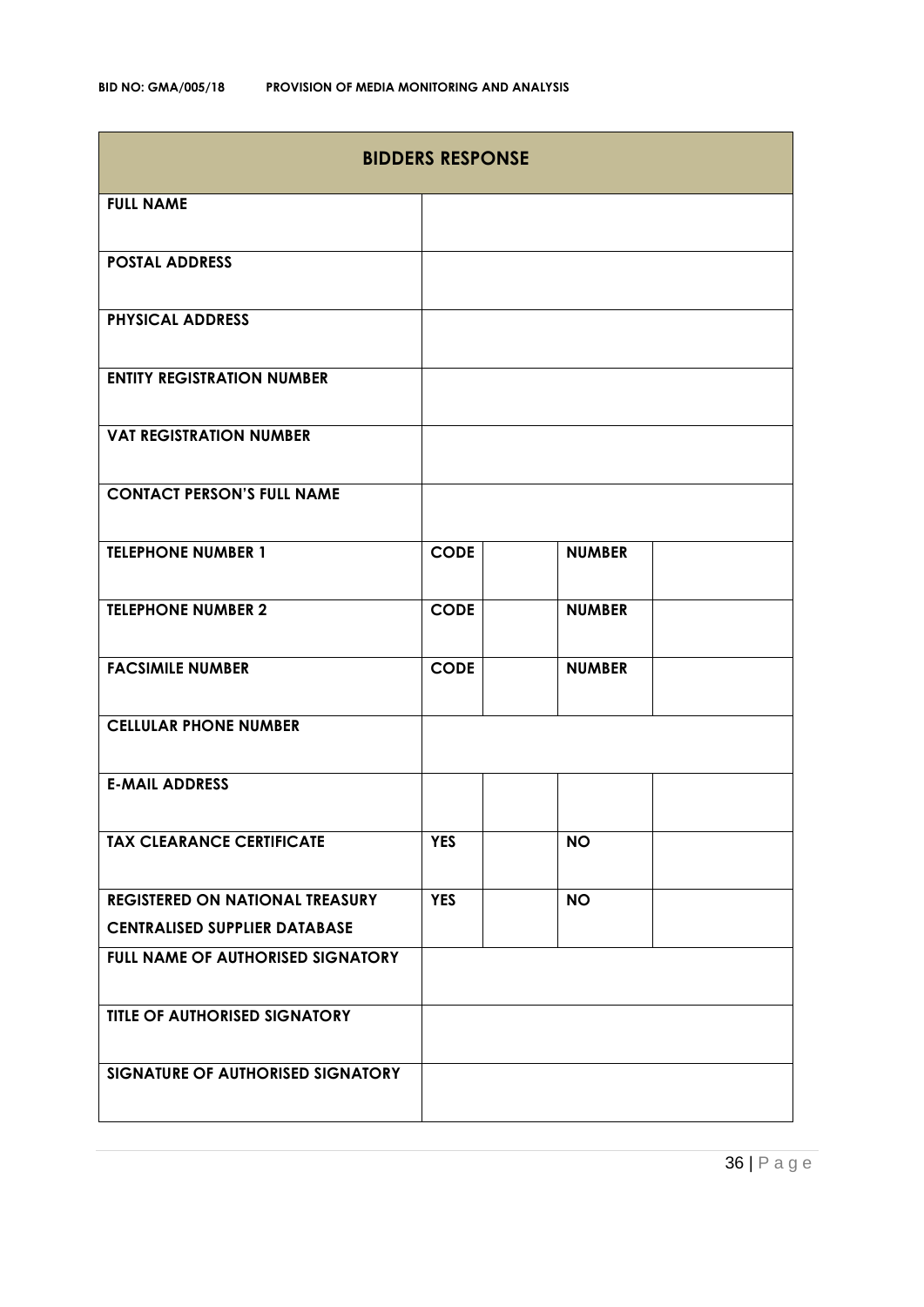| <b>DATE OF SIGNATURE</b>                                    |                               |
|-------------------------------------------------------------|-------------------------------|
| <b>ALTERNATIVE TENDER</b>                                   | Word limit - [500] words      |
|                                                             |                               |
| <b>Bidder</b><br>also<br>submits<br>Where<br>$\alpha$<br>an |                               |
| Alternative Tender, it must include any                     |                               |
| supplementary material, together with                       |                               |
| associated prices, which demonstrates in                    |                               |
| detail that such an alternative will fully                  |                               |
| achieve<br>and/ or exceed<br>all<br>the                     |                               |
| specifications or requirements together                     |                               |
| with references as to why the alternative                   |                               |
| proposal/s may be advantageous. This                        |                               |
| should be cross-referenced to<br>the                        |                               |
| Specification.                                              |                               |
| <b>CONFLICT OF INTEREST</b>                                 |                               |
| Provide<br>details<br>of<br>interests,<br>any               | Complete as attached in SBD 4 |
| relationships or clients which may give                     |                               |
| rise to a conflict of interest and the area                 |                               |
| of expertise in which that conflict of                      |                               |
| interest may arise.                                         |                               |
|                                                             |                               |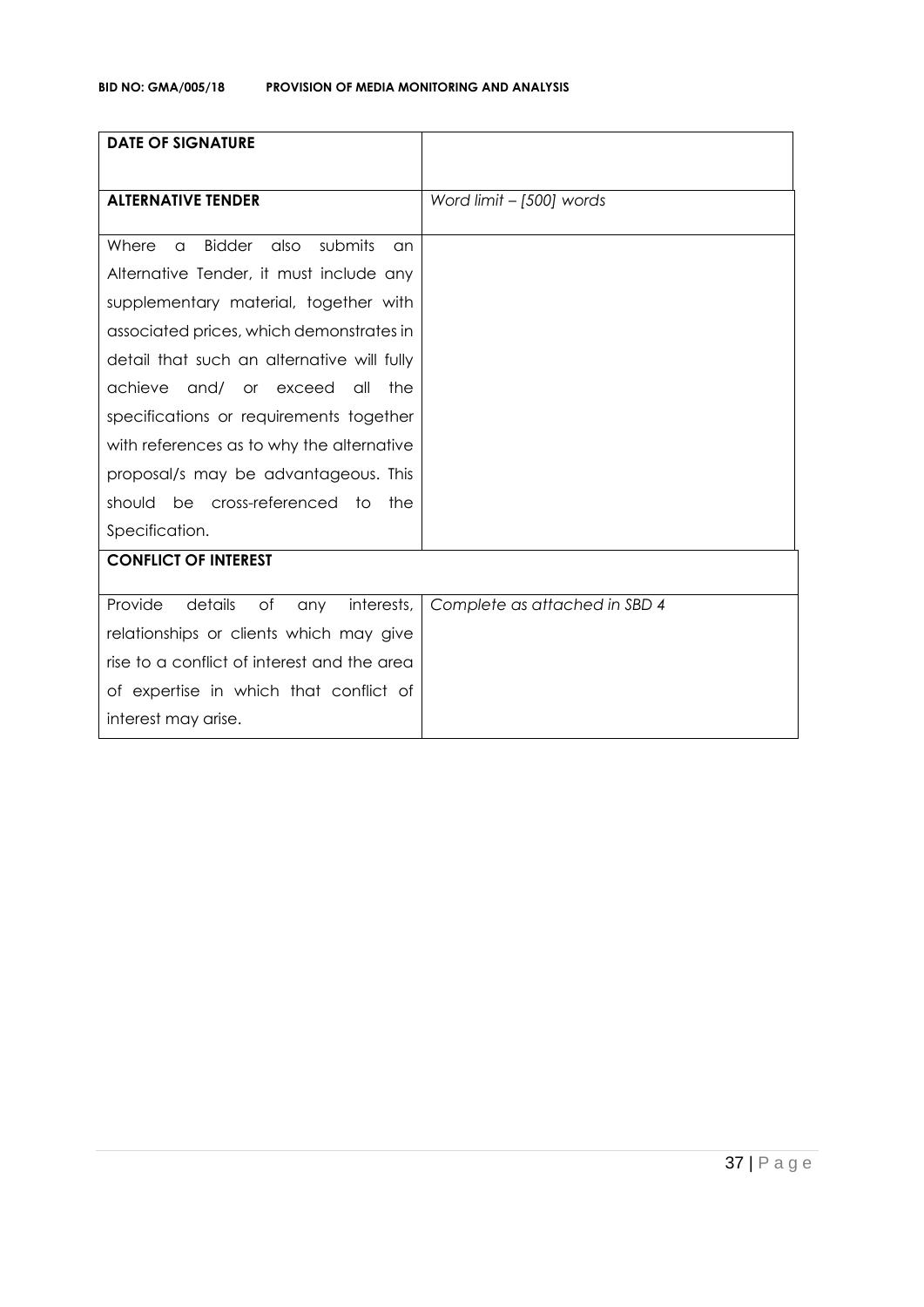# **Register on the Central Supplier Database for Government managed by National Treasury**

with effect from 1 April 2016 the Central Supplier Database (CSD) will serve as the single source of key supplier information for all spheres of government providing consolidated, accurate, upto-date, complete and verified supplier information to procuring organs of state.

The establishment of a CSD will result in one single database to serve as the source of all supplier information for all spheres of government. The purpose of centralising government's supplier database is to reduce duplication of effort and cost for both supplier and government while enabling electronic procurement processes.

Prospective suppliers interested in pursuing opportunities within the South African Government and those that are already registered on the GMA supplier database are encouraged to **selfregister** on the CSD. This self-registration application represents an expression of interest from the supplier to conduct business with the South African Government. Once submitted, your details will be assessed for inclusion on the CSD.

#### **Access the CSD site on [www.csd.gov.za](http://www.csd.gov.za/)**

Contact National Treasury for further clarity on the process:

Email: [csd@treasury.gov.za](mailto:csd@treasury.gov.za)

Telephone: 012 315 5509

Bidders must submit with their proposals proof of registration on CSD. The proof of registration must indicate the following:

- CSD Supplier Number
- CSD Unique RRN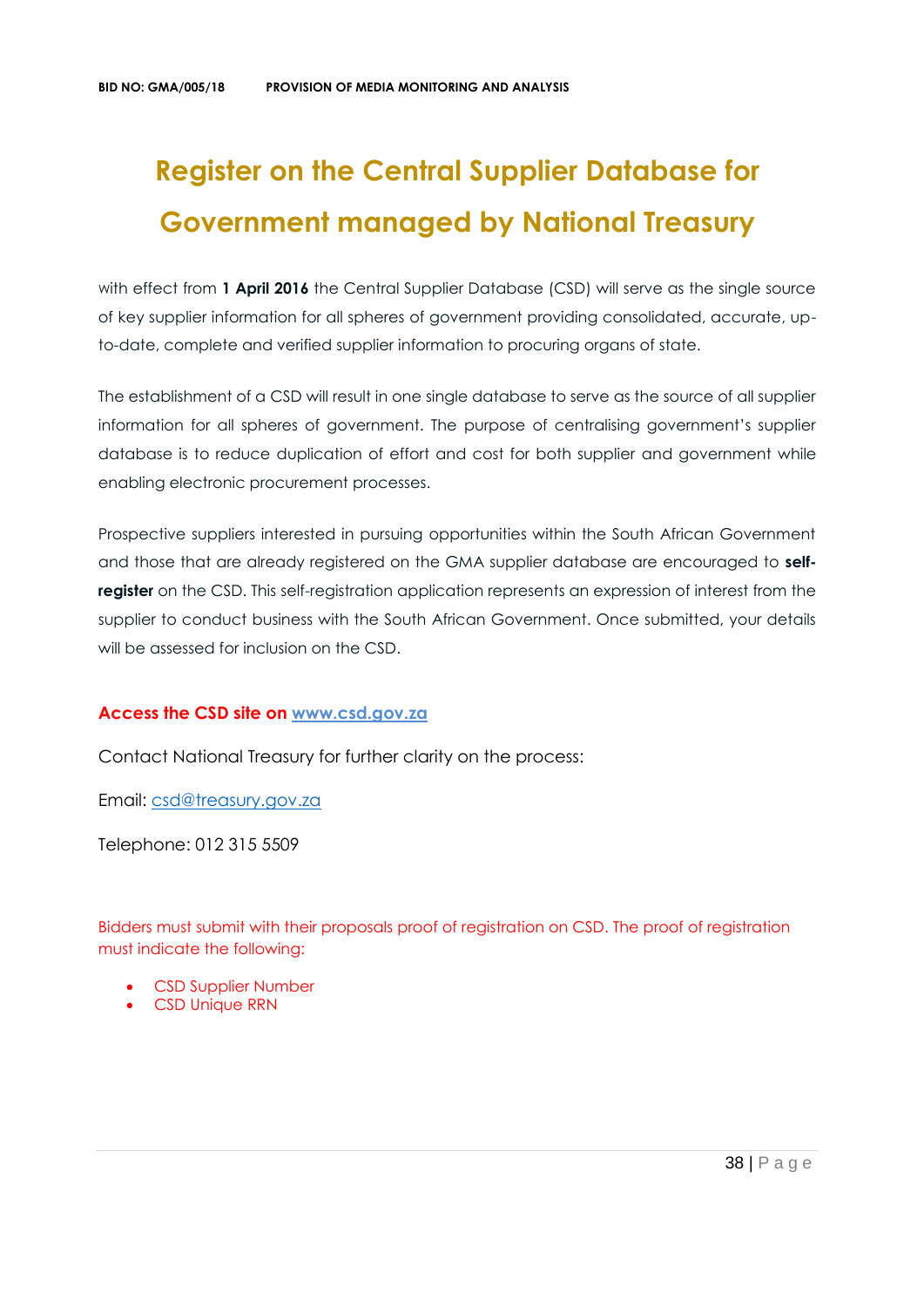# **SBD 1 (A)**

| <b>INVITATION TO BID</b> |  |
|--------------------------|--|
|--------------------------|--|

| <b>YOU ARE HEREBY INVITED TO BID FOR REQUIREMENTS OF THE (NAME OF DEPARTMENT/ PUBLIC ENTITY)</b>                                                                                                                                                                                                            |                                                |                             |                                                  |                                                      |      |                                                                 |                       |
|-------------------------------------------------------------------------------------------------------------------------------------------------------------------------------------------------------------------------------------------------------------------------------------------------------------|------------------------------------------------|-----------------------------|--------------------------------------------------|------------------------------------------------------|------|-----------------------------------------------------------------|-----------------------|
| <b>BID NUMBER:</b>                                                                                                                                                                                                                                                                                          | <b>CLOSING TIME:</b><br><b>CLOSING DATE:</b>   |                             |                                                  |                                                      |      |                                                                 |                       |
| <b>DESCRIPTION</b><br>BID RESPONSE DOCUMENTS MAY BE DEPOSITED IN THE BID BOX SITUATED AT (STREET ADDRESS)                                                                                                                                                                                                   |                                                |                             |                                                  |                                                      |      |                                                                 |                       |
|                                                                                                                                                                                                                                                                                                             |                                                |                             |                                                  |                                                      |      |                                                                 |                       |
| Gautrain Management Agency, 44 Grand Central Boulevard, Grand Central Extension 1, Midrand<br><b>BIDDING PROCEDURE ENQUIRIES MAY BE DIRECTED TO</b>                                                                                                                                                         |                                                |                             |                                                  | <b>TECHNICAL ENQUIRIES MAY BE DIRECTED TO:</b>       |      |                                                                 |                       |
|                                                                                                                                                                                                                                                                                                             |                                                |                             |                                                  |                                                      |      |                                                                 |                       |
| <b>CONTACT PERSON</b>                                                                                                                                                                                                                                                                                       |                                                |                             | <b>CONTACT PERSON</b>                            |                                                      |      |                                                                 |                       |
| <b>TELEPHONE NUMBER</b>                                                                                                                                                                                                                                                                                     |                                                |                             | <b>TELEPHONE NUMBER</b>                          |                                                      |      |                                                                 |                       |
| <b>FACSIMILE NUMBER</b><br><b>E-MAIL ADDRESS</b>                                                                                                                                                                                                                                                            |                                                |                             | <b>FACSIMILE NUMBER</b><br><b>E-MAIL ADDRESS</b> |                                                      |      |                                                                 |                       |
| <b>SUPPLIER INFORMATION</b>                                                                                                                                                                                                                                                                                 |                                                |                             |                                                  |                                                      |      |                                                                 |                       |
| NAME OF BIDDER                                                                                                                                                                                                                                                                                              |                                                |                             |                                                  |                                                      |      |                                                                 |                       |
| POSTAL ADDRESS                                                                                                                                                                                                                                                                                              |                                                |                             |                                                  |                                                      |      |                                                                 |                       |
| STREET ADDRESS                                                                                                                                                                                                                                                                                              |                                                |                             |                                                  |                                                      |      |                                                                 |                       |
| <b>TELEPHONE NUMBER</b>                                                                                                                                                                                                                                                                                     | <b>CODE</b>                                    |                             |                                                  | <b>NUMBER</b>                                        |      |                                                                 |                       |
| <b>CELLPHONE NUMBER</b>                                                                                                                                                                                                                                                                                     |                                                |                             |                                                  |                                                      |      |                                                                 |                       |
| <b>FACSIMILE NUMBER</b>                                                                                                                                                                                                                                                                                     | <b>CODE</b>                                    |                             |                                                  | <b>NUMBER</b>                                        |      |                                                                 |                       |
| <b>E-MAIL ADDRESS</b>                                                                                                                                                                                                                                                                                       |                                                |                             |                                                  |                                                      |      |                                                                 |                       |
| <b>REGISTRATION</b><br>VAT<br><b>NUMBER</b>                                                                                                                                                                                                                                                                 |                                                |                             |                                                  |                                                      |      |                                                                 |                       |
| <b>SUPPLIER</b><br><b>COMPLIANCE STATUS</b>                                                                                                                                                                                                                                                                 | <b>TAX</b><br><b>COMPLIANCE</b><br>SYSTEM PIN: |                             | <b>OR</b>                                        | <b>CENTRAL</b><br><b>SUPPLIER</b><br>DATABASE<br>No: | MAAA |                                                                 |                       |
| <b>B-BBEE STATUS LEVEL</b><br><b>VERIFICATION</b>                                                                                                                                                                                                                                                           |                                                | <b>TICK APPLICABLE BOX]</b> | <b>AFFIDAVIT</b>                                 | <b>B-BBEE STATUS LEVEL SWORN</b>                     |      |                                                                 | [TICK APPLICABLE BOX] |
| <b>CERTIFICATE</b>                                                                                                                                                                                                                                                                                          | $\Box$ Yes                                     | $\Box$ No                   |                                                  |                                                      |      | $\Box$ Yes                                                      | $\Box$ No             |
| [A B-BBEE STATUS LEVEL VERIFICATION CERTIFICATE/ SWORN AFFIDAVIT (FOR EMES & QSEs) MUST BE SUBMITTED IN ORDER TO QUALIFY<br><b>FOR PREFERENCE POINTS FOR B-BBEET</b>                                                                                                                                        |                                                |                             |                                                  |                                                      |      |                                                                 |                       |
| ARE YOU THE<br><b>ACCREDITED</b><br>REPRESENTATIVE IN<br>SOUTH AFRICA FOR<br>THE GOODS<br>/SERVICES / WORKS<br><b>OFFERED?</b>                                                                                                                                                                              | $\Box$ Yes<br>[IF YES ENCLOSE PROOF]           | $\square$ No                | SUPPLIER FOR THE GOODS                           | ARE YOU A FOREIGN BASED<br>/SERVICES/WORKS OFFERED?  |      | $\Box$ Yes<br><b>IF YES, ANSWER THE</b><br>QUESTIONNAIRE BELOW] | $\Box$ No             |
| <b>QUESTIONNAIRE TO BIDDING FOREIGN SUPPLIERS</b>                                                                                                                                                                                                                                                           |                                                |                             |                                                  |                                                      |      |                                                                 |                       |
| $\Box$ YES $\Box$ NO<br>IS THE ENTITY A RESIDENT OF THE REPUBLIC OF SOUTH AFRICA (RSA)?                                                                                                                                                                                                                     |                                                |                             |                                                  |                                                      |      |                                                                 |                       |
| $\Box$ YES $\Box$ NO<br>DOES THE ENTITY HAVE A BRANCH IN THE RSA?                                                                                                                                                                                                                                           |                                                |                             |                                                  |                                                      |      |                                                                 |                       |
| $\Box$ YES $\Box$ NO<br>DOES THE ENTITY HAVE A PERMANENT ESTABLISHMENT IN THE RSA?                                                                                                                                                                                                                          |                                                |                             |                                                  |                                                      |      |                                                                 |                       |
| $\Box$ yes $\Box$ no<br>DOES THE ENTITY HAVE ANY SOURCE OF INCOME IN THE RSA?                                                                                                                                                                                                                               |                                                |                             |                                                  |                                                      |      |                                                                 |                       |
| $\Box$ Yes $\Box$ No<br>IS THE ENTITY LIABLE IN THE RSA FOR ANY FORM OF TAXATION?<br>IF THE ANSWER IS "NO" TO ALL OF THE ABOVE, THEN IT IS NOT A REQUIREMENT TO REGISTER FOR A TAX COMPLIANCE STATUS SYSTEM PIN<br>CODE FROM THE SOUTH AFRICAN REVENUE SERVICE (SARS) AND IF NOT REGISTER AS PER 2.3 BELOW. |                                                |                             |                                                  |                                                      |      |                                                                 |                       |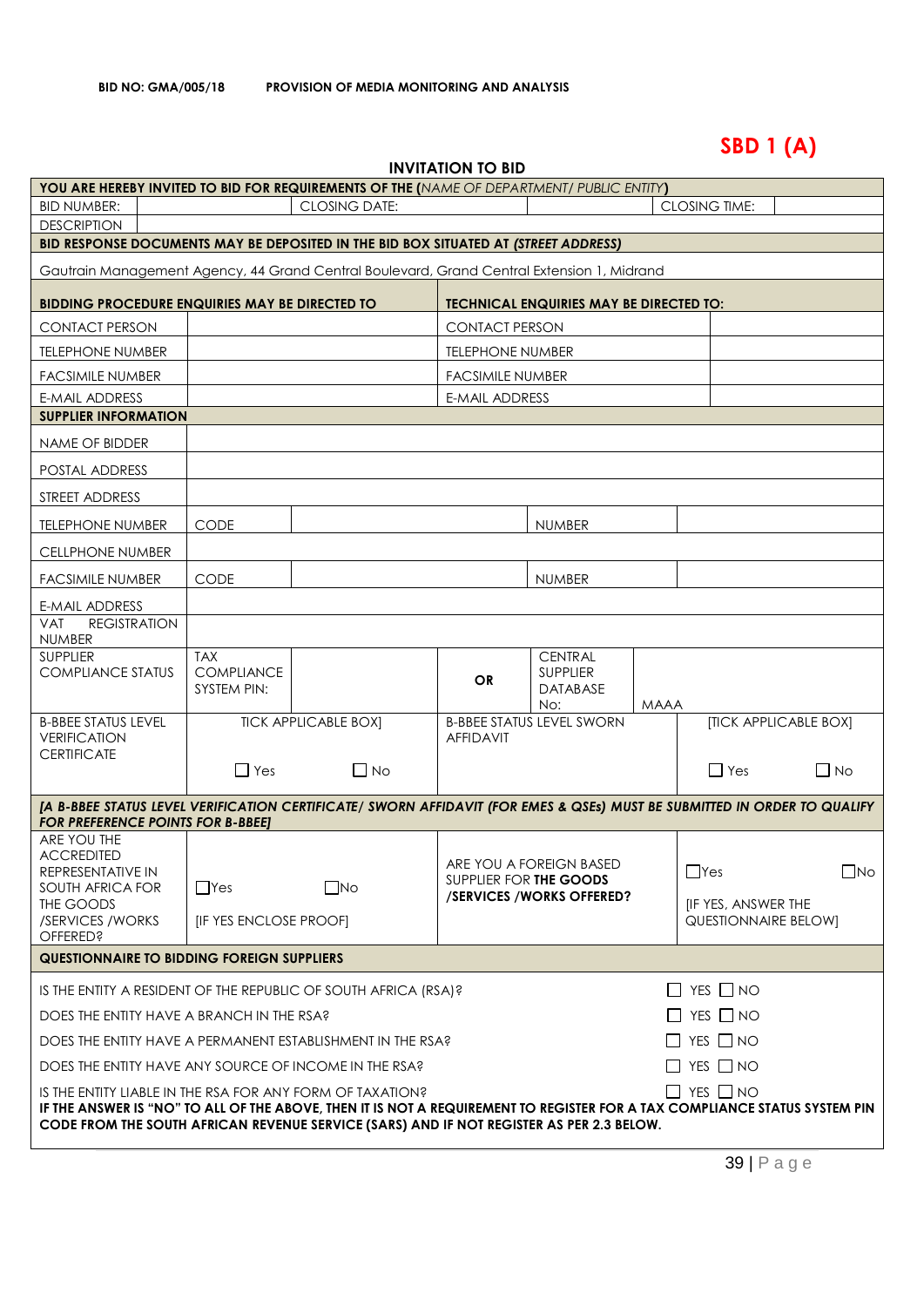**SBD 1 (B)**

### **TERMS AND CONDITIONS FOR BIDDING**

|     | 1. BID SUBMISSION:                                                                                                                                                                                                                                   |
|-----|------------------------------------------------------------------------------------------------------------------------------------------------------------------------------------------------------------------------------------------------------|
|     | 1.1. BIDS MUST BE DELIVERED BY THE STIPULATED TIME TO THE CORRECT ADDRESS. LATE BIDS WILL<br>NOT BE ACCEPTED FOR CONSIDERATION.                                                                                                                      |
|     | 1.2. ALL BIDS MUST BE SUBMITTED ON THE OFFICIAL FORMS PROVIDED-(NOT TO BE RE-TYPED) OR<br>IN THE MANNER PRESCRIBED IN THE BID DOCUMENT.                                                                                                              |
|     | 1.3. THIS BID IS SUBJECT TO THE PREFERENTIAL PROCUREMENT POLICY FRAMEWORK ACT, 2000<br>AND THE PREFERENTIAL PROCUREMENT REGULATIONS, 2017, THE GENERAL CONDITIONS OF<br>CONTRACT (GCC) AND, IF APPLICABLE, ANY OTHER SPECIAL CONDITIONS OF CONTRACT. |
|     | 1.4. THE SUCCESSFUL BIDDER WILL BE REQUIRED TO FILL IN AND SIGN A WRITTEN CONTRACT.                                                                                                                                                                  |
|     |                                                                                                                                                                                                                                                      |
|     | 2. TAX COMPLIANCE REQUIREMENTS                                                                                                                                                                                                                       |
| 2.1 | BIDDERS MUST ENSURE COMPLIANCE WITH THEIR TAX OBLIGATIONS.                                                                                                                                                                                           |
|     | 2.2 BIDDERS ARE REQUIRED TO SUBMIT THEIR UNIQUE PERSONAL IDENTIFICATION NUMBER (PIN)<br>ISSUED BY SARS TO ENABLE THE ORGAN OF STATE TO VERIFY THE TAXPAYER'S PROFILE AND<br><b>TAX STATUS.</b>                                                       |
|     | 2.3 APPLICATION FOR TAX COMPLIANCE STATUS (TCS) PIN MAY BE MADE VIA E-FILING<br>THROUGH THE SARS WEBSITE WWW.SARS.GOV.ZA.                                                                                                                            |
|     | 2.4 BIDDERS MAY ALSO SUBMIT A PRINTED TCS CERTIFICATE TOGETHER WITH THE BID.                                                                                                                                                                         |
|     | 2.5 IN BIDS WHERE CONSORTIA / JOINT VENTURES / SUB-CONTRACTORS ARE INVOLVED; EACH<br><b>PARTY MUST SUBMIT A SEPARATE TCS CERTIFICATE / PIN / CSD NUMBER.</b>                                                                                         |
| 2.6 | WHERE NO TCS PIN IS AVAILABLE BUT THE BIDDER IS REGISTERED ON THE CENTRAL SUPPLIER<br>DATABASE (CSD), A CSD NUMBER MUST BE PROVIDED.                                                                                                                 |
|     | 2.7 NO BIDS WILL BE CONSIDERED FROM PERSONS IN THE SERVICE OF THE STATE, COMPANIES<br>WITH DIRECTORS WHO ARE PERSONS IN THE SERVICE OF THE STATE, OR CLOSE<br>CORPORATIONS WITH MEMBERS PERSONS IN THE SERVICE OF THE STATE."                        |

**NB: FAILURE TO PROVIDE / OR COMPLY WITH ANY OF THE ABOVE PARTICULARS MAY RENDER THE BID INVALID**.

| SIGNATURE OF BIDDER:                                                                                       |  |
|------------------------------------------------------------------------------------------------------------|--|
| CAPACITY UNDER WHICH THIS BID IS SIGNED:<br>(Proof of authority must be submitted e.g. company resolution) |  |
| DATF:                                                                                                      |  |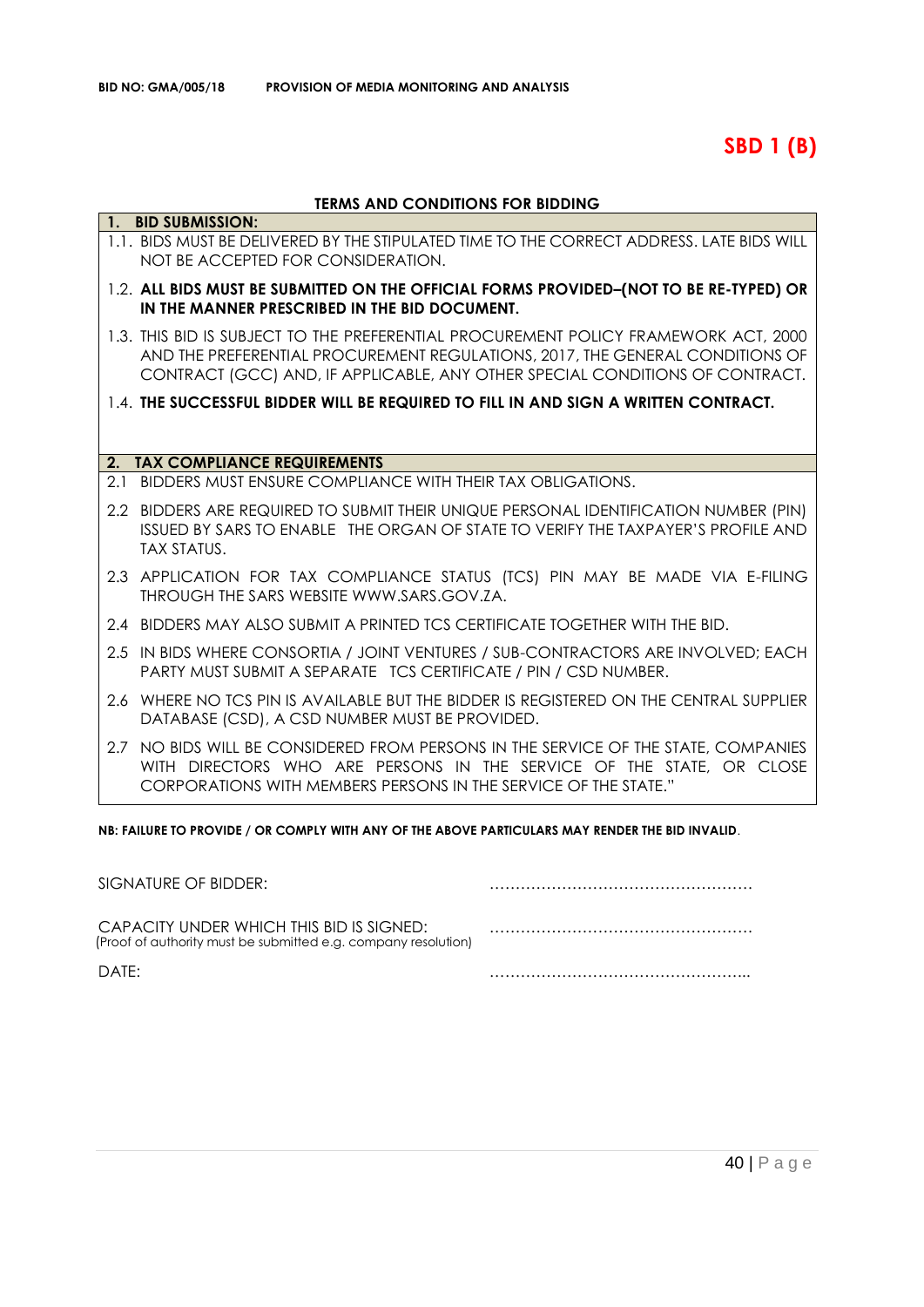# **SBD 3.1**

# **PRICING SCHEDULE**

|  | Ref Number: GMA/005/18 |
|--|------------------------|
|  |                        |

Closing Time: 11H00 AM Closing Date 14 September 2018

**OFFER TO BE VALID FOR 90 DAYS FROM THE CLOSING DATE OF BID.**

Bidders are required to submit a separate detailed price proposal.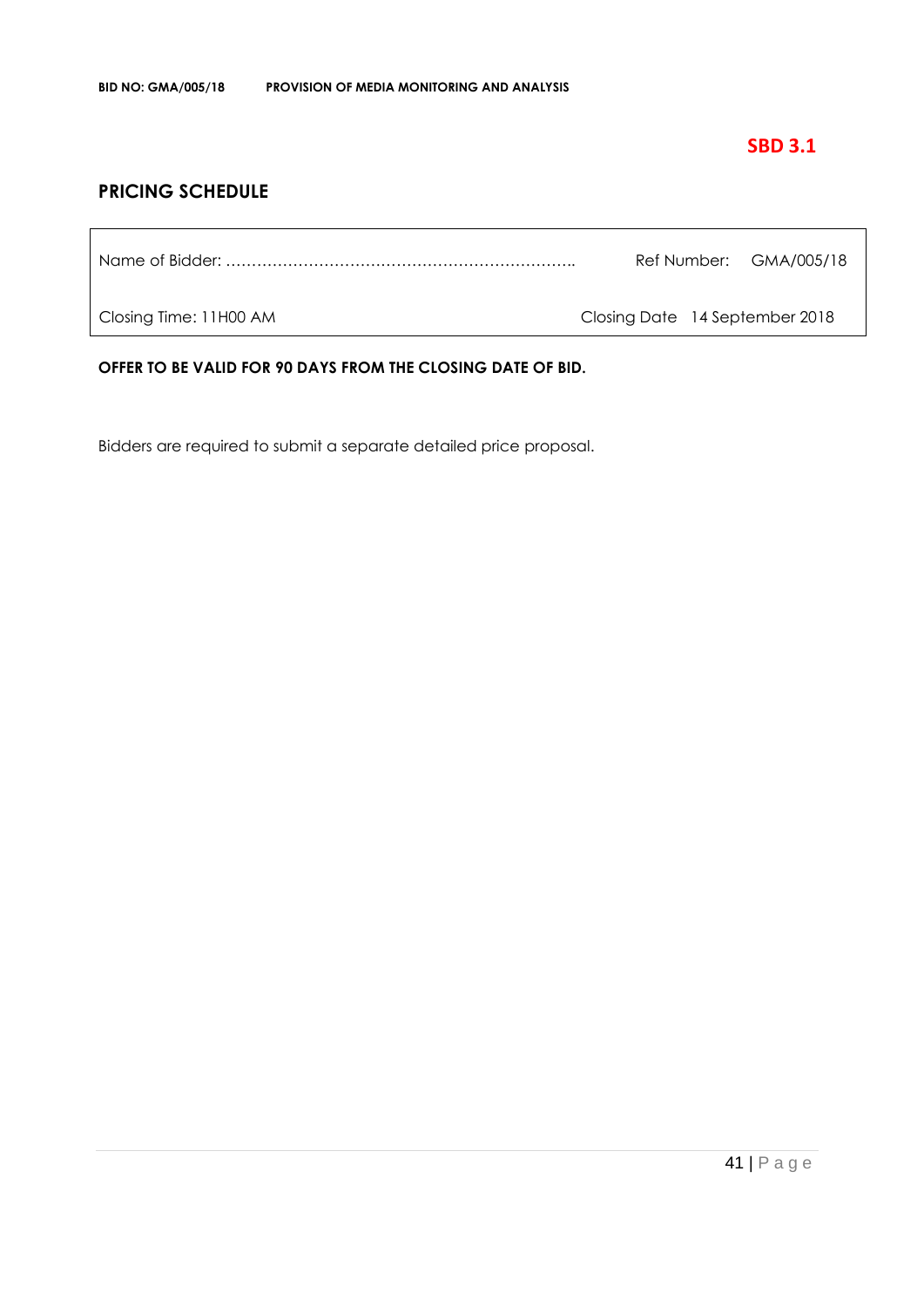# **PRICING DECLARATION**

Dear Sir/Madam

After having carefully read through and examined this RFP Reference Number GMA/005/18 in its entirety together with all the provisions contained in each section of the RFP document,

We hereby offer to provide Media Monitoring and Analysis as detailed in the Terms of Reference(TOR) section of the REQUEST FOR PROPOSAL document:

| IN AMOUNT: R | (including VAT) |
|--------------|-----------------|
|              |                 |
| IN WORDS: R  | (including VAT) |

We confirm that this price covers all costs associated with providing Media Monitoring and Analysis as per the requirements in the TOR.

We confirm that GMA will incur no additional costs whatsoever over and above this amount.

We undertake to hold this offer open for acceptance for a period of 90 (ninety) days from the date of submission of offers. We further undertake that upon final acceptance of our offer, we will commence with the provision of service when required to do so by the Client.

Moreover, we agree that until formal Contract Documents have been prepared and executed, this Form of Tender, together with a written acceptance from the Client shall constitute a binding agreement between us, governed by the terms and conditions set out in this REQUEST FOR PROPOSAL.

We understand that you are not bound to accept the lowest or any offer and that we must bear all costs which we have incurred in connection with preparing and submitting this tender.

We hereby undertake for the period during which this tender remains open for acceptance not to divulge to any persons, other than the persons to which the tender is submitted, any information relating to the submission of this tender or the details therein except where such is necessary for the submission of this tender.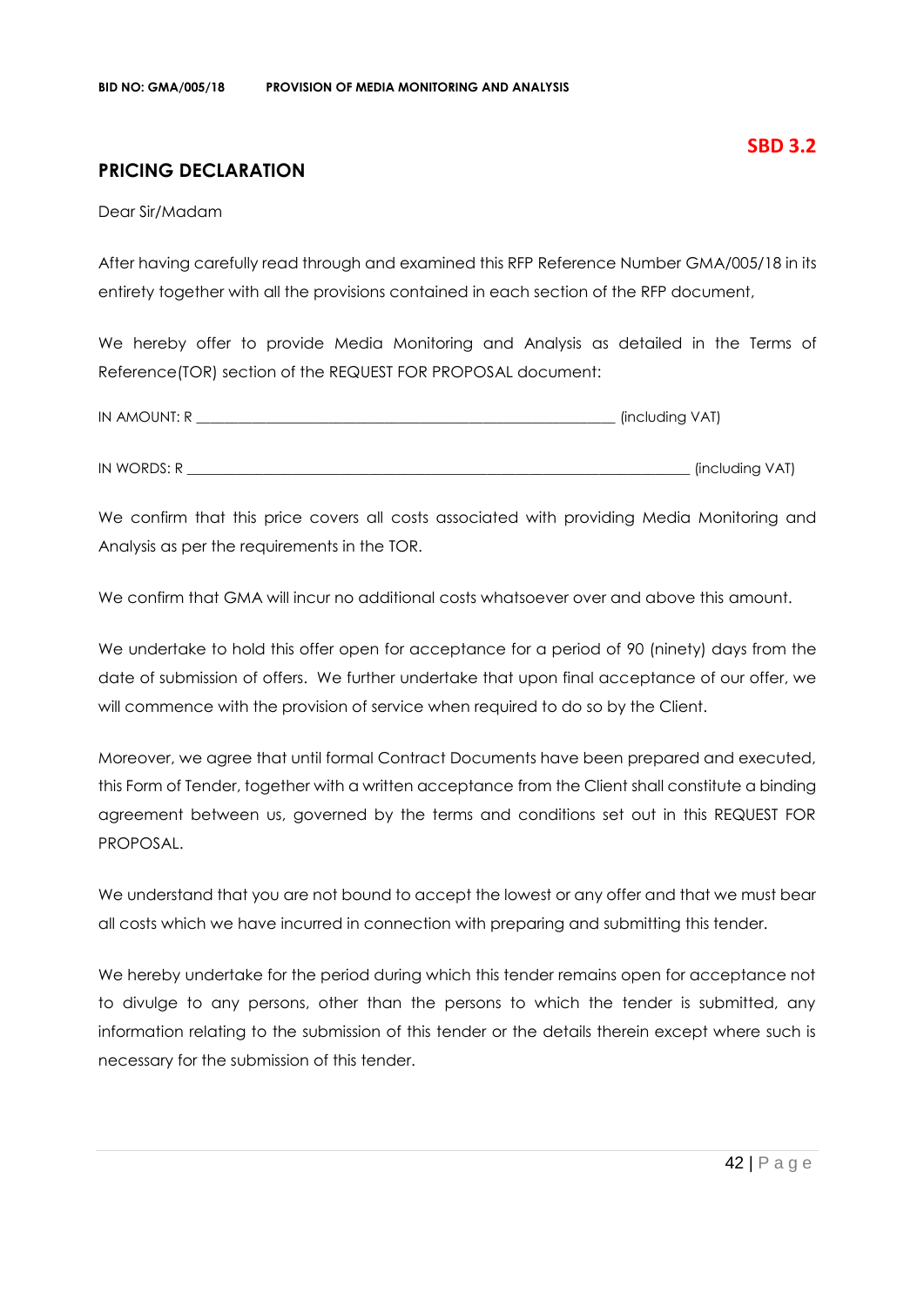| <b>PRICE DECLARATION</b><br>(MANDATORY INFORMATION)                                                                                                     |  |  |  |
|---------------------------------------------------------------------------------------------------------------------------------------------------------|--|--|--|
| certify that:                                                                                                                                           |  |  |  |
| I have read, understood and unconditionally accept that the conditions contained in<br>$\Box$<br>above Section of this RFP.                             |  |  |  |
| I have supplied all the required information, and all the information submitted as part<br>0<br>of the Pricing Section of this RFP is true and correct. |  |  |  |
| <b>NAME OF BIDDER</b>                                                                                                                                   |  |  |  |
| <b>IDENTITY NUMBER</b>                                                                                                                                  |  |  |  |
| <b>POSITION</b>                                                                                                                                         |  |  |  |
| <b>SIGNATURE OF AUTHORISED</b><br><b>SIGNATORY</b>                                                                                                      |  |  |  |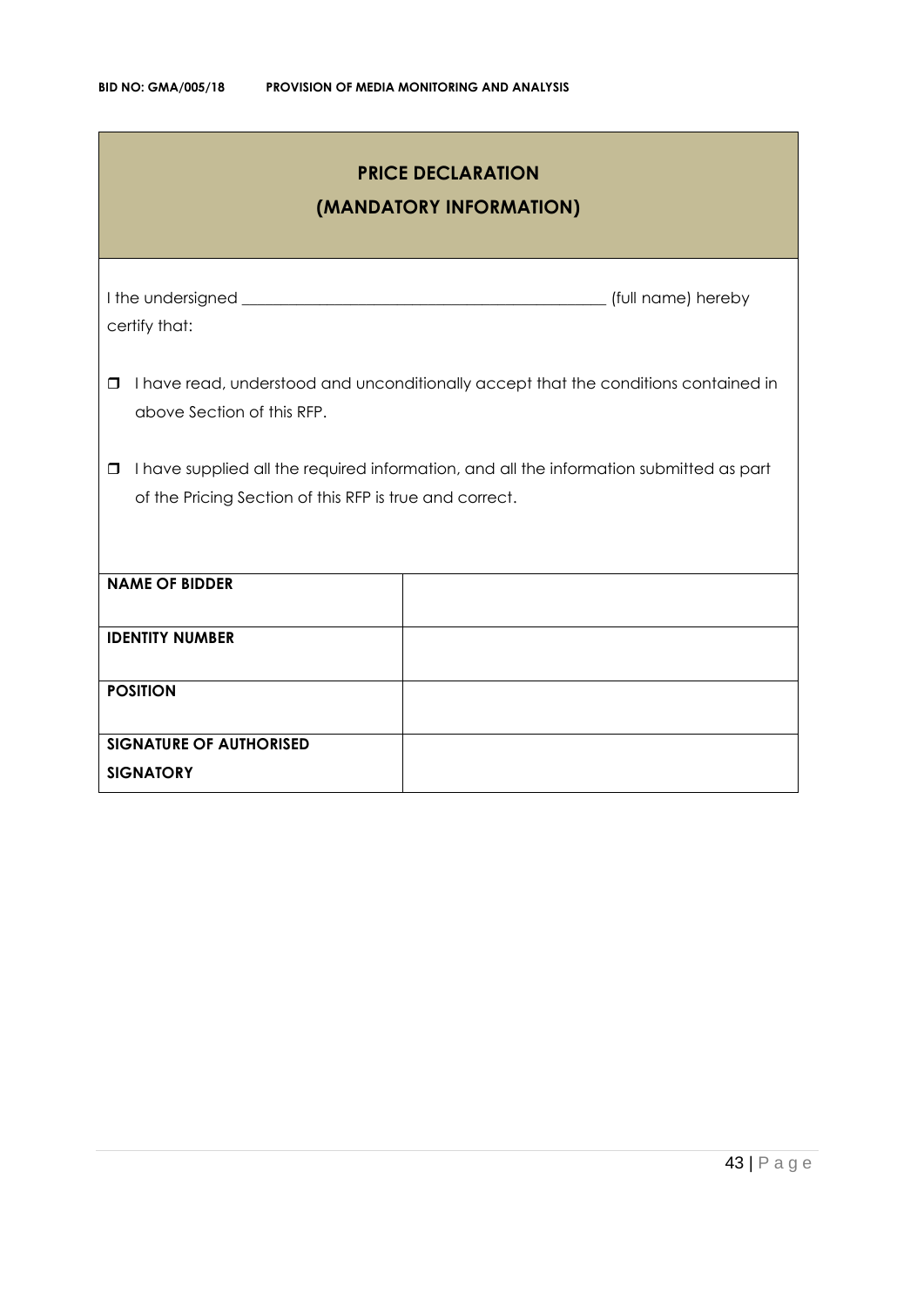# **DECLARATION OF INTEREST**

1. Any legal person, including persons employed by the state<sup>1</sup>, or persons having a kinship with persons employed by the state, including a blood relationship, may make an offer or offers in terms of this invitation to bid (includes an advertised competitive bid, a limited bid, a proposal or written price quotation). In view of possible allegations of favoritism, should the resulting bid, or part thereof, be awarded to persons employed by the state, or to persons connected with or related to them, it is required that the bidder or his/her authorised representative declare his/her position in relation to the evaluating/adjudicating authority where-

the bidder is employed by the state; and/or

- the legal person on whose behalf the bidding document is signed, has a relationship with persons/a person who are/is involved in the evaluation and or adjudication of the bid(s), or where it is known that such a relationship exists between the person or persons for or on whose behalf, the declarant acts and persons who are involved with the evaluation and or adjudication of the bid.

# 2. **In order to give effect to the above, the following questionnaire must be completed and submitted with the bid.**

| 2.1 | Full Name of bidder or his or her representative:                                    |
|-----|--------------------------------------------------------------------------------------|
|     |                                                                                      |
| 2.2 |                                                                                      |
| 2.3 | Position occupied in the Company (director, trustee, shareholder, member):           |
|     |                                                                                      |
| 2.4 | Registration number of company, enterprise, close corporation, partnership agreement |
|     |                                                                                      |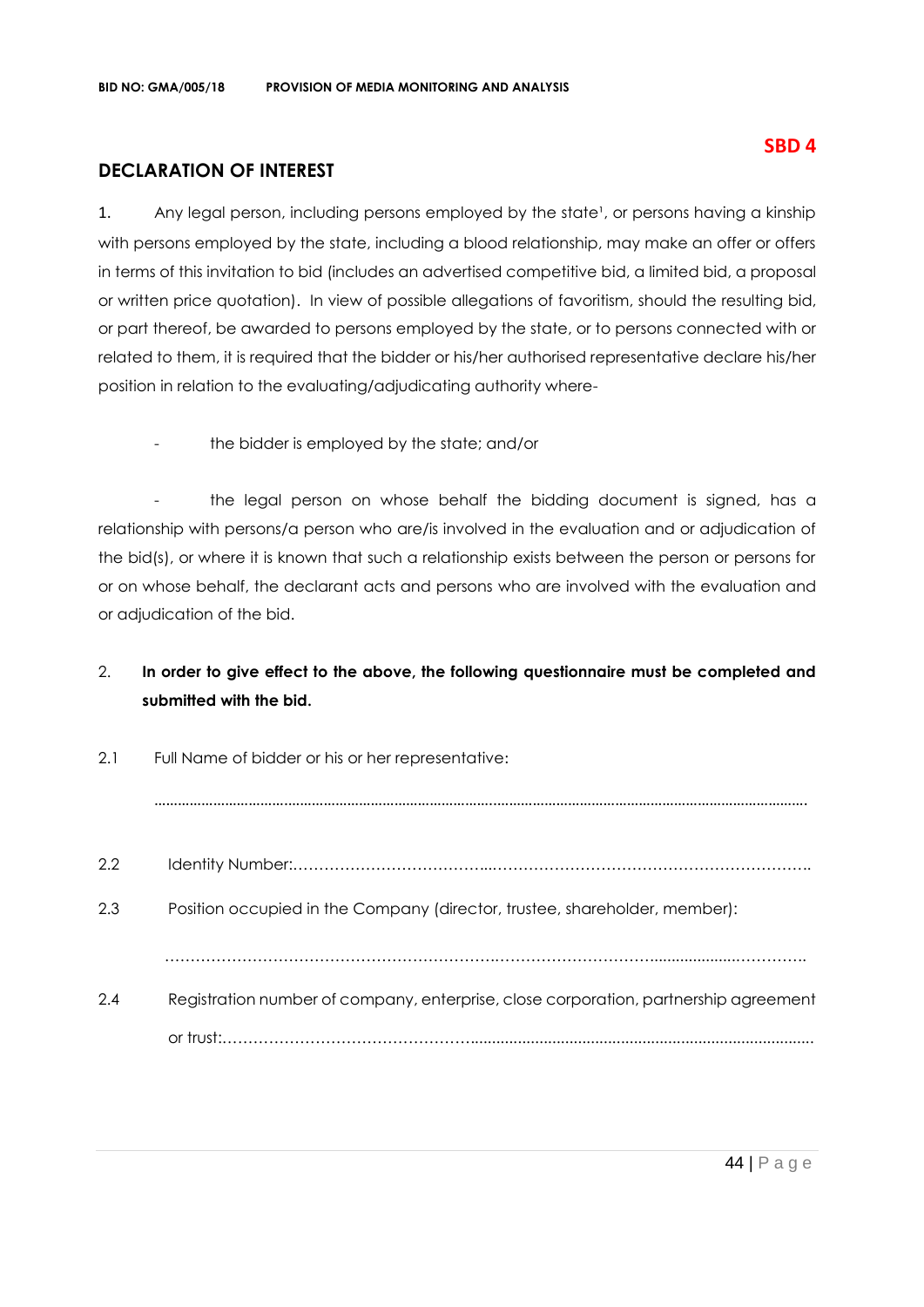#### **BID NO: GMA/005/18 PROVISION OF MEDIA MONITORING AND ANALYSIS**

# 2.5 Tax Reference Number: ……………………………………..………………………………………

2.6 VAT Registration Number: ………………………………………………………...……..................

2.6.1 The names of all directors / trustees / shareholders / members, their individual identity numbers, tax reference numbers and, if applicable, employee / PERSAL numbers must be indicated in paragraph 3 below.

2.7 Are you or any person connected with the bidder **YES/NO** Are you or any person connected with the bidder presently employed by the state?

**YES/NO**

2.7.1 If so, furnish the following particulars:

Name of person / director / trustee / shareholder/ member ....………………………………………….

Name of state institution at which you or the person connected to the bidder is employed:

……………….…………………………………………………………………………………………………….….. Position occupied in the state institution:…………………………………….………………………………..

Any other particulars:

……………………………………………………………………………….…………………………………………

………………………………………………………………………………………..………………………………..

……………………………………………………………………………………………...…………………...……..

2.7.2 If you are presently employed by the state, did you obtain the appropriate authority to undertake remunerative work outside employment in the public sector? **YES/NO**

2.7.1.1 If yes, did you attach proof of such authority to the bid document? **YES/NO**

(Note: Failure to submit proof of such authority, where applicable, may result in the disqualification of the bid.

2.7.1.2 If no, furnish reasons for non-submission of such proof: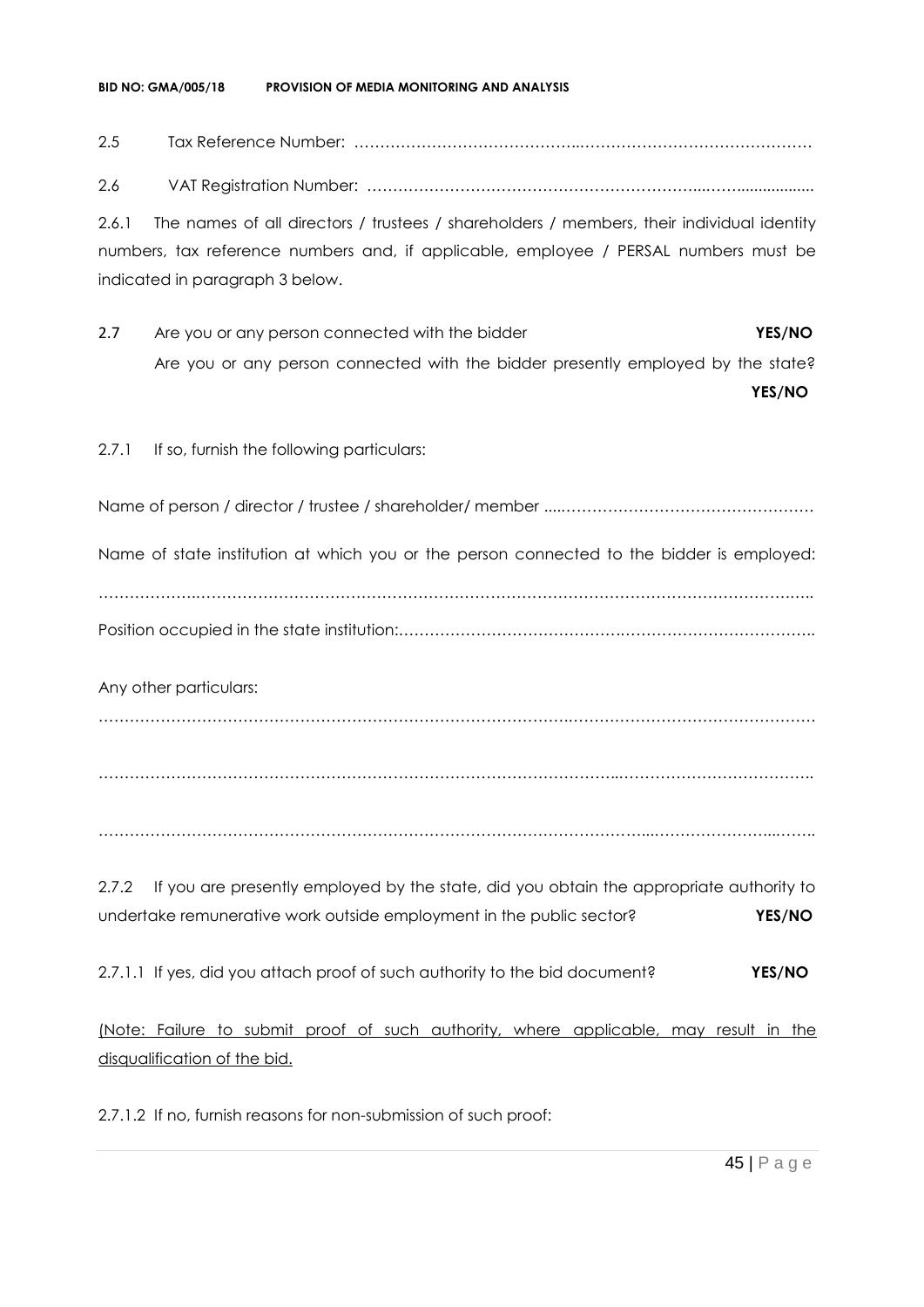……………………………………………………………………………………………….………………………… ……………………………………………………………………………………………….………………………… ……………………………………………………………………………………………….…………………………

2.8 Did you or your spouse, or any of the company's directors / trustees / shareholders / members or their spouses conduct business with the state in the previous 12 months **YES/NO**

2.8.1 If so, furnish particulars: ……………………………………………………………………………………………….………………………… ……………………………………………………………………………………………….………………………… ……………………………………………………………………………………………….…………………………

2.9 Do you, or any person connected with the bidder, have **YES/NO** any relationship (family, friend, other) with a person employed by the state and who may be involved with the evaluation and or adjudication of this bid?

2.9.1 If so, furnish particulars. ……………………………………………………………………………………………….………………………… ……………………………………………………………………………………………….………………………… ……………………………………………………………………………………………….…………………………

2.10 Are you, or any person connected with the bidder, aware of any relationship (family, friend, other) between any other bidder and any person employed by the state who may be involved with the evaluation and or adjudication of this bid? **YES/NO**

2.10.1 If so, furnish particulars**.** ……………………………………………………………………………………………….………………………… ……………………………………………………………………………………………….………………………… ……………………………………………………………………………………………….…………………………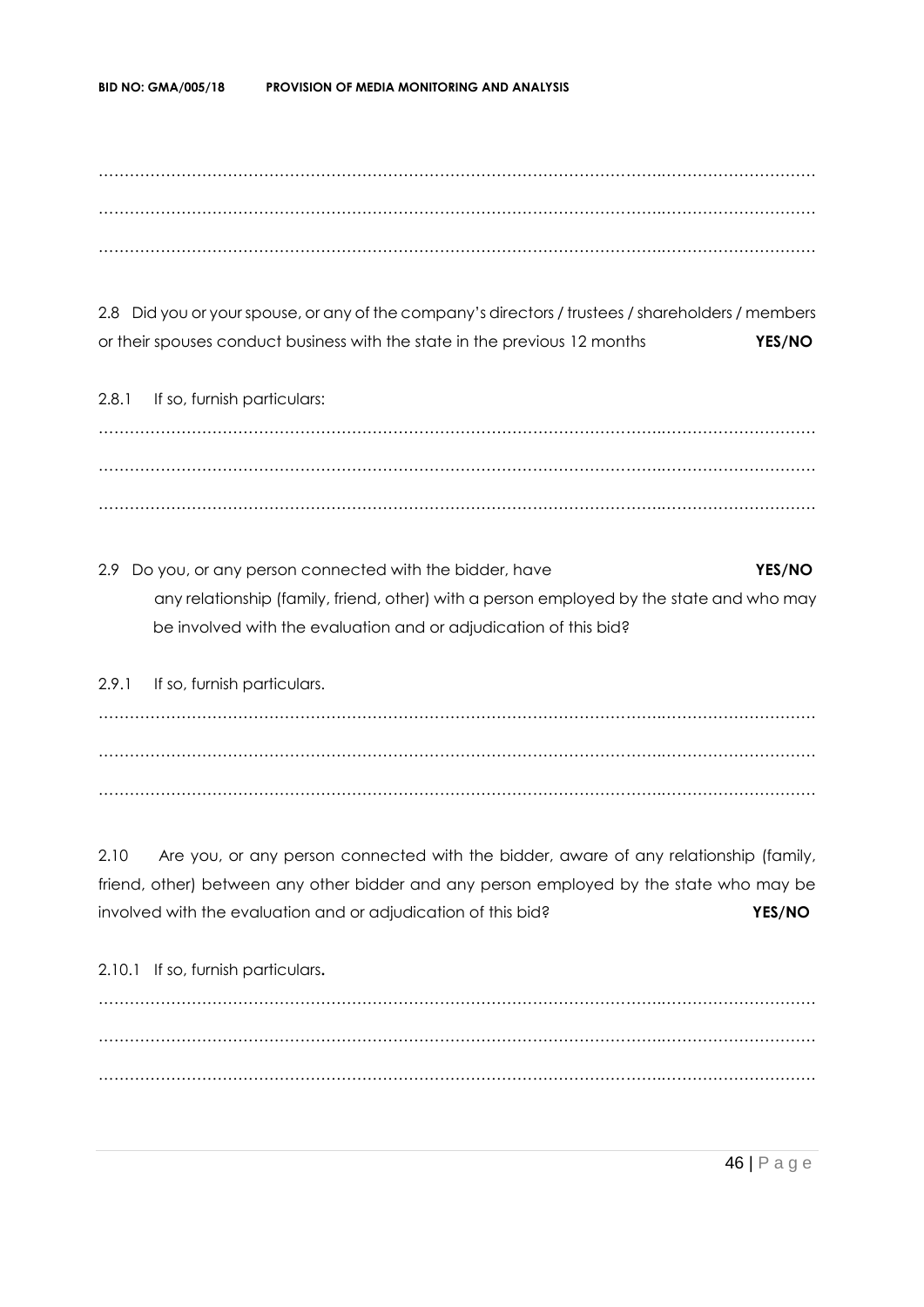2.11 Do you or any of the directors / trustees / shareholders / members **YES/NO** of the company have any interest in any other related companies whether or not they are bidding for this contract?

2.11.1 If so, furnish particulars: ……………………………………………………………………………………………….………………………… ……………………………………………………………………………………………….………………………… ……………………………………………………………………………………………….…………………………

#### **3 Full details of director /trustees/members/shareholders.**

| <b>Full Name</b> | Identity<br><b>Number</b> | <b>Personal Income Tax</b><br><b>Reference Number</b> | <b>State Employee</b><br>Number / PERSAL<br><b>Number</b> |
|------------------|---------------------------|-------------------------------------------------------|-----------------------------------------------------------|
|                  |                           |                                                       |                                                           |
|                  |                           |                                                       |                                                           |
|                  |                           |                                                       |                                                           |
|                  |                           |                                                       |                                                           |
|                  |                           |                                                       |                                                           |
|                  |                           |                                                       |                                                           |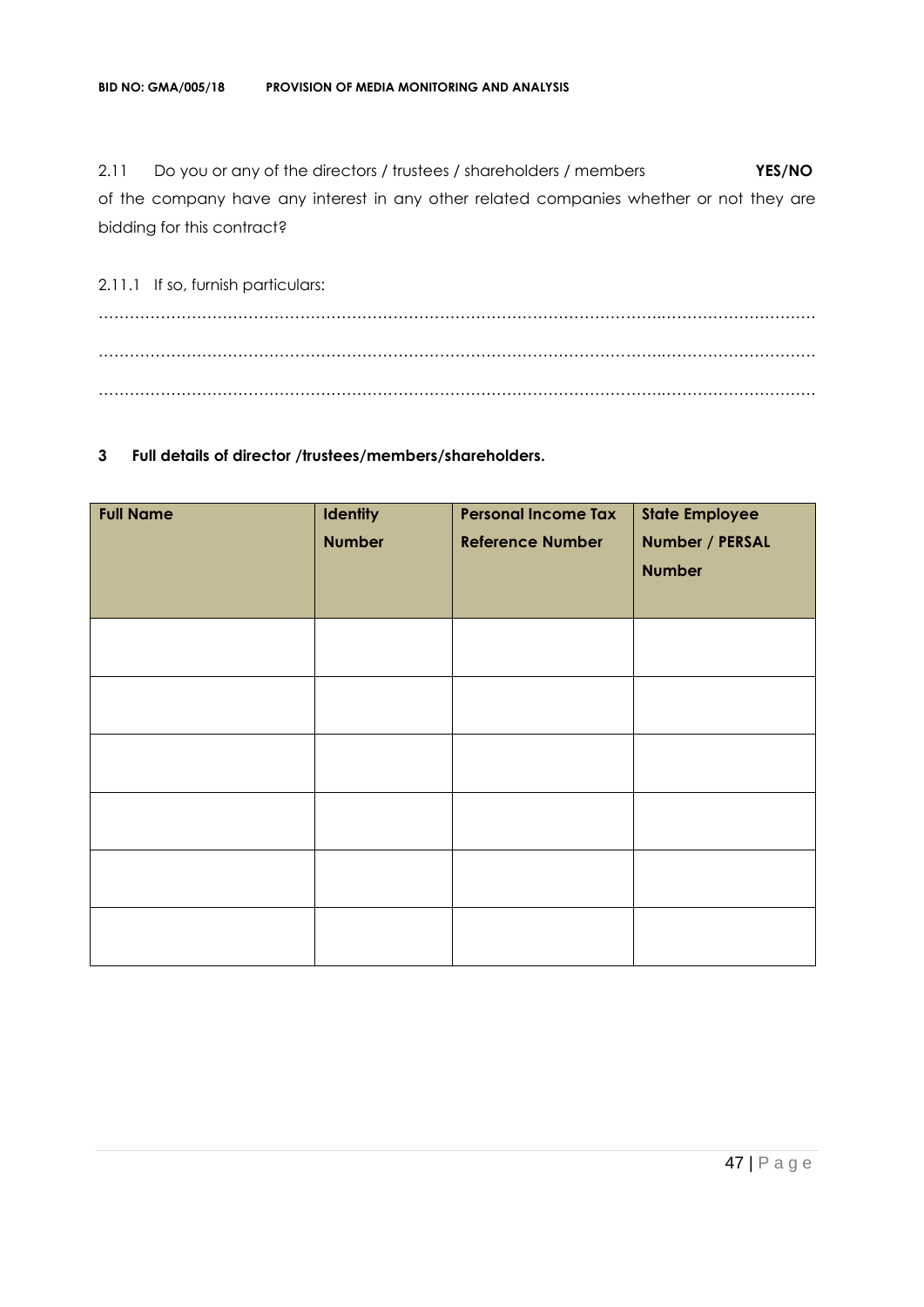# **DECLARATION**

I, THE UNDERSIGNED (NAME)………………………………………………………………………

 CERTIFY THAT THE INFORMATION FURNISHED IN PARAGRAPHS 2 AND 3 ABOVE IS CORRECT.

 I ACCEPT THAT THE STATE MAY REJECT THE BID OR ACT AGAINST ME SHOULD THIS DECLARATION PROVE TO BE FALSE.

| <b>NAME OF BIDDER</b>          |  |
|--------------------------------|--|
| <b>IDENTITY NUMBER</b>         |  |
| <b>POSITION</b>                |  |
| <b>SIGNATURE OF AUTHORISED</b> |  |
| <b>SIGNATORY</b>               |  |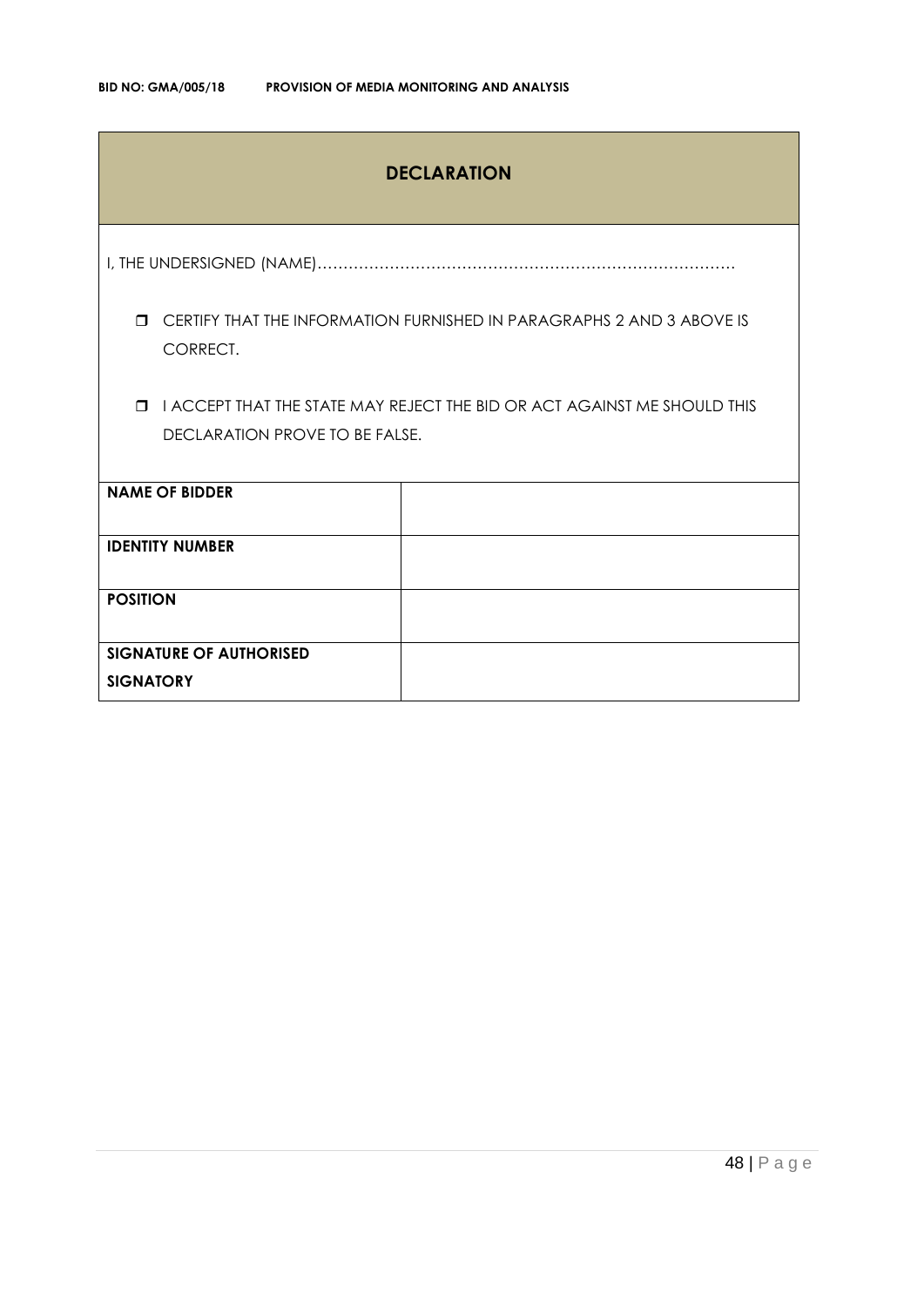# **SBD 6.1**

# **PREFERENCE POINTS CLAIM FORM IN TERMS OF THE PREFERENTIAL PROCUREMENT REGULATIONS 2017**

This preference form must form part of all bids invited. It contains general information and serves as a claim form for preference points for Broad-Based Black Economic Empowerment (B-BBEE) Status Level of Contribution

# **NB: BEFORE COMPLETING THIS FORM, BIDDERS MUST STUDY THE GENERAL CONDITIONS, DEFINITIONS AND DIRECTIVES APPLICABLE IN RESPECT OF B-BBEE, AS PRESCRIBED IN THE PREFERENTIAL PROCUREMENT REGULATIONS, 2017.**

#### **1. GENERAL CONDITIONS**

- 1.1 The following preference point systems are applicable to all bids:
	- the 80/20 system for requirements with a Rand value of up to R50 000 000 (all applicable taxes included); and
	- the 90/10 system for requirements with a Rand value above R50 000 000 (all applicable taxes included).

1.2

- a) The value of this bid is estimated to not exceed R50 000 000 (all applicable taxes included) and therefore the 80/20 preference point system shall be applicable; or
- 1.3 Points for this bid shall be awarded for:
	- (a) Price; and
	- (b) B-BBEE Status Level of Contributor.
- 1.4 The maximum points for this bid are allocated as follows:

|                                                   | <b>POINTS</b> |
|---------------------------------------------------|---------------|
| <b>PRICE</b>                                      |               |
| <b>B-BBEE STATUS LEVEL OF CONTRIBUTOR</b>         | חל            |
| Total points for Price and B-BBEE must not exceed | 100           |

1.5 Failure on the part of a bidder to submit proof of B-BBEE Status level of contributor together with the bid, will be interpreted to mean that preference points for B-BBEE status level of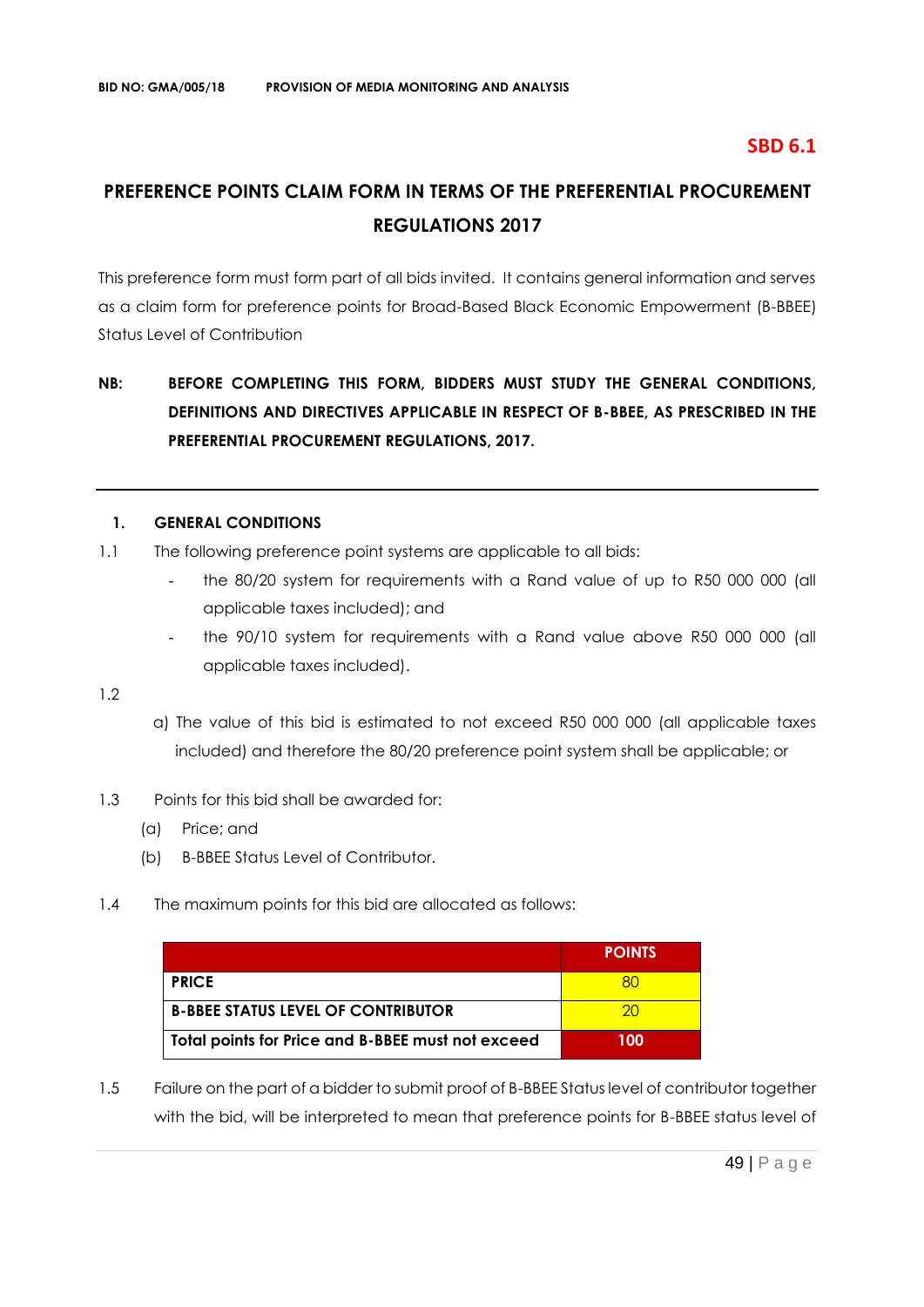contribution are not claimed.

1.6 The purchaser reserves the right to require of a bidder, either before a bid is adjudicated or at any time subsequently, to substantiate any claim in regard to preferences, in any manner required by the purchaser.

### **2. DEFINITIONS**

- (a) **"B-BBEE"** means broad-based black economic empowerment as defined in section 1 of the Broad-Based Black Economic Empowerment Act;
- (b) "**B-BBEE status level of contributor"** means the B-BBEE status of an entity in terms of a code of good practice on black economic empowerment, issued in terms of section 9(1) of the Broad-Based Black Economic Empowerment Act;
- (c) **"bid"** means a written offer in a prescribed or stipulated form in response to an invitation by an organ of state for the provision of goods or services, through price quotations, advertised competitive bidding processes or proposals;
- (d) **"Broad-Based Black Economic Empowerment Act"** means the Broad-Based Black Economic Empowerment Act, 2003 (Act No. 53 of 2003);
- **(e) "EME"** means an Exempted Micro Enterprise in terms of a code of good practice on black economic empowerment issued in terms of section 9 (1) of the Broad-Based Black Economic Empowerment Act;
- (f) **"functionality"** means the ability of a tenderer to provide goods or services in accordance with specifications as set out in the tender documents.
- (g) **"prices"** includes all applicable taxes less all unconditional discounts;
- (h) **"proof of B-BBEE status level of contributor"** means:
	- **1)** B-BBEE Status level certificate issued by an authorized body or person;
	- **2)** A sworn affidavit as prescribed by the B-BBEE Codes of Good Practice;
	- **3)** Any other requirement prescribed in terms of the B-BBEE Act;
- (i) **"QSE"** means a qualifying small business enterprise in terms of a code of good practice on black economic empowerment issued in terms of section 9 (1) of the Broad-Based Black Economic Empowerment Act;
	- *(j)* **"rand value"** means the total estimated value of a contract in Rand, calculated at the time of bid invitation, and includes all applicable taxes;

# **3. POINTS AWARDED FOR PRICE**

#### **3.1 THE 80/20 PREFERENCE POINT SYSTEMS**

A maximum of 80 points is allocated for price on the following basis:

 **80/20**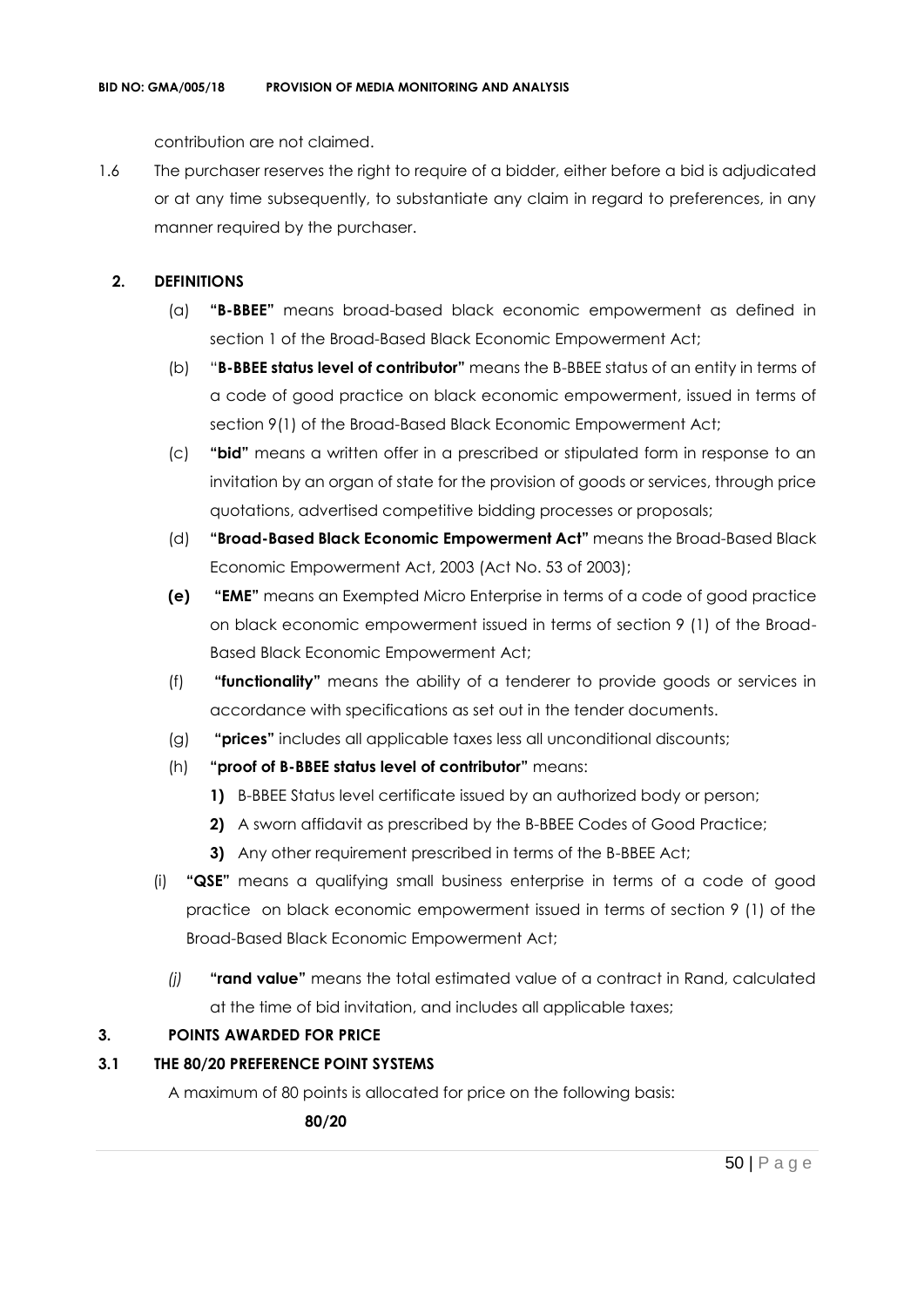$$
Ps = 80 \left( 1 - \frac{Pt - P \min}{P \min} \right)
$$

Where

Ps = Points scored for price of bid under consideration

Pt = Price of bid under consideration

Pmin = Price of lowest acceptable bid

#### **4. POINTS AWARDED FOR B-BBEE STATUS LEVEL OF CONTRIBUTOR**

4.1 In terms of Regulation 6 (2) and 7 (2) of the Preferential Procurement Regulations, preference points must be awarded to a bidder for attaining the B-BBEE status level of contribution in accordance with the table below:

| <b>B-BBEE Status Level of</b><br>Contributor | <b>Number of points</b><br>(80/20 system) |
|----------------------------------------------|-------------------------------------------|
|                                              | 20                                        |
| 2                                            | 18                                        |
| 3                                            | 14                                        |
| 4                                            | 12                                        |
| 5                                            | 8                                         |
| 6                                            | 6                                         |
| 7                                            | 4                                         |
| 8                                            | 2                                         |
| Non-compliant<br>contributor                 | П                                         |

#### **5. BID DECLARATION**

5.1 Bidders who claim points in respect of B-BBEE Status Level of Contribution must complete the following:

#### **6. B-BBEE STATUS LEVEL OF CONTRIBUTOR CLAIMED IN TERMS OF PARAGRAPHS 1.4 AND 4.1**

6.1 B-BBEE Status Level of Contributor: = ………(maximum of 20 points) (Points claimed in respect of paragraph 7.1 must be in accordance with the table reflected in paragraph 4.1 and must be substantiated by relevant proof of B-BBEE status level of contributor.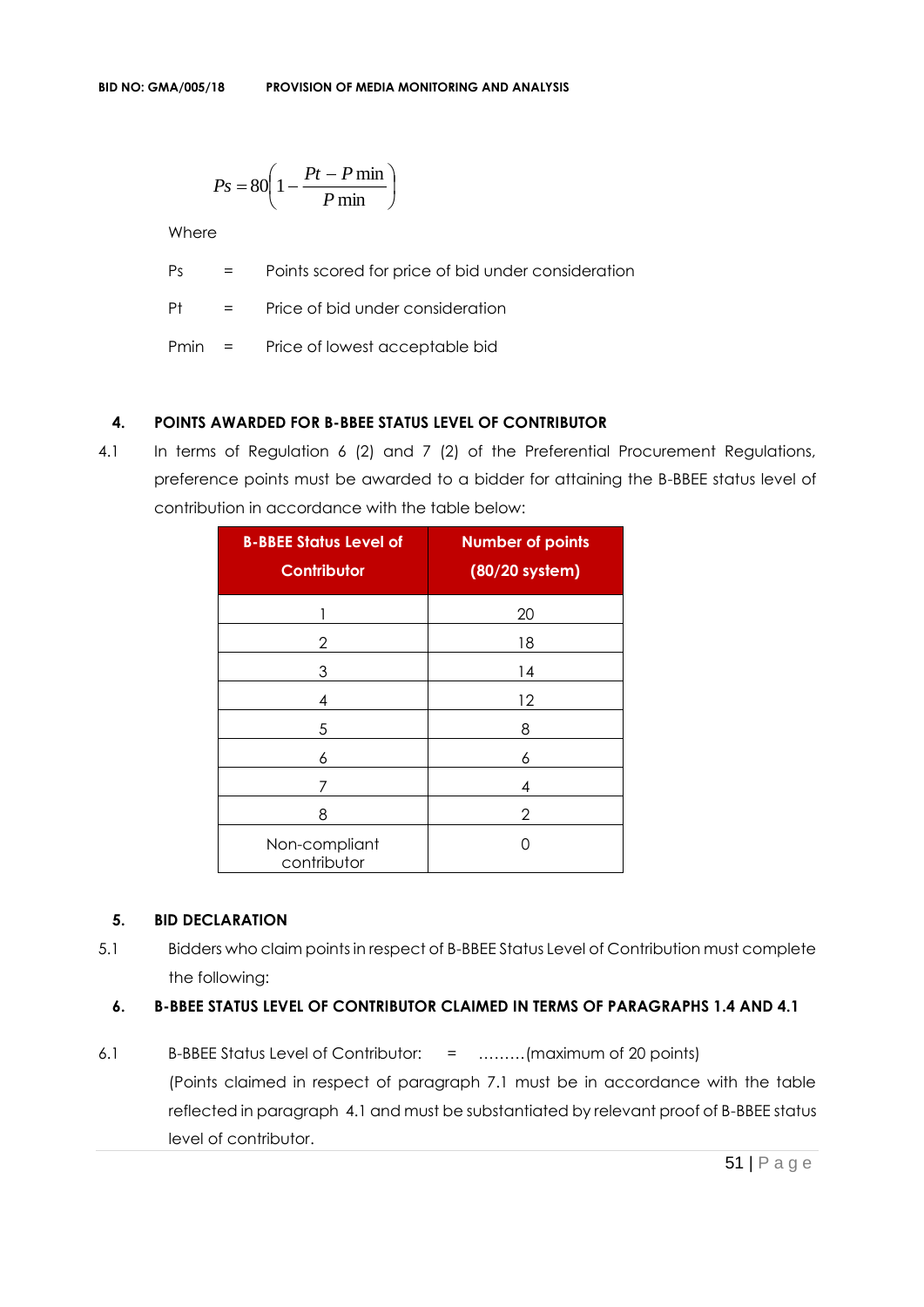#### **7. SUB-CONTRACTING**

7.1 Will any portion of the contract be sub-contracted?

#### (*Tick applicable box*)



- 7.1.1 If yes, indicate:
	- i) What percentage of the contract will be subcontracted............…………….…………%
	- ii) The name of the sub-contractor…………………………………………………………..
	- iii) The B-BBEE status level of the sub-contractor......................................……………..
	- iv) Whether the sub-contractor is an EME or QSE

#### *(Tick applicable box*)

|--|

v) Specify, by ticking the appropriate box, if subcontracting with an enterprise in terms of Preferential Procurement Regulations,2017:

| Designated Group: An EME or QSE which is at last 51% owned by:    | <b>EME</b> | QSE |
|-------------------------------------------------------------------|------------|-----|
|                                                                   | N          |     |
| <b>Black people</b>                                               |            |     |
| Black people who are youth                                        |            |     |
| Black people who are women                                        |            |     |
| <b>Black people with disabilities</b>                             |            |     |
| Black people living in rural or underdeveloped areas or townships |            |     |
| Cooperative owned by black people                                 |            |     |
| Black people who are military veterans                            |            |     |
| <b>OR</b>                                                         |            |     |
| Any EME                                                           |            |     |
| Any QSE                                                           |            |     |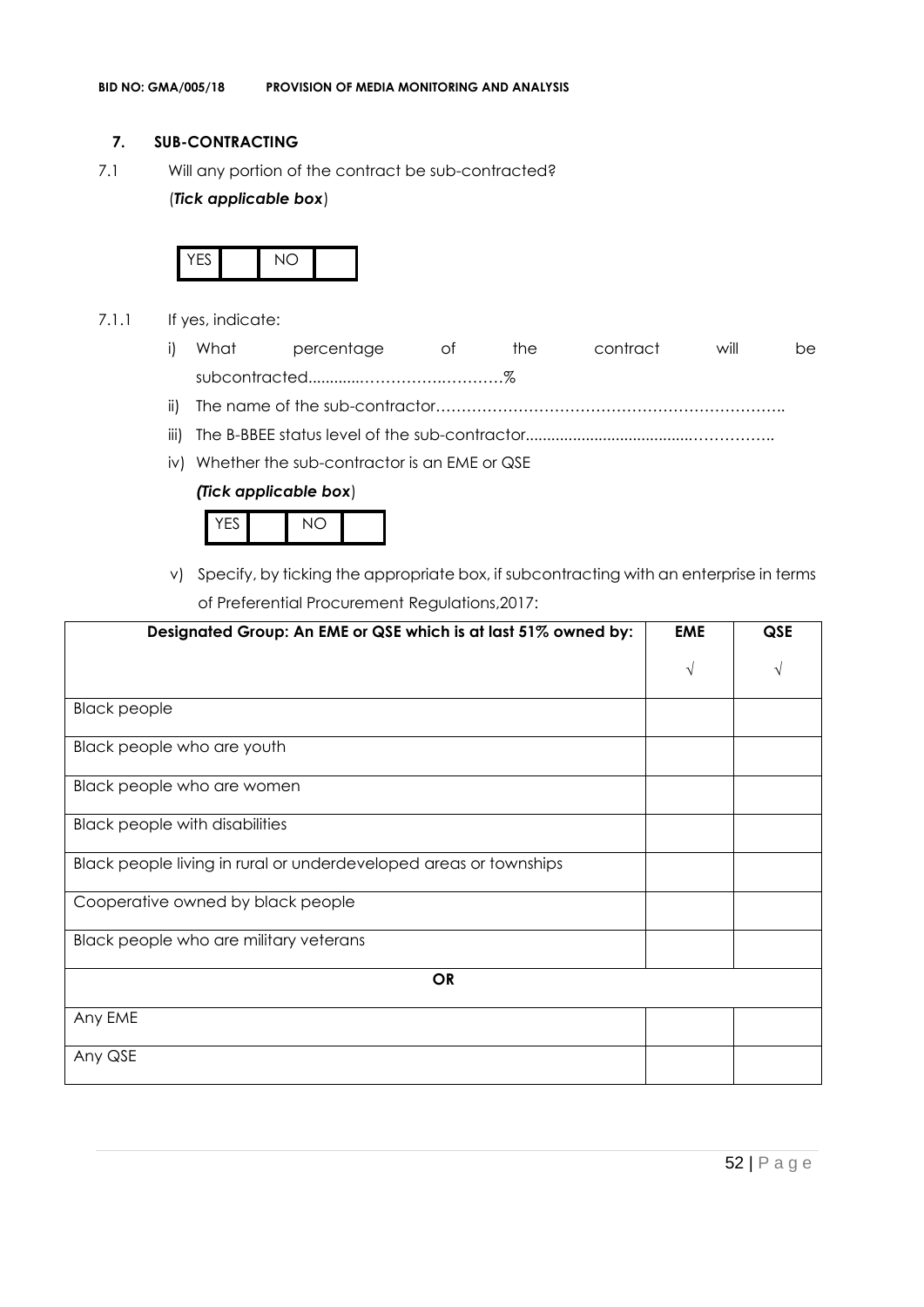#### 8. **DECLARATION WITH REGARD TO COMPANY/FIRM**

- 8.1 Name of company/firm:…………………………………………………………………………….
- 8.2 VAT registration number:……………………………………….…………………………………
- 8.3 Company registration number:…………….……………………….…………………………….

#### 8.4 TYPE OF COMPANY/ FIRM

- □ Partnership/Joint Venture / Consortium
- □ One person business/sole propriety
- D Close corporation
- D Company
- (Pty) Limited

[TICK APPLICABLE BOX]

#### 8.5 DESCRIBE PRINCIPAL BUSINESS ACTIVITIES

…………………………………………………………………………………………………………… …………………………………………………………………………………………………………… ……………………………………………………………………………………………………………

……………………………………………………………………………………………………………

#### 8.6 COMPANY CLASSIFICATION

- D Manufacturer
- **D** Supplier
- D Professional service provider
- □ Other service providers, e.g. transporter, etc.

[*TICK APPLICABLE BOX*]

- 8.7 Total number of years the company/firm has been in business:……………………………
- 8.8 I/we, the undersigned, who is / are duly authorised to do so on behalf of the company/firm, certify that the points claimed, based on the B-BBE status level of contributor indicated in paragraphs 1.4 and 6.1 of the foregoing certificate, qualifies the company/ firm for the preference(s) shown and I / we acknowledge that:
	- i) The information furnished is true and correct;
	- ii) The preference points claimed are in accordance with the General Conditions as indicated in paragraph 1 of this form;
	- iii) In the event of a contract being awarded as a result of points claimed as shown in paragraphs 1.4 and 6.1, the contractor may be required to furnish documentary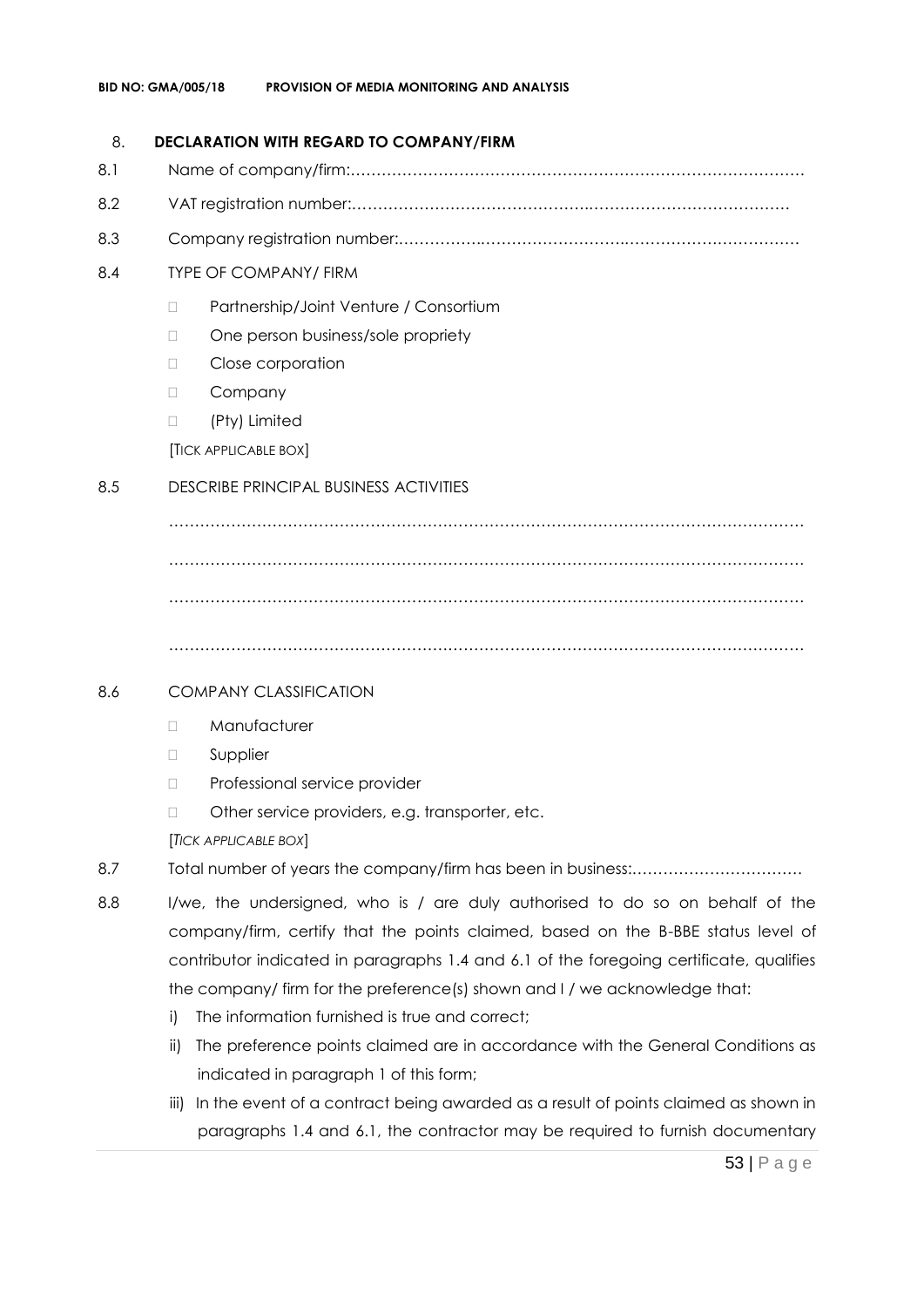proof to the satisfaction of the purchaser that the claims are correct;

- iv) If the B-BBEE status level of contributor has been claimed or obtained on a fraudulent basis or any of the conditions of contract have not been fulfilled, the purchaser may, in addition to any other remedy it may have –
	- (a) disqualify the person from the bidding process;
	- (b) recover costs, losses or damages it has incurred or suffered as a result of that person's conduct;
	- (c) cancel the contract and claim any damages which it has suffered as a result of having to make less favourable arrangements due to such cancellation;
	- (d) recommend that the bidder or contractor, its shareholders and directors, or only the shareholders and directors who acted on a fraudulent basis, be restricted by the National Treasury from obtaining business from any organ of state for a period not exceeding 10 years, after the *audi alteram partem* (hear the other side) rule has been applied; and
	- (e) forward the matter for criminal prosecution.

| <b>WITNESSES</b>                         |  |  |
|------------------------------------------|--|--|
| <b>NAME OF BIDDER</b>                    |  |  |
| <b>IDENTITY NUMBER</b>                   |  |  |
| <b>POSITION</b>                          |  |  |
| <b>AUTHORISED SIGNATORIES OF BIDDERS</b> |  |  |
| <b>WITNESS 1</b>                         |  |  |
| <b>WITNESS 2</b>                         |  |  |
| <b>DATE</b>                              |  |  |
| <b>ADDRESS</b>                           |  |  |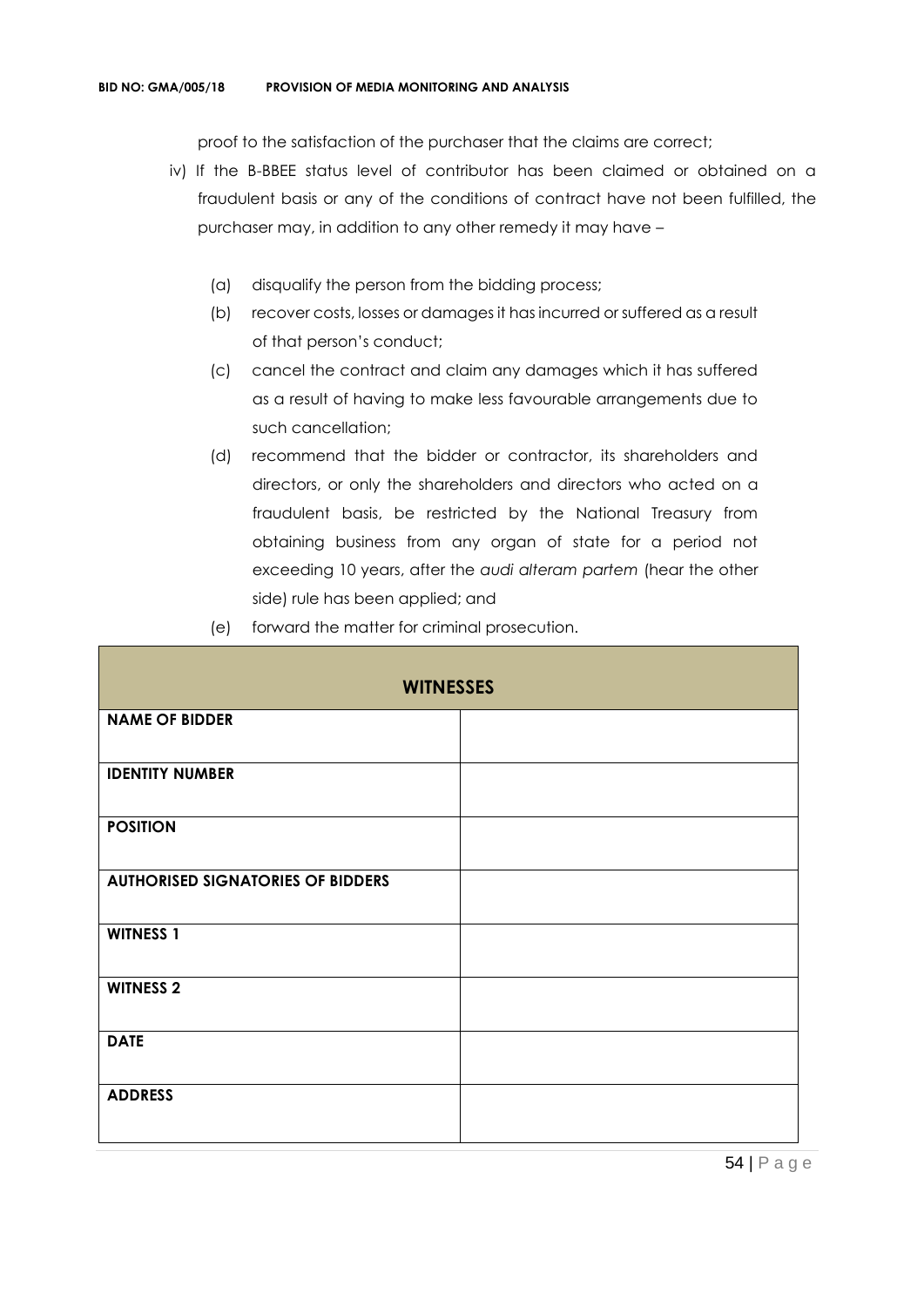### **SBD 8**

# **DECLARATION OF BIDDERS PAST SUPPLY CHAIN MANAGEMENT PRACTICES**

- 1 This declaration is used by GMA in ensuring that when goods and services are being procured, all reasonable steps are taken to combat the abuse of the supply chain management system.
- 2 The bid of any bidder may be disregarded if that bidder, or any of its directors have
	- a. abused the institution's supply chain management system;
	- b. committed fraud or any other improper conduct in relation to such system; or
	- c. failed to perform on any previous contract.

# **3 In order to give effect to the above, the following questionnaire must be completed and submitted with the bid.**

| NO.   | <b>QUESTION</b>                                                                     | <b>YES</b> | <b>NO</b> |
|-------|-------------------------------------------------------------------------------------|------------|-----------|
| 4.1   | Is the bidder or any of its directors listed on the National Treasury's Database of | Yes        | No.       |
|       | Restricted Suppliers as companies or persons prohibited from doing business with    |            |           |
|       | the public sector?                                                                  |            |           |
|       | (Companies or persons who are listed on this Database were informed in writing      |            |           |
|       | of this restriction by the Accounting Officer/Authority of the institution that     |            |           |
|       | imposed the restriction after the audi alteram partem rule was applied).            |            |           |
|       | The Database of Restricted Suppliers now resides on the National Treasury's         |            |           |
|       | website (www.treasury.gov.za) and can be accessed by clicking on its link at the    |            |           |
|       | bottom of the home page.                                                            |            |           |
| 4.1.1 | If so, furnish particulars:                                                         |            |           |
|       |                                                                                     |            |           |
|       |                                                                                     |            |           |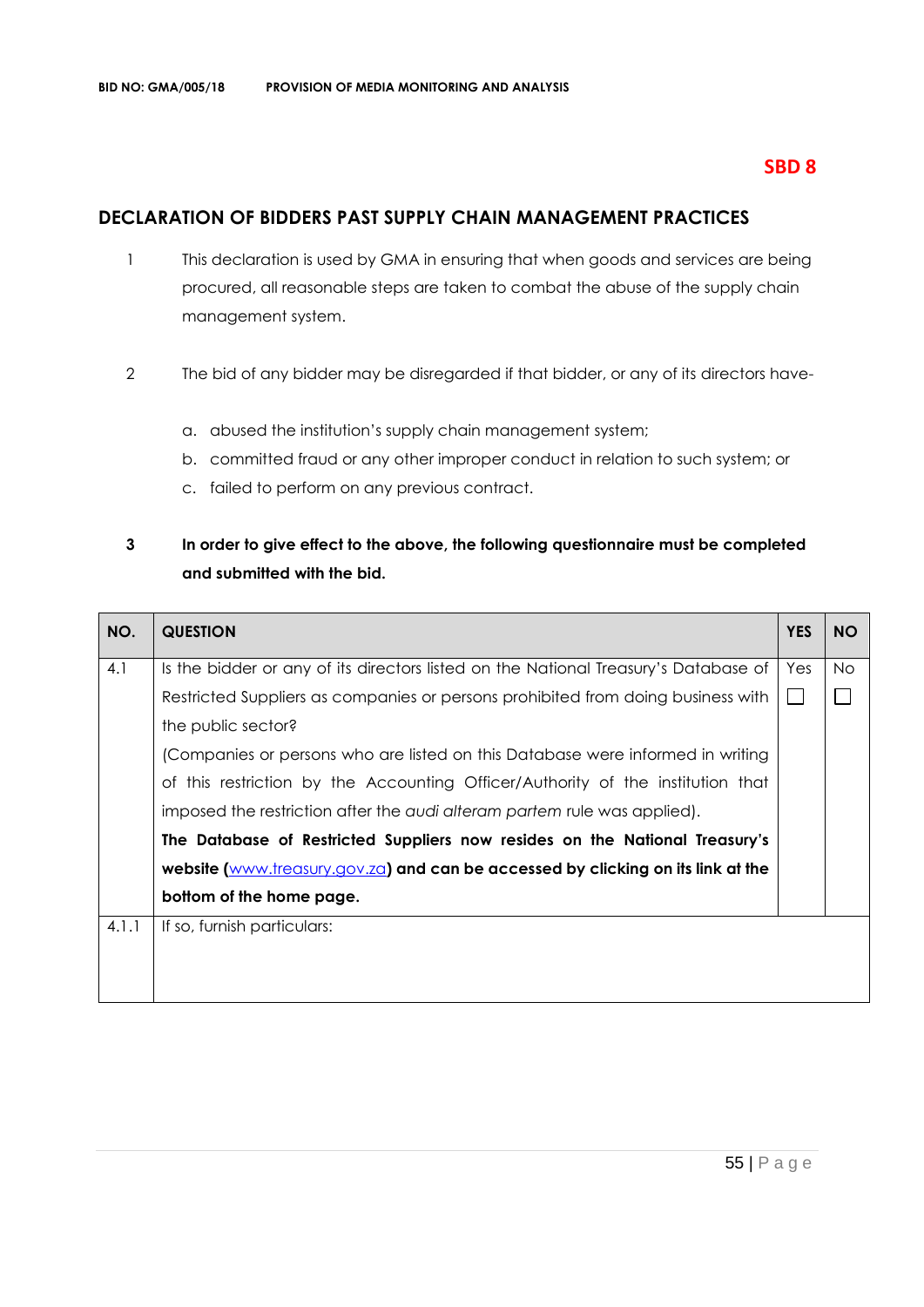| 4.2   | Is the bidder or any of its directors listed on the Register for Tender Defaulters in<br>terms of section 29 of the Prevention and Combating of Corrupt Activities Act (No<br>12 of 2005)?<br>The Register for Tender Defaulters can be accessed on the National Treasury's<br>website (www.treasury.gov.za) by clicking on its link at the bottom of the home<br>page. |  |
|-------|-------------------------------------------------------------------------------------------------------------------------------------------------------------------------------------------------------------------------------------------------------------------------------------------------------------------------------------------------------------------------|--|
|       |                                                                                                                                                                                                                                                                                                                                                                         |  |
| 4.2.1 | If so, furnish particulars:                                                                                                                                                                                                                                                                                                                                             |  |
| 4.3   | Was the bidder or any of its directors convicted by a court of law (including a                                                                                                                                                                                                                                                                                         |  |
|       | court outside of the Republic of South Africa) for fraud or corruption during the                                                                                                                                                                                                                                                                                       |  |
|       | past five years?                                                                                                                                                                                                                                                                                                                                                        |  |
| 4.3.1 | If so, furnish particulars:                                                                                                                                                                                                                                                                                                                                             |  |
|       |                                                                                                                                                                                                                                                                                                                                                                         |  |
| 4.4   | Was any contract between the bidder and any organ of state terminated                                                                                                                                                                                                                                                                                                   |  |
|       | during the past five years on account of failure to perform on or comply with the                                                                                                                                                                                                                                                                                       |  |
|       | contract?                                                                                                                                                                                                                                                                                                                                                               |  |
| 4.4.1 | If so, furnish particulars:                                                                                                                                                                                                                                                                                                                                             |  |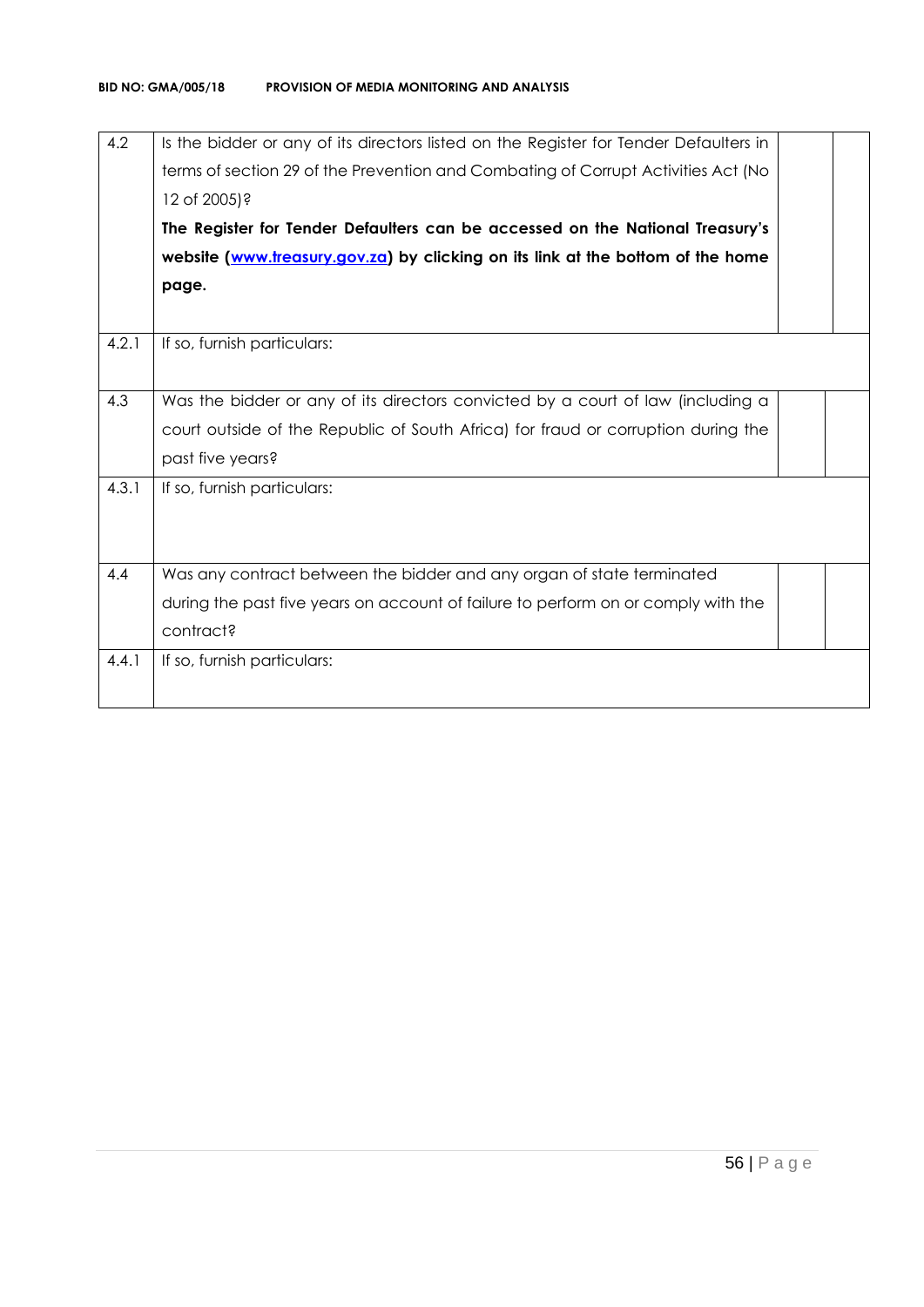# **CERTIFICATION**

I, THE UNDERSIGNED (FULL NAME)……………………………………………………………

**CERTIFY THAT THE INFORMATION FURNISHED ON THIS DECLARATION FORM IS TRUE AND CORRECT.** 

**I I ACCEPT THAT, IN ADDITION TO CANCELLATION OF A CONTRACT, ACTION MAY BE TAKEN** AGAINST ME SHOULD THIS DECLARATION PROVE TO BE FALSE.

| <b>NAME OF THE BIDDER</b>   |  |
|-----------------------------|--|
| <b>POSITION</b>             |  |
| <b>AUTHORISED SIGNATORY</b> |  |
| <b>DATE</b>                 |  |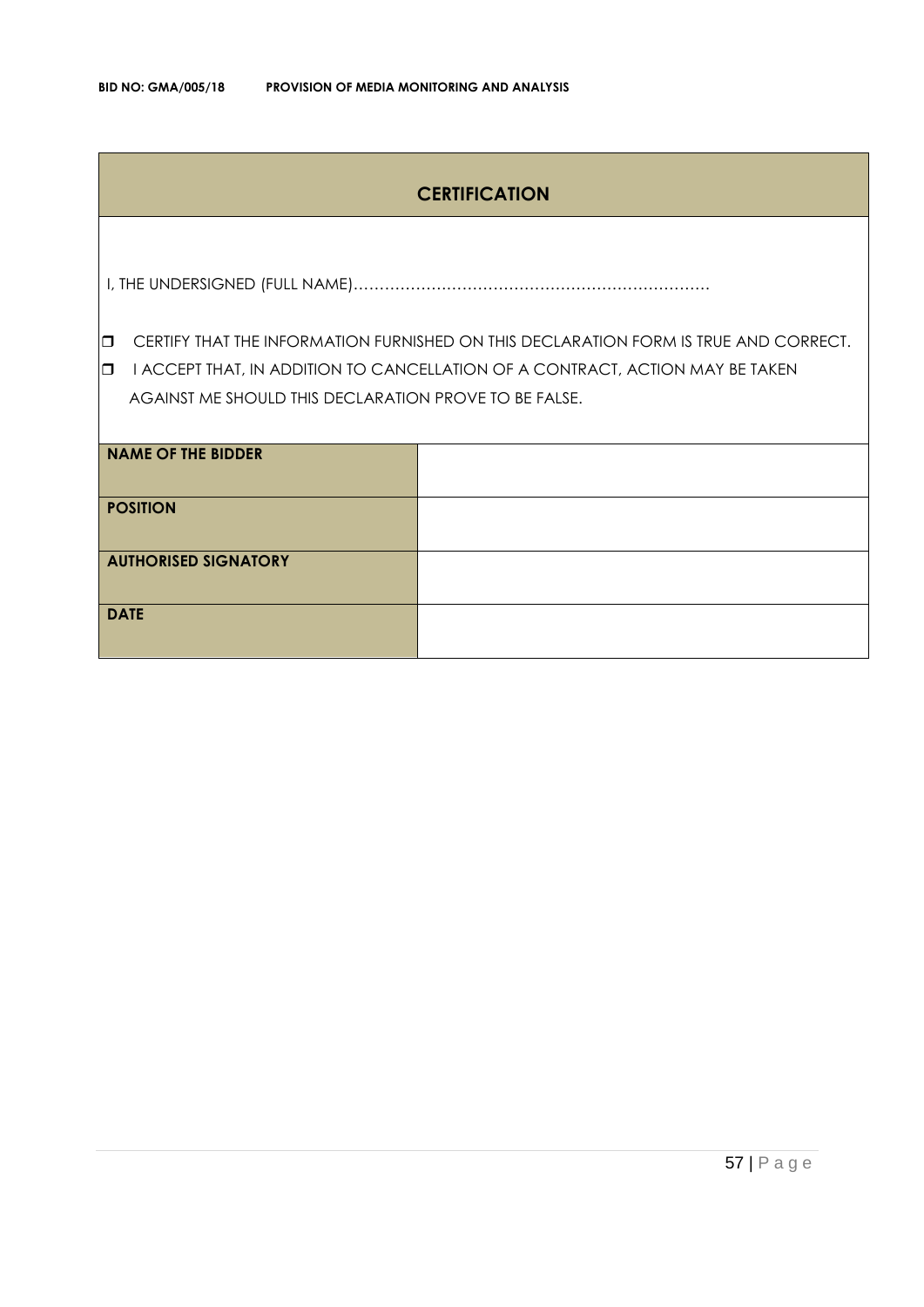# **CERTIFICATE OF INDEPENDENT BID DETERMINATION**

- 1. This Standard Bidding Document must form part of all bids<sup>1</sup> invited.
- 2. Section 4 (1) (b) (iii) of the Competition Act No. 89 of 1998, as amended, prohibits an agreement between, or concerted practice by, firms, or a decision by an association of firms, if it is between parties in a horizontal relationship and if it involves collusive bidding (or bid rigging).² Collusive bidding is a *per se* prohibition meaning that it cannot be justified under any grounds.
- 3. Treasury Regulation 16A9 prescribes that accounting officers and accounting authorities must take all reasonable steps to prevent abuse of the supply chain management system and authorizes accounting officers and accounting authorities to:
	- a. disregard the bid of any bidder if that bidder or any of its directors have abused the institution's supply chain management system and or committed fraud or any other improper conduct in relation to such system.
	- b. cancel a contract awarded to a supplier of goods and services if the supplier committed any corrupt or fraudulent act during the bidding process or the execution of that contract.
- 4. This SBD serves as a certificate of declaration that would be used by institutions to ensure that, when bids are considered, reasonable steps are taken to prevent any form of bidrigging.
- 5. In order to give effect to the above, the attached Certificate of Bid Determination (Annexure G) must be completed and submitted with the bid:

<sup>1</sup> Includes price quotations, advertised competitive bids, limited bids and proposals.

<sup>2</sup> Bid rigging (or collusive bidding) occurs when businesses, that would otherwise be expected to compete, secretly conspire to raise prices or lower the quality of goods and / or services for GMA which wish to acquire goods and / or services through a bidding process. Bid rigging is, therefore, an agreement between competitors not to compete.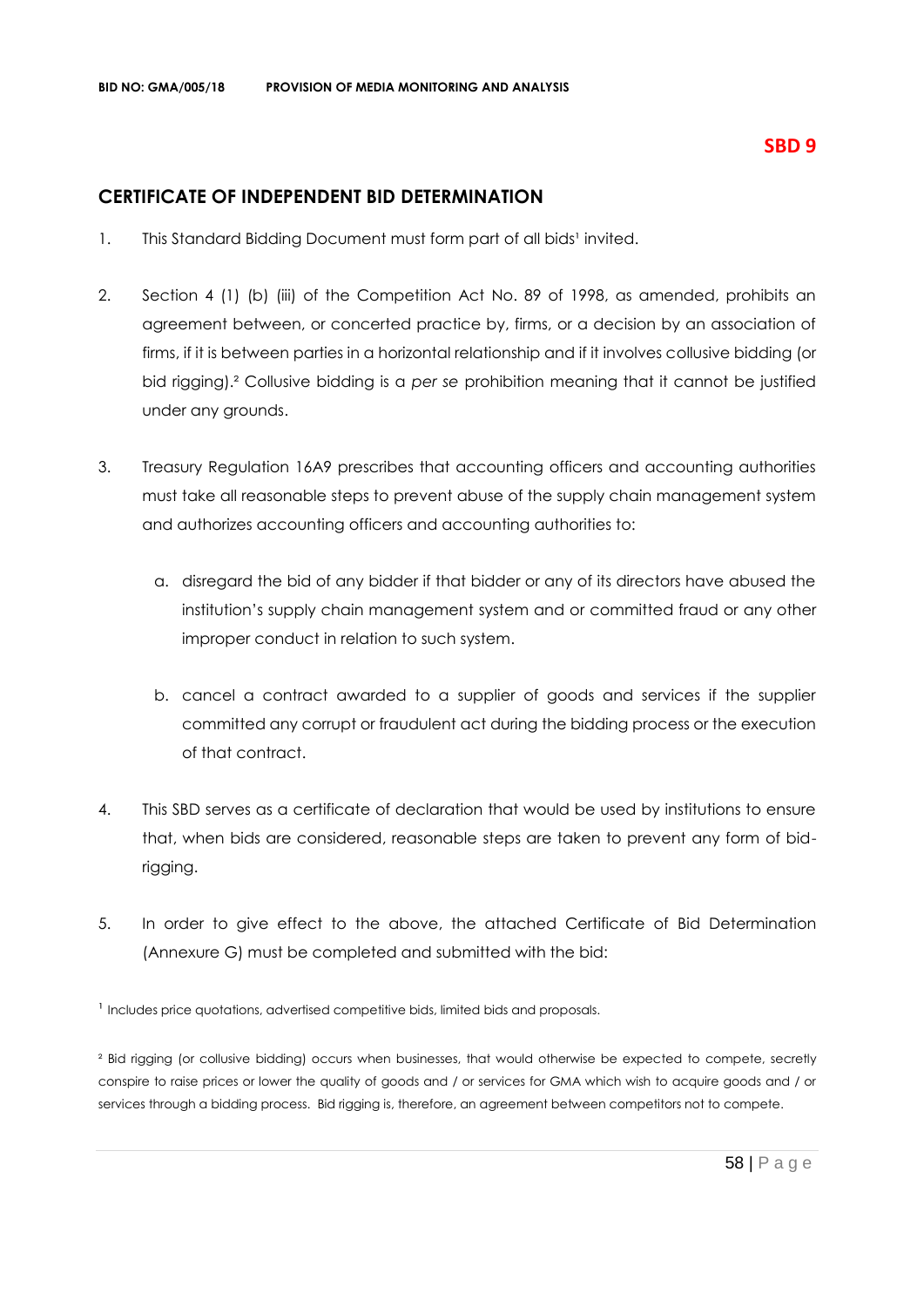#### **BID NO: GMA/005/18 PROVISION OF MEDIA MONITORING AND ANALYSIS**

<sup>3</sup> Joint venture or Consortium means an association of persons for the purpose of combining their expertise, property, capital, efforts, skill and knowledge in an activity for the execution of a contract.

I, the undersigned, in submitting the accompanying bid: \_\_\_\_\_\_\_\_\_\_\_\_\_\_\_\_\_\_\_\_\_\_\_\_\_\_\_\_\_\_\_\_\_\_\_\_\_\_\_\_\_\_\_\_\_\_\_\_\_\_\_\_\_\_\_\_\_\_\_\_ (Bid Number and Description) In response to the invitation for the bid made by: \_\_\_\_\_\_\_\_\_\_\_\_\_\_\_\_\_\_\_\_\_\_\_\_\_\_\_\_\_\_\_\_\_\_\_\_\_\_\_\_\_\_\_\_\_\_\_\_\_\_\_\_\_\_\_\_\_\_\_\_\_\_\_\_\_\_\_\_\_ (Name of Institution)

do hereby make the following statements that I certify to be true and complete in every respect:

I certify, on behalf of: the state of the state of the state of the state of the state of the state of the state of the state of the state of the state of the state of the state of the state of the state of the state of th (Name of Bidder)

- 1. I have read and I understand the contents of this Certificate;
- 2. I understand that the accompanying bid will be disqualified if this Certificate is found not to be true and complete in every respect;
- 3. I am authorised by the bidder to sign this Certificate, and to submit the accompanying bid, on behalf of the bidder;
- 4. Each person whose signature appears on the accompanying bid has been authorised by the bidder to determine the terms of, and to sign the bid, on behalf of the bidder;
- 5. For the purposes of this Certificate and the accompanying bid, I understand that the word "competitor" shall include any individual or organisation, other than the bidder, whether or not affiliated with the bidder, who:
	- (a) has been requested to submit a bid in response to this bid invitation;
	- (b) could potentially submit a bid in response to this bid invitation, based on their qualifications, abilities or experience; and
	- (c) provides the same goods and services as the bidder and/or is in the same line of business as the bidder.
- 6. The bidder has arrived at the accompanying bid independently from, and without consultation, communication, agreement or arrangement with any competitor. However communication between partners in a joint venture or consortium<sup>3</sup> will not be construed as collusive bidding.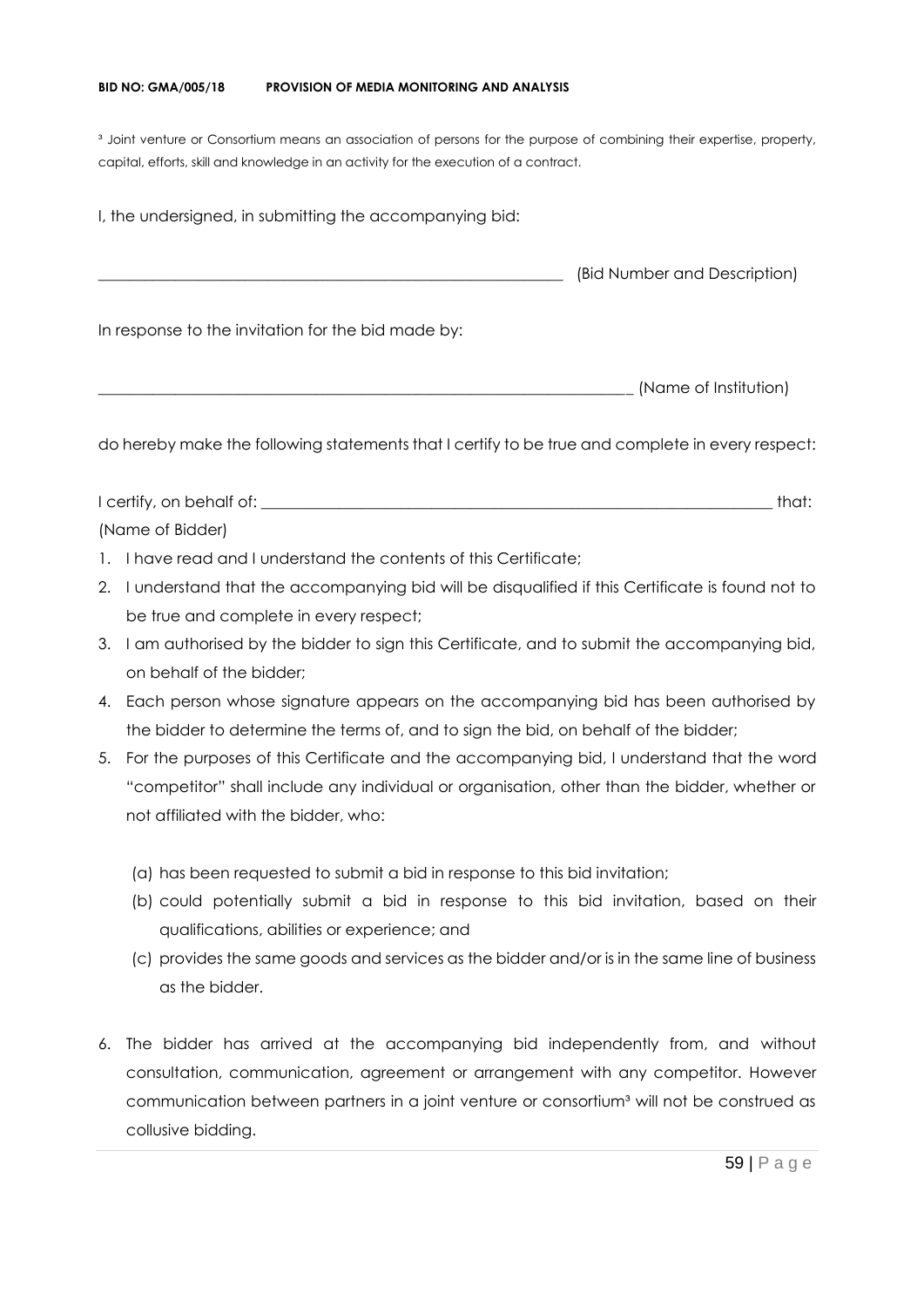- 7. In particular, without limiting the generality of paragraphs 6 above, there has been no consultation, communication, agreement or arrangement with any competitor regarding:
	- (a) prices;
	- (b) geographical area where product or service will be rendered (market allocation);
- (c) methods, factors or formulas used to calculate prices;
- (d) the intention or decision to submit or not to submit, a bid;
- (e) the submission of a bid which does not meet the specifications and conditions of the bid; or
- (f) bidding with the intention not to win the bid.
- 8. In addition, there have been no consultations, communications, agreements or arrangements with any competitor regarding the quality, quantity, specifications and conditions or delivery particulars of the products or services to which this bid invitation relates.
- 9. The terms of the accompanying bid have not been, and will not be, disclosed by the bidder, directly or indirectly, to any competitor, prior to the date and time of the official bid opening or of the awarding of the contract.
- 10. I am aware that, in addition and without prejudice to any other remedy provided to combat any restrictive practices related to bids and contracts, bids that are suspicious will be reported to the Competition Commission for investigation and possible imposition of administrative penalties in terms of section 59 of the Competition Act No 89 of 1998 and or may be reported to the National Prosecuting Authority (NPA) for criminal investigation and or may be restricted from conducting business with the public sector for a period not exceeding ten (10) years in terms of the Prevention and Combating of Corrupt Activities Act No 12 of 2005 or any other applicable legislation.

| NAME OF BIDDER              |  |
|-----------------------------|--|
| <b>POSITION</b>             |  |
| <b>AUTHORISED SIGNATORY</b> |  |
| <b>DATE</b>                 |  |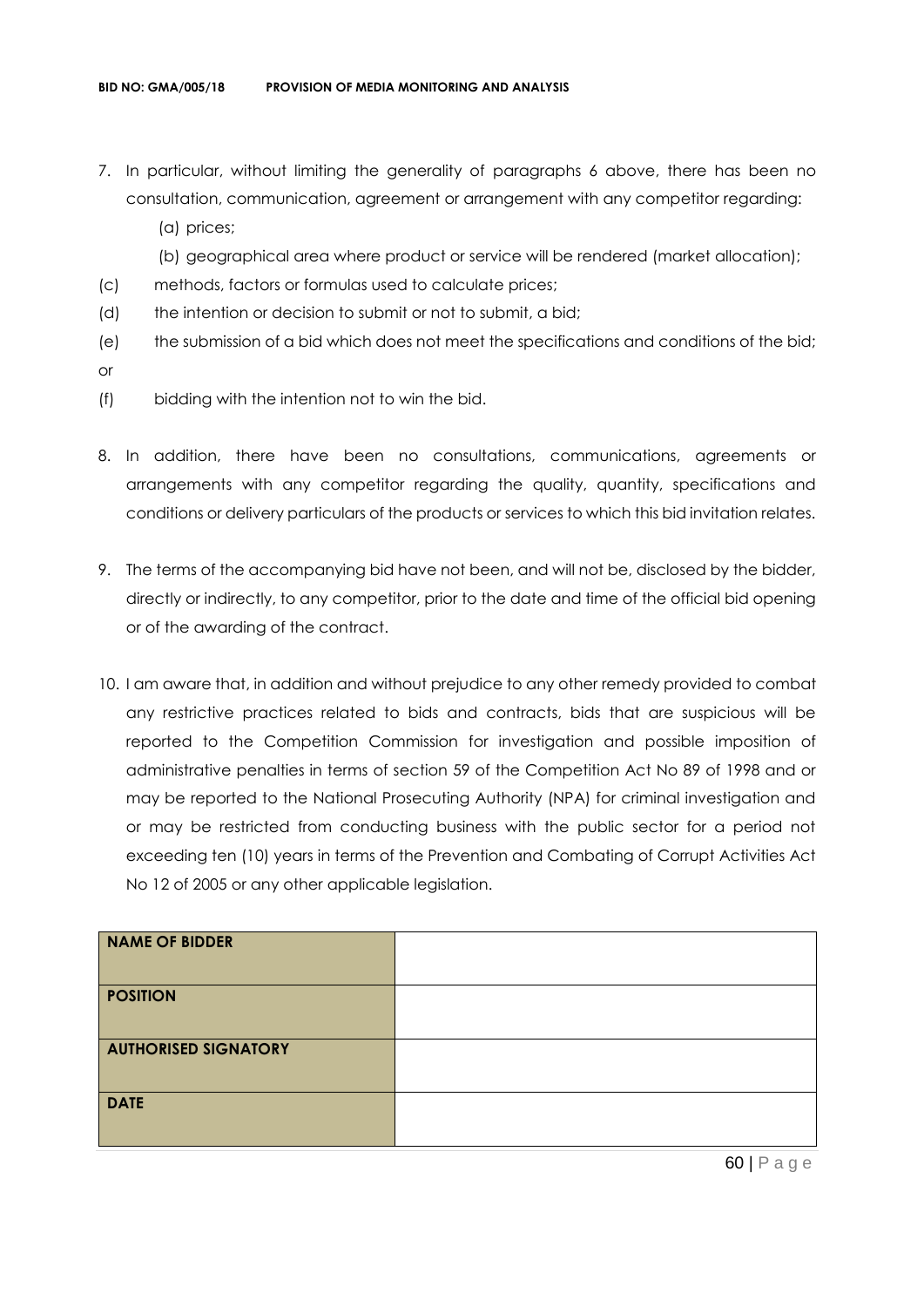# **SAFETY, HEALTH AND ENVIRONMENT**

### **REQUEST FOR INFORMATION**

# **1. SAFETY, HEALTH AND ENVIRONMENT**

| 1.1  | Do you have a Safety, Health and Environment<br>(SHE) policy statement?                                                                 | YES/NO<br>Please provide a copy of the policy<br>statement                                        |
|------|-----------------------------------------------------------------------------------------------------------------------------------------|---------------------------------------------------------------------------------------------------|
| 1.2  | Is your SHE programme aligned or certified to<br>comply with the OHSAS 18001 and ISO 14001<br>standards?                                | YES/NO<br>Please provide details                                                                  |
| 1.3  | Would you be prepared to have your SHE<br>standards audited or modified according to<br>requirements?                                   | YES/NO<br>Please give reasons if applicable                                                       |
| 1.5  | How do you record and classify injuries<br>sustained during operations?                                                                 | Please provide details                                                                            |
| 1.6  | How do you record and classify incidents both<br>safety and environmentally related?                                                    | Please provide details                                                                            |
| 1.9  | Does your company have any Health and<br>Safety agreements with any major unions?                                                       | Please provide details                                                                            |
| 1.10 | Is your company in good standing with a<br>Workman's Compensation Authority                                                             | Please provide a copy of the Letter<br>of Good Standing which includes<br>the registration number |
| 1.12 | Does your company employ a SHE/Q Manager<br>and who does he/she report to?                                                              | YES/NO<br>Please provide details of experience<br>and qualifications of this individual           |
| 1.13 | What ongoing training is conducted with regard<br>to SHE?                                                                               | Please provide details                                                                            |
| 1.14 | Does your company have an active Safety<br>Committee?                                                                                   | Please provide details                                                                            |
| 1.15 | How does your company communicate<br>issues/targets to the employees regarding SHE?                                                     | Please provide details                                                                            |
| 1.16 | medical<br>Does<br>your<br>company<br>have<br>$\hbox{\tt C}$<br>surveillance programme in place?                                        | YES/NO<br>Please provide details,                                                                 |
| 1.17 | Have the management duties in terms of the<br>OHSA been assigned by written appointment to<br>specific individuals within your company? | YES/NO<br>details<br>Please<br>provide<br>оf<br>appointments in place.                            |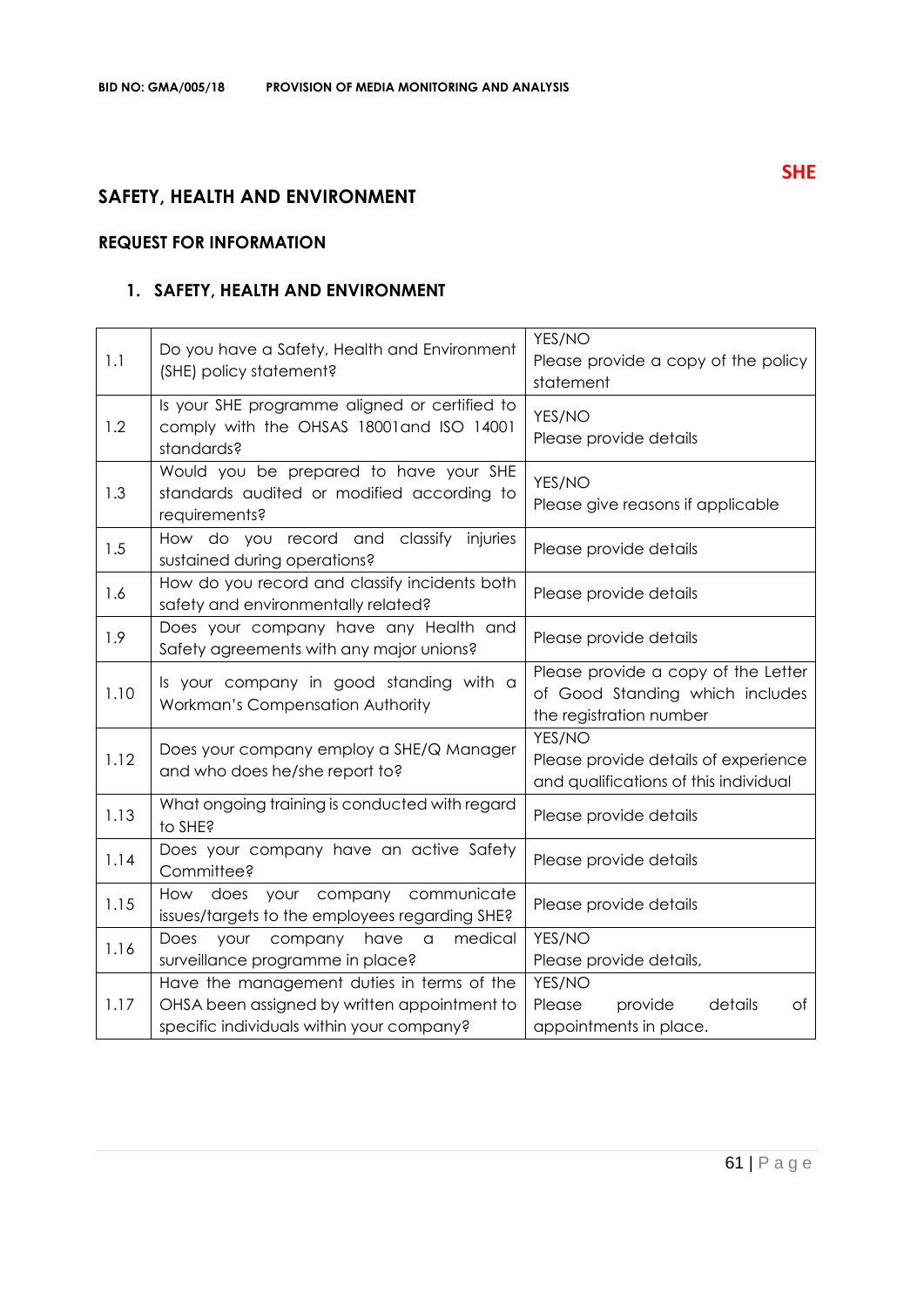## **2. TECHNICAL AND QUALITY ASSURANCE STANDARDS**

| 2.1  | Do you have a quality policy statement and<br>Quality manual?                                                                             | YES/NO<br>Please provide a copy of the policy<br>statement                                                                                                         |
|------|-------------------------------------------------------------------------------------------------------------------------------------------|--------------------------------------------------------------------------------------------------------------------------------------------------------------------|
| 2.2  | Is your Quality Management aligned or certified<br>to comply with the ISO 9001:2008?                                                      | YES/NO<br>Please provide details                                                                                                                                   |
| 2.3  | Would you be prepared to have your Quality<br>Management system audited or modified<br>according to requirements?                         | YES/NO<br>Please give reasons if applicable                                                                                                                        |
| 2.5  | How do you record and classify incidents and<br>non-conformances related to quality?                                                      | Please provide details                                                                                                                                             |
| 2.6  | Does your company employ a Quality Manager<br>and who does he/she report to?                                                              | YES/NO<br>Please provide details of experience<br>and qualifications of this individual                                                                            |
| 2.7  | What ongoing training is conducted with regard<br>to Quality?                                                                             | Please provide details                                                                                                                                             |
| 2.10 | Are you prepared to allow personnel to access<br>premises to perform a<br>technical<br><b>YOUr</b><br>assessment of your capabilities?    | YES/NO                                                                                                                                                             |
| 2.11 | How many different inspection agencies have<br>visited your premises in the last 12 months                                                | Please provide details                                                                                                                                             |
| 2.12 | Do you have dedicated quality management<br>resources and transparent processes to ensure<br>quality in procured materials and equipment? | YES/NO<br>provide<br>list<br>Please<br>Оf<br>the<br>$\alpha$<br>dedicated<br>resources<br>and<br>a<br>description<br>of<br>the<br>quality<br>management processes. |

| <b>NAME OF BIDDER</b>       |  |
|-----------------------------|--|
| <b>POSITION</b>             |  |
| <b>AUTHORISED SIGNATORY</b> |  |
| <b>DATE</b>                 |  |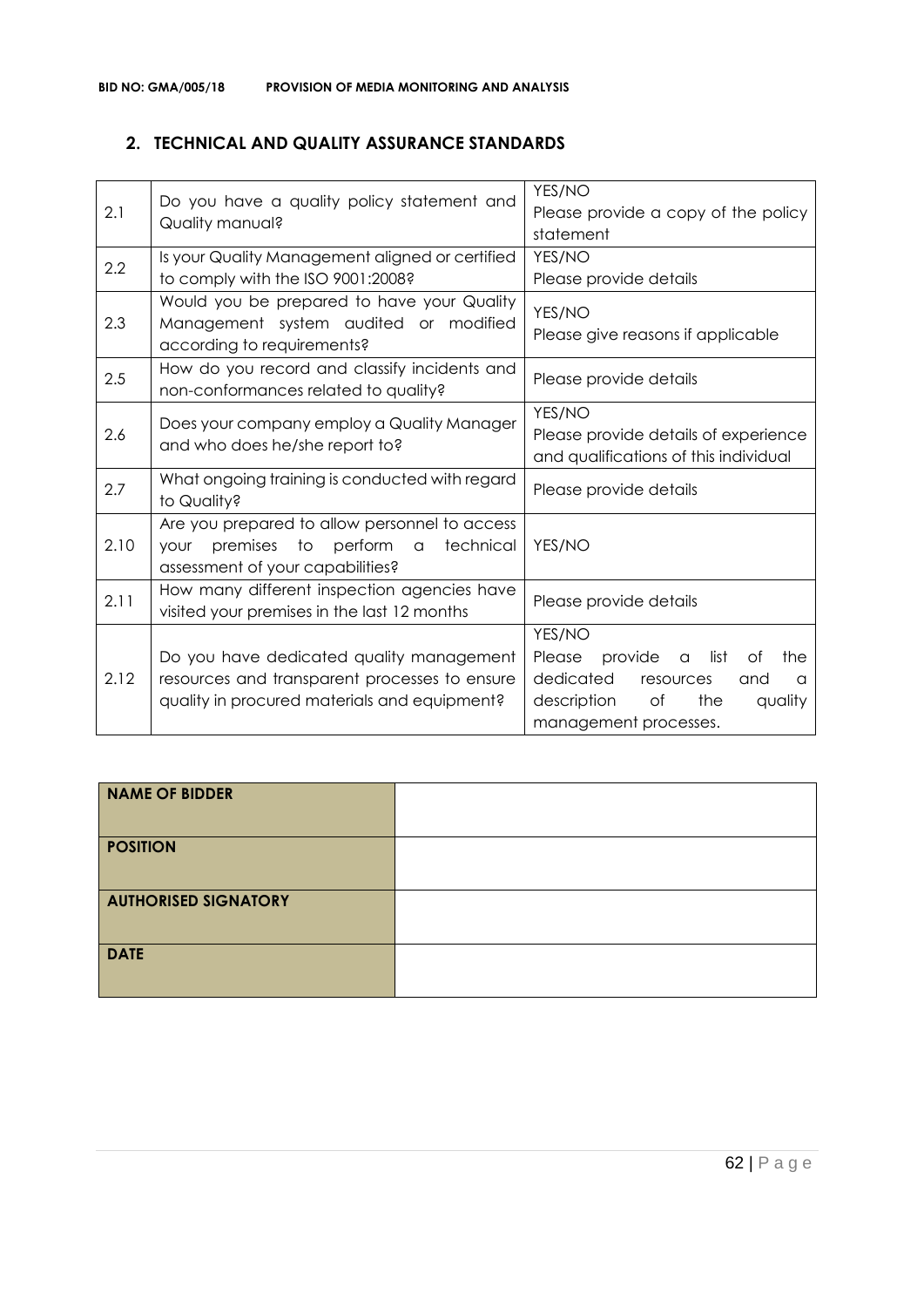# **RFP - PART D**

# **SUPPLIER CODE OF CONDUCT**

# **1. ABBREVIATIONS, TERMINOLOGIES AND DEFINITIONS**

| <b>ABBREVIATIONS</b>               | <b>DEFINITIONS</b>                                                     |  |
|------------------------------------|------------------------------------------------------------------------|--|
| <b>B-BBEE</b>                      | Broad-Based Black Economic Empowerment Act No 53 of<br>2003 as amended |  |
| <b>CEO</b>                         | Chief Executive Officer                                                |  |
| <b>CFO</b>                         | Chief Financial Officer                                                |  |
| <b>GMA</b>                         | Gautrain Management Agency                                             |  |
| <b>MANCO</b>                       | <b>GMA Management Committee</b>                                        |  |
| <b>PFMA</b>                        | Public Finance Management Act No. 1 of 1999 as amended                 |  |
| <b>PPPFA</b>                       | Preferential Procurement Policy Framework Act No. 5 of 2000            |  |
| <b>SCM</b>                         | Supply Chain Management                                                |  |
| <b>TERMINOLOGIES</b>               | <b>DEFINITIONS</b>                                                     |  |
| <b>Brand Identity</b>              | Means the outward expression of a brand (which is the                  |  |
|                                    | Gautrain) which includes its name, trademark,                          |  |
|                                    | communication and visual appearance.                                   |  |
| <b>Five Pillars of Procurement</b> | Means the holding foundation of a procurement system                   |  |
|                                    | which are - fair, equitable, transparent, competitive and cost         |  |
|                                    | effective as mentioned in the Constitution of the Republic of          |  |
|                                    | South Africa, Act 108 of 1996, Section 217.                            |  |
| Purchase Order                     | Means a legally binding document between a GMA and a                   |  |
|                                    | Supplier, detailing the items/services that GMA agrees to              |  |
|                                    | purchase at a certain price point. It also outlines the delivery       |  |
|                                    | date and terms of payment.                                             |  |
| Suppliers                          | GMA suppliers and service providers, and their employees,              |  |
|                                    | agents, and subcontractors, including prospective suppliers            |  |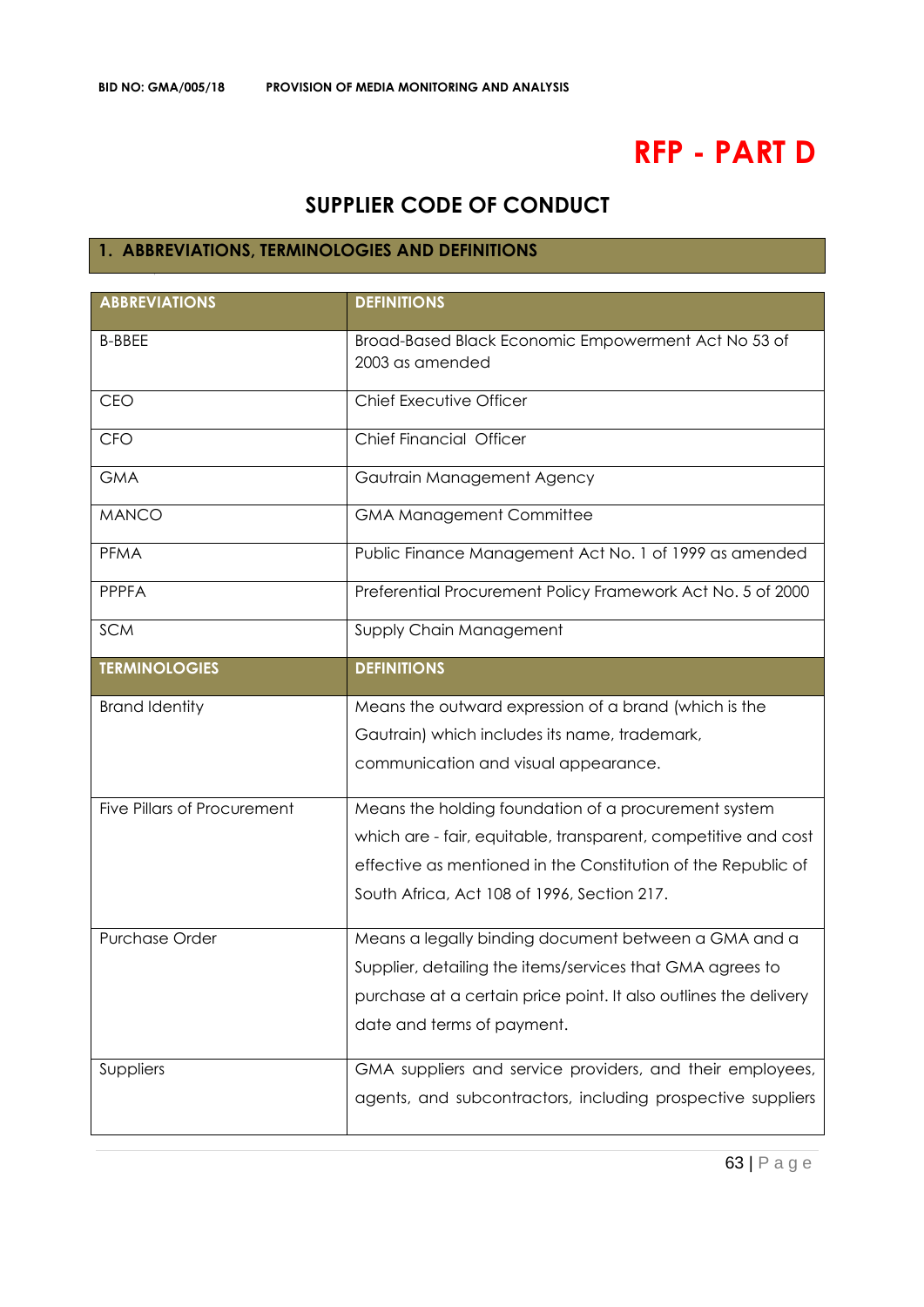|                 | and service providers, as well as their employees, agents, and |  |  |
|-----------------|----------------------------------------------------------------|--|--|
|                 | subcontractors. (Collectively referred to as "Suppliers").     |  |  |
| Visual Elements | Means the logo and framework or architecture which             |  |  |
|                 | specifies how it is used.                                      |  |  |
|                 |                                                                |  |  |

#### **2. PURPOSE OF SUPPLIER CODE OF CONDUCT**

The purpose of this code of conduct is to define behaviors and actions which GMA suppliers must commit to abide by during SCM processes, and, where applicable, the discharge of their contractual obligations towards the GMA.

#### **3. APPLICABILITY/SCOPE**

This code of conduct is applicable to all GMA Suppliers.

#### **4. PREAMBLE**

Whereas the GMA is committed to SCM processes that are fair, equitable, transparent, competitive, and cost effective, and to receiving value for money from all its Suppliers; the GMA desires to outline standards to which its Suppliers are required to adhere to. The GMA further expects its Suppliers to replicate these standards further down their supply chains.

#### **5. INTRODUCTION**

The GMA aims to conducts its business in a manner that is fair, equitable, transparent, competitive and cost effective (five pillars) as underpinned by Section 217 of Constitution of the Republic of South Africa, and it core values. The five pillars are not only a prescription of standards of behavior, ethics and accountability but are a statement of GMA's commitment to a procurement system which would enable the emergence of sustainable small, medium and micro business and sustainable environment, consequently adding to the common wealth of GMA and its stakeholders.

This Code of Conduct captures the principles that the GMA expects its Suppliers to uphold. It contains globally aligned standards and guidance in each of the following areas: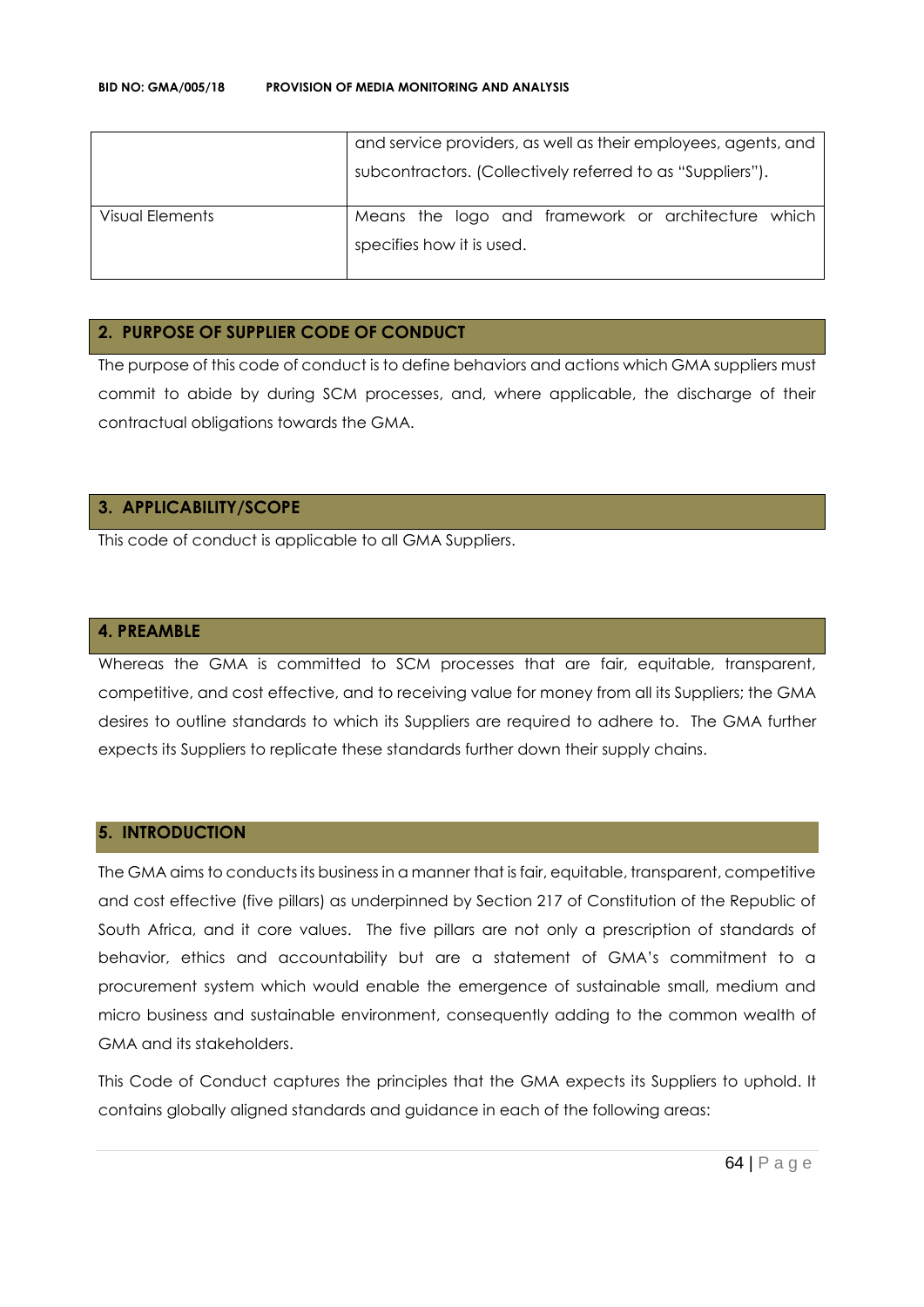- **Ethics**
- Labour
- Safety, Health, Environment and Quality; and
- Management Systems

#### **6. ETHICS**

Suppliers are expected to conduct their business in an ethical manner and act with integrity. Where unethical practice comes to light, a Supplier commits to taking appropriate action to report and remedy it. Ethical requirements include the following aspects without limitation:

#### **6.1. Business Integrity**

Suppliers are expected not to practice or tolerate any form of corruption, extortion, embezzlement, dishonesty, or unethical conduct of any kind. Consequently, Suppliers commit not offer or accept bribes or any other incentives that may nullify the Five Pillars of Procurement. A Supplier is expected not to donate, on behalf of the GMA, the GMA's employees/ agents/ board members, or offer or accept any gratification that may appear to be aimed at influencing a decision of the GMA or the GMA's current and potential business partners in the Supplier's favour. Suppliers are, furthermore, required to comply with all legal requirements applicable to them.

#### **6.2. Conflict of Interest**

Suppliers must avoid potential or actual conflict of interest. Suppliers must not deal directly with any GMA employee whose spouse, domestic partner, or other family member or relative holds a significant financial interest in the Supplier. In the event of a Supplier becoming aware of the potential breach of the foregoing principle, during the course of negotiating the Supplier agreement or performing the Supplier's contractual obligations, the Supplier shall declare the conflict of interest to the GMA's management.,

#### **6.3. Fair Competition**

Suppliers shall not engage in collusive bidding, price fixing, price discrimination, or other unfair trade practices not in line with fair competition and in accordance with all applicable anti-competition laws that govern the jurisdiction in which it conducts business.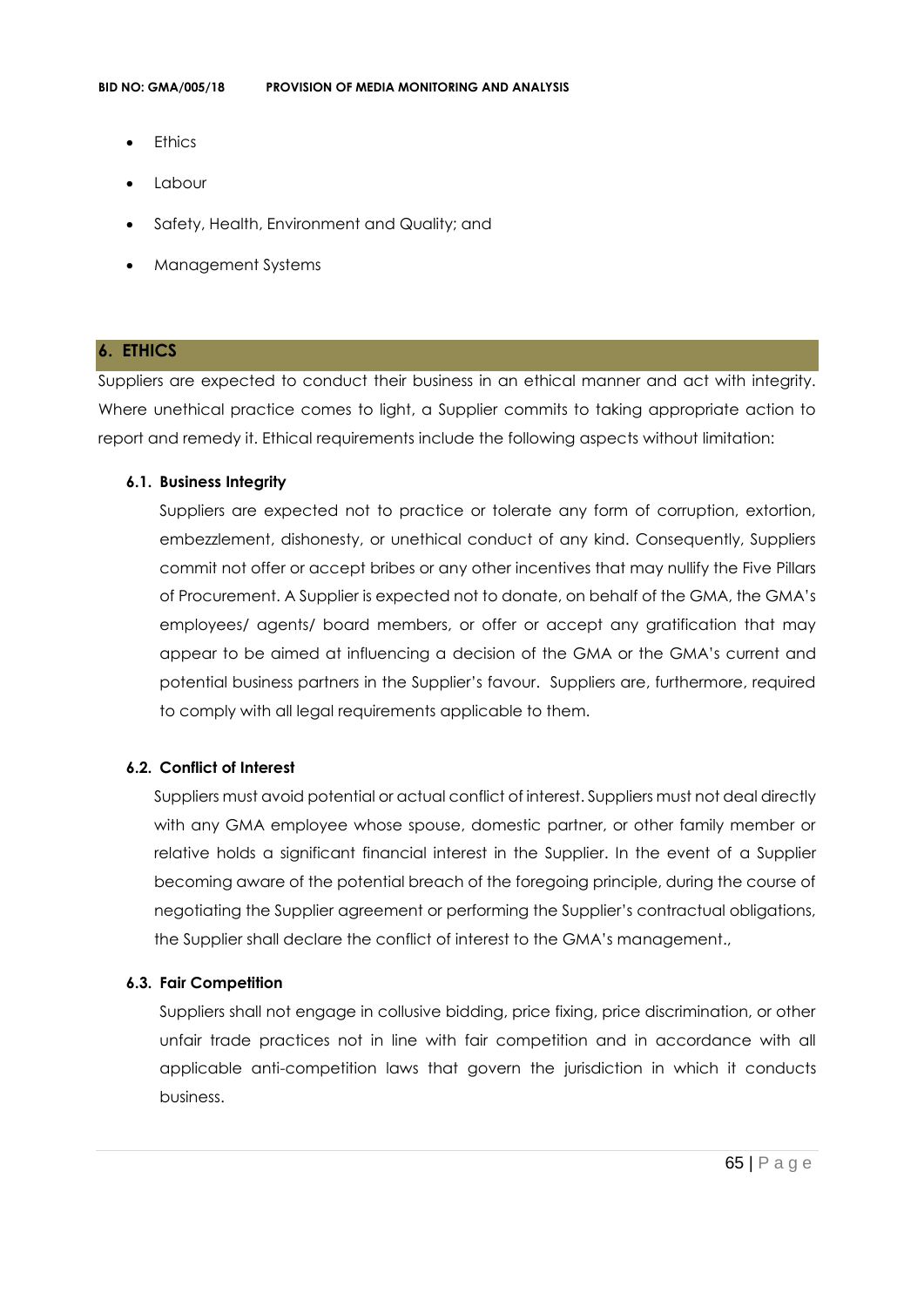#### **6.4. Privacy and Intellectual Property**

Suppliers must safeguard and maintain confidential and proprietary information or trade secrets of the GMA, and use such information only for the authorised purpose. Suppliers shall, to the foregoing end, implement measures aimed at restricting access to the GMA's confidential and proprietary information to persons requiring such access for the purpose of discharging the Supplier's obligations towards the GMA.

#### **6.5. Reputation Management**

Suppliers must acknowledge the importance and relevance of the Gautrain Brand Identity (the Brand) and visual identity. Suppliers shall, to the foregoing end, follow relevant GMA policies, procedures, directions and guidelines to ensure that the Brand and corporate visual elements is reflected positively and appropriately in order to maintain a good reputation of the GMA.

#### **7. LABOUR AND HUMAN RIGHTS**

Suppliers are expected to give effect to the human rights of their employees and treat them with dignity and respect. This includes the following aspects without limitation:

#### **7.1. Diversity and Inclusion**

The GMA encourages Suppliers to provide an inclusive and supportive working environment and to exercise diversity when it comes to their employees as well as their decisions to select subcontractors. Suppliers are expected to act lawfully in this regard.

#### **7.2. Child Labour Avoidance**

The GMA does not subscribe to child labour. Suppliers must, therefore, comply with all minimum working age laws or regulations and not use child labour. Suppliers cannot employ anyone under the legal minimum working age for employment. The GMA only supports the development of legitimate workplace apprenticeship programs, for the educational benefit of young people, and will not do business with those who abuse such systems. Workers under the legal working age cannot perform hazardous work and may be restricted from night work, with consideration given to educational needs.

#### **7.3. Freedom of Association**

Suppliers must comply with all applicable laws that pertain to freedom of association and collective bargaining and will not discriminate on the basis of affiliation or non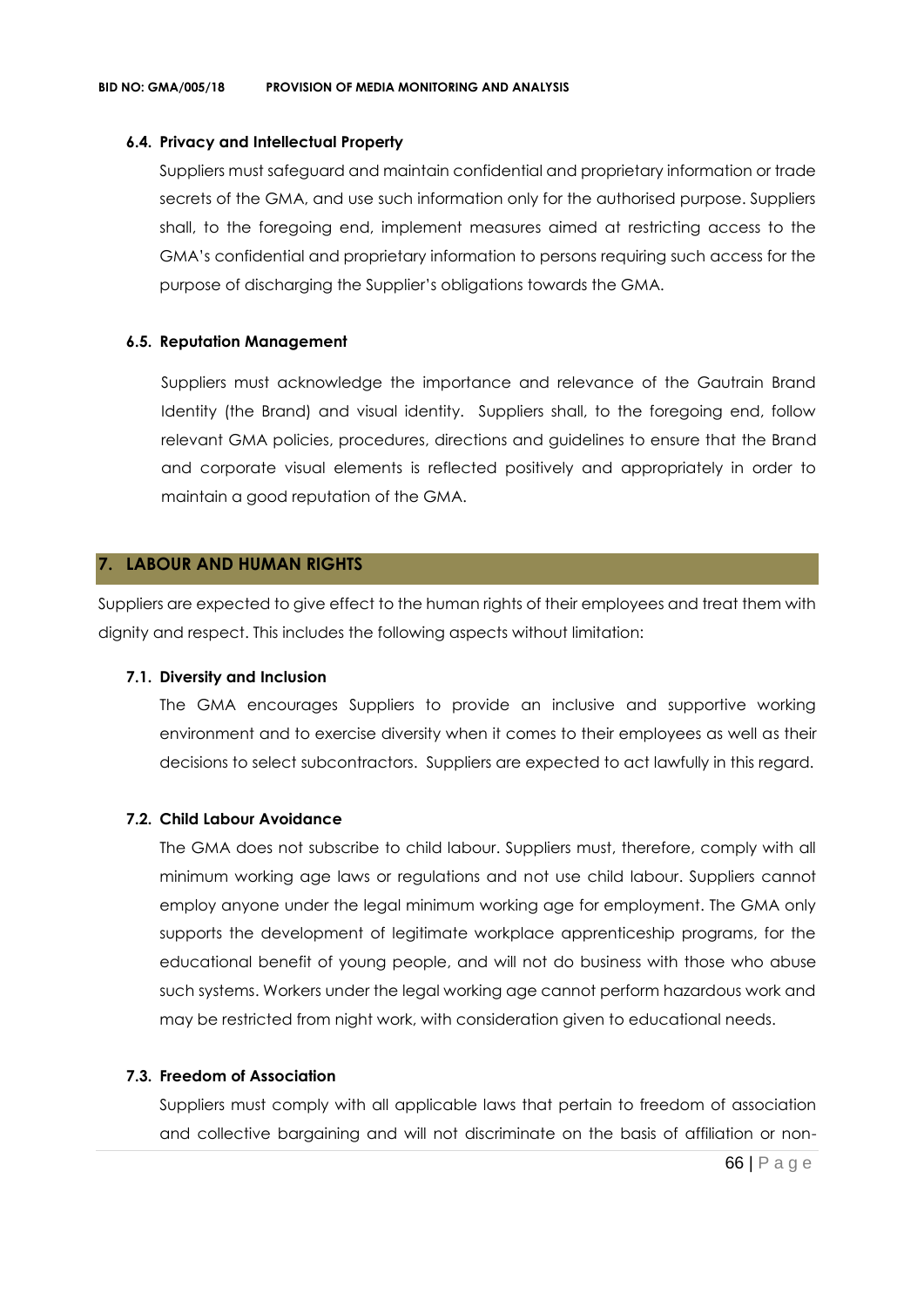affiliation. Suppliers will respect employees' rights to seek representation and will not disadvantage employees who act as workers' representatives.

#### **7.4. Abuse/Harassment/Disciplinary Action**

While the GMA recognizes and respects cultural differences, Suppliers are required to provide their employees a workplace free of harsh and inhumane treatment, without any sexual harassment, sexual abuse, corporal punishment or torture, mental or physical coercion or verbal abuse of employees or threat of any such treatment. Suppliers must treat all employees with respect and dignity and comply with applicable legislation on disciplinary practices.

#### **7.5. Fair and Equal Treatment**

Suppliers' terms and conditions of employment, including hiring, training, working conditions, compensation, benefits, promotions, discipline, termination or retirement are based on the individual's qualifications, performance, skills and experience.

#### **7.6. Forced Labour**

Suppliers will employ all employees on a voluntary basis and do not use any prison, slave, bonded, forced labour or engage in any other forms of slavery or human trafficking.

#### **7.7. Working Hours**

Suppliers commit to complying with all applicable laws regarding regular working hours, rest periods and overtime hours. Suppliers will not force employees to work overtime and employees will not be punished, penalised or dismissed for refusing to work overtime.

#### **7.8. Compensation and Benefits**

Suppliers will fairly compensate all employees by providing wages and benefits in accordance with all applicable laws.

#### **8. SAFETY, HEALTH, ENVIRONMENT AND QUALITY**

67 | P a g e Suppliers are expected to provide a safe and healthy working environment and, if applicable, safe and healthy company living quarters, and to operate in an environmentally responsible and efficient manner. Suppliers will comply with all applicable laws and regulations pertaining to health, safety, environment and quality in the workplace. GMA recognizes its social responsibility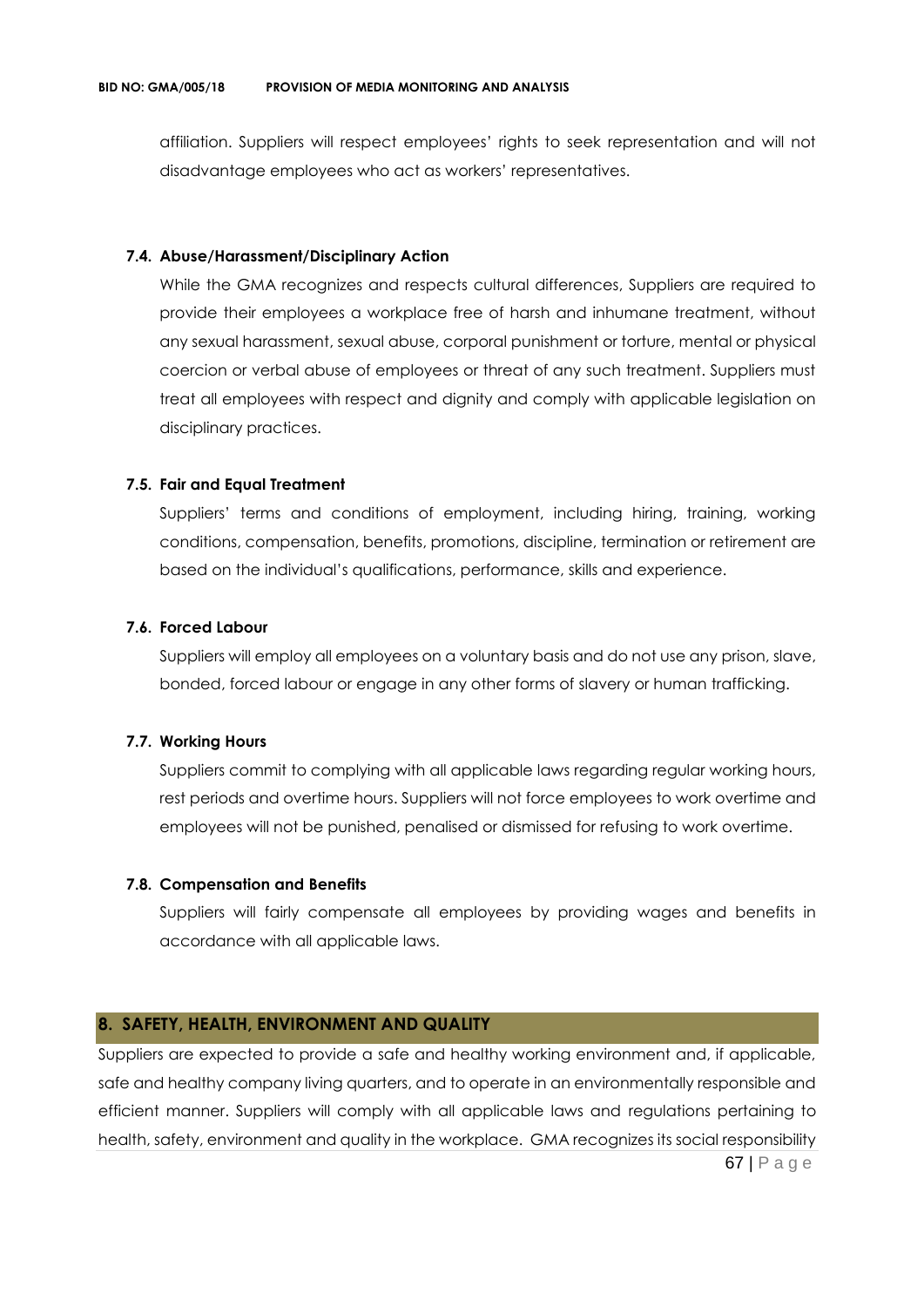to protect the environment and expects its Suppliers to share its commitment by responding to challenges posed by climate changes and working toward protecting the environment. Suppliers commit to continuously strive to improve performance in all these areas by integrating sound safety, health and quality management practices into all aspects of business without limitation:

#### **8.1. Occupational Health and Safety**

Suppliers will protect their employees from any chemical, biological and physical hazards and physically demanding tasks in the workplace as well as from risks associated with any infrastructure used by their employees. Suppliers will provide appropriate controls, safe working procedures and preventative maintenance and necessary technical protective measures to mitigate health and safety risks in the workplace.

#### **8.2. Product Safety**

Suppliers will make available material safety data sheets containing all necessary safetyrelevant information for all hazardous substances and will be provided to GMA and other parties in case of legitimate need.

#### **8.3. Resource Conservation and Climate Protection/Waste and Emissions**

Suppliers will minimise or eliminate negative impact on the environment and climate at their source or by practices such as the modification of production, maintenance and facility processes, material substitution, conservation, recycling, material reutilisation, use of climate-friendly products, processes to reduce power consumption and greenhouse gas emissions. Suppliers will have systems in place to ensure safe handling, movement, storage, recycling, reuse and management of waste, air emissions and wastewater discharges. Suppliers will have systems in place to prevent or mitigate accidental spills and releases into the environment.

#### **8.4. Quality Requirements**

Suppliers will meet generally recognised or contractually agreed quality requirements in order to provide goods and services that consistently meet GMA's needs, perform as warranted and are safe for their intended use.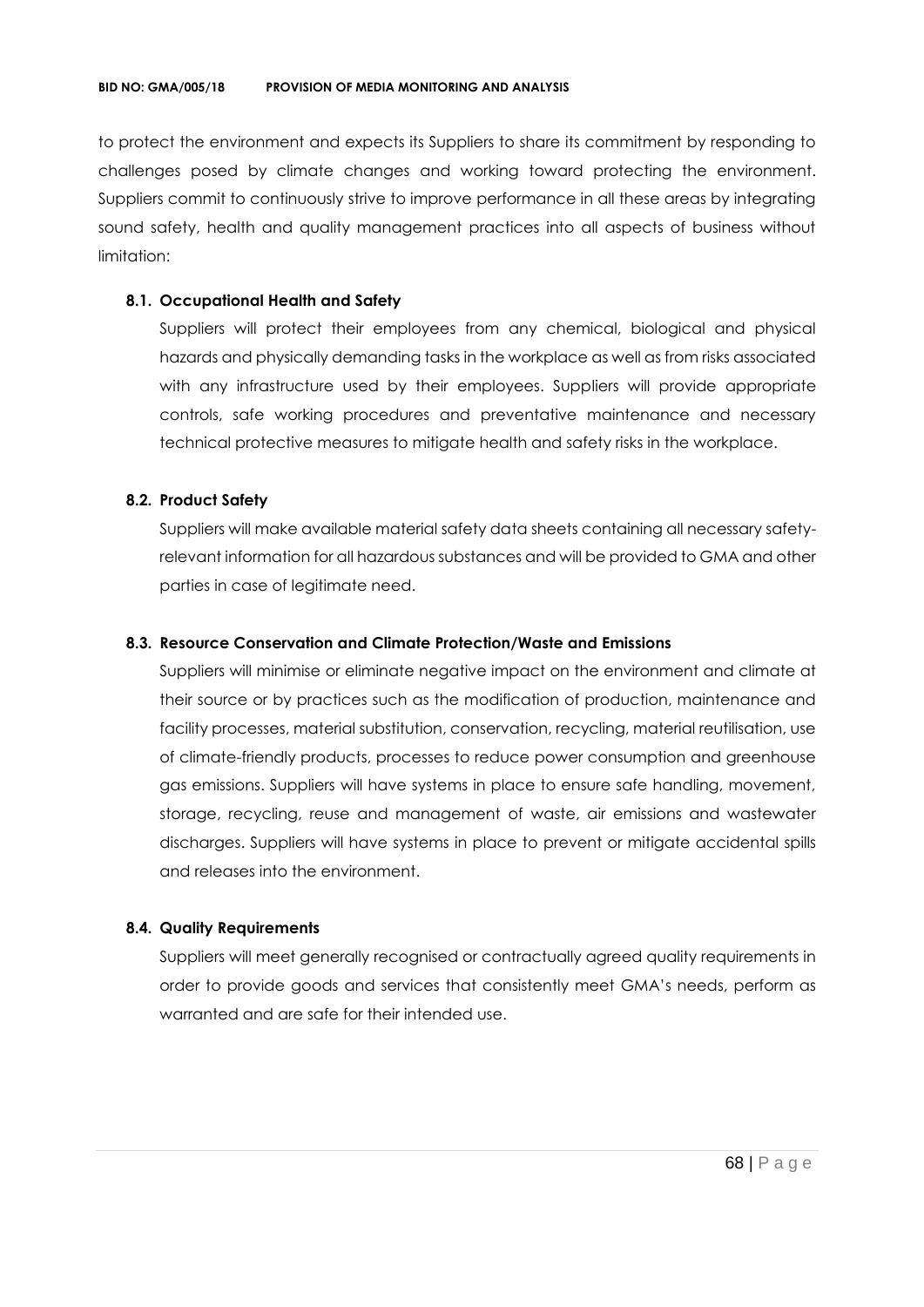#### **9. MANAGEMENT SYSTEMS**

Suppliers are encouraged to fulfil the expectations set forth in this Supplier Code of Conduct by implementing management systems to facilitate compliance with all applicable laws and to promote continuous improvement and sustainability performance. Suppliers must communicate the principles set forth in this Supplier Code of Conduct to their employees and supply chains, and are expected to take disciplinary action against any of its employee or business partner, involved in discharging the Supplier's obligations towards the GMA, who acts contrary to the letter or spirit of this Code of Conduct.

Suppliers are expected to self-monitor and demonstrate their compliance with this Code of Conduct. Where non-compliance is detected, the GMA may, at its sole discretion:

- immediately remove from GMA premises, a Supplier who behaves in a manner that is inconsistent with this Code of Conduct or any GMA policy; or
- suspend any Purchase Order from the Supplier until satisfactory corrective action is implemented;
- terminate its relationship with the Supplier;
- facilitate the listing of the Supplier in the National Treasury Register of Restricted Suppliers or its equivalent; and/or
- report the Supplier to appropriate authorities or associations.

Suppliers are responsible for prompt reporting of actual or suspected fraud, corruption, theft, financial misconduct, dishonesty, or unethical conduct, relating to SCM processes in which they are involved, or the discharge of their contractual obligations towards the GMA, to the GMA's management, or the GMA's Fraud Hotline.

#### **10. ROLES AND RESPONSIBILITIES**

| <b>Responsibility</b>     | <b>Designation</b>             | Level of Responsibility /<br><b>Accountability</b>           |
|---------------------------|--------------------------------|--------------------------------------------------------------|
| <b>Accounting Officer</b> | <b>Chief Executive Officer</b> | The Chief Executive Officer is<br>$\bullet$                  |
|                           | (CEO)                          | responsible for articulating the<br>core values for the GMA. |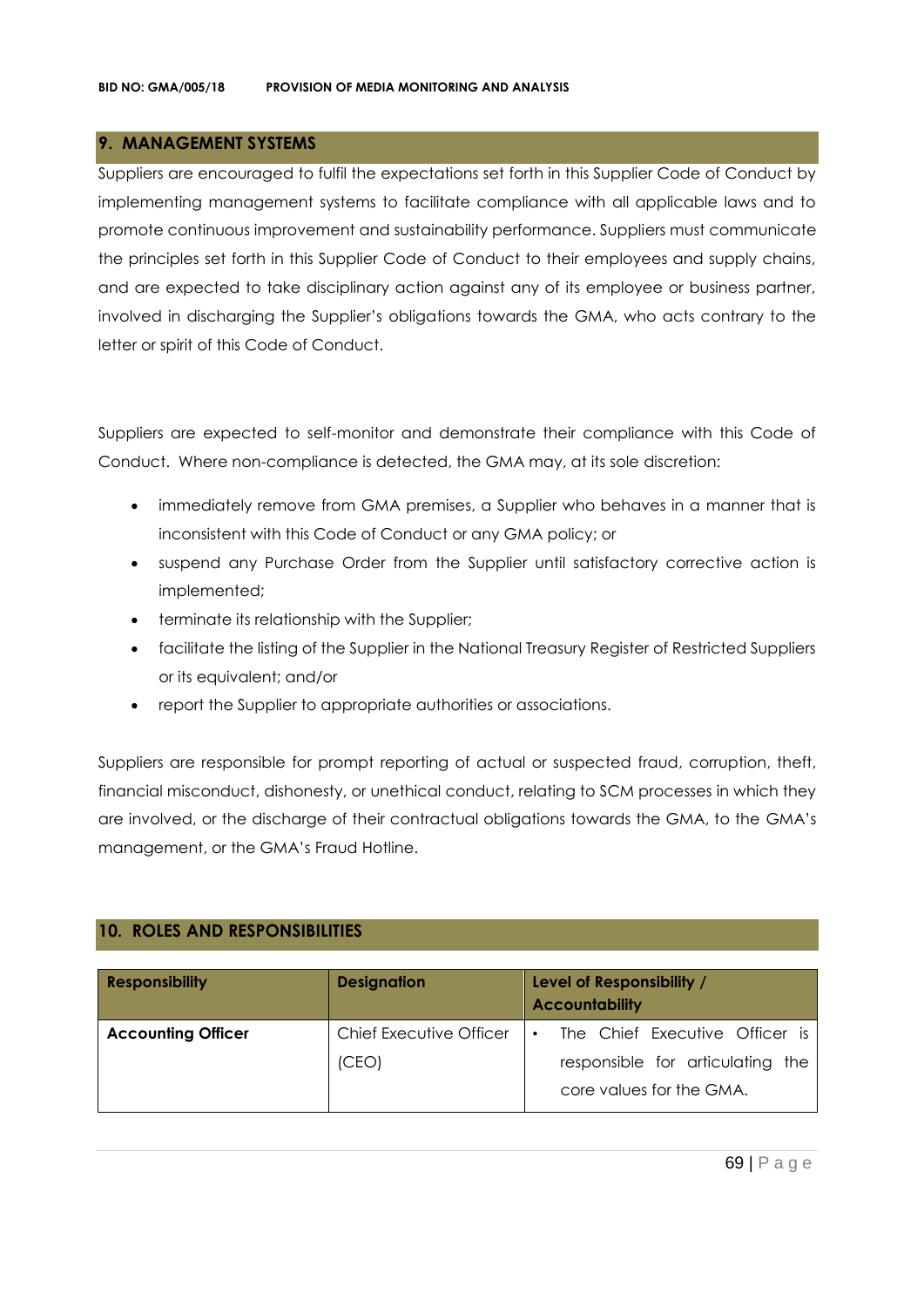| <b>Responsible Authority</b>                           | <b>Chief Financial Officer</b><br>(CFO) | Responsible for communicating<br>$\bullet$<br>this code to the Suppliers and<br>guidance<br>providing<br>the<br><b>on</b><br>management of exceptions to<br>this code.<br>Responsible for implementing<br>suitable systems to support the<br>implementation of this code of<br>conduct. |
|--------------------------------------------------------|-----------------------------------------|-----------------------------------------------------------------------------------------------------------------------------------------------------------------------------------------------------------------------------------------------------------------------------------------|
| <b>Executing Authorities</b>                           | All GMA employees<br>and Suppliers      | Responsible for upholding and<br>$\bullet$<br>putting into action this code of<br>conduct.<br>Responsible for ensuring<br>$\bullet$<br>compliance and reporting non-<br>compliance to this code of<br>conduct.                                                                          |
| Administrative/Revisions/A<br>mendments Responsibility | Executive Manager:<br><b>SCM</b>        | Responsible for the annual review<br>$\bullet$<br>of the code and/or amending of<br>the code as necessary.                                                                                                                                                                              |
| <b>Enquiries</b>                                       | <b>Chief Financial Officer</b><br>(CFO) | $\bullet$<br>Responsible<br>for<br>the<br>overall<br>management<br>and<br>implementation of GMA SCM<br>Proposed Corrections<br>policies.<br>amendments<br>and/or<br>to<br>this<br>document must be forwarded to<br>the Executive Manager: SCM in<br>the Finance Department.             |

#### **11. RELATED DOCUMENTS**

Content of this Code of Conduct is informed by the following legal standards:

- i. The Constitution of the Republic of South Africa, act 108 of 1996, Section 217;
- ii. Occupational Health and Safety Act, 1993;
- iii. Public Finance Management Act (PFMA) of 1999;